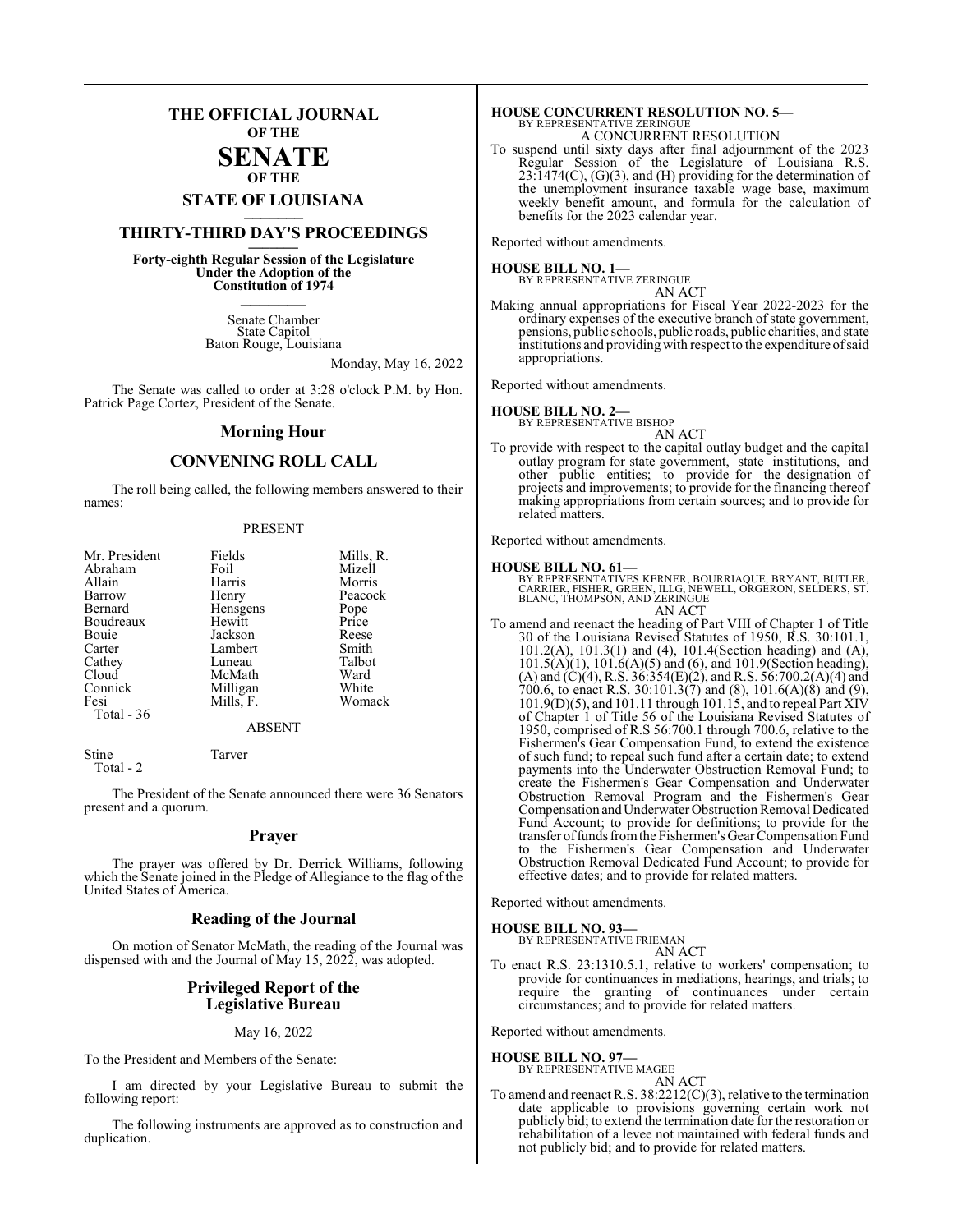Reported without amendments.

**HOUSE BILL NO. 119—** BY REPRESENTATIVE CARPENTER AN ACT

To amend and reenact R.S. 23:1553(G) and R.S. 49:191(1) and to repeal R.S. 49:191(10)(l), relative to the Louisiana Workforce Commission, including provisions to provide for the re-creation of the Louisiana Workforce Commission and the statutory entities made a part of the department by law; to provide for the effective termination date for all statutory authority for the existence of such statutory entities; to provide for the reauthorization of the Incumbent Worker Training Program within the Louisiana Workforce Commission; and to provide for related matters.

Reported without amendments.

#### **HOUSE BILL NO. 131—**

BY REPRESENTATIVE COUSSAN AN ACT

To enact R.S. 17:423.1, relative to teacher salaries; to provide for the compensation of teachers whose employment is interrupted by military service; to provide for application; and to provide for related matters.

Reported without amendments.

#### **HOUSE BILL NO. 133—** BY REPRESENTATIVE HARRIS

AN ACT

To amend and reenact R.S.  $17:7(2)(d)$  and  $(f)(ii)$ ,  $(6)(a)(ii)$  and (b)(i)(bb) and (ii), and (8),  $7.2(\text{C})$ ,  $7.5(\text{A})$ ,  $10.7.1(\text{E})(1)$  and  $(H)(4)(b)$ , 24.1 $(B)$  and  $(D)(1)$ , 24.9 $(B)(8)$ , 25.1 $(A)(1)$  and (2),  $(B)(1)$  and (2), (C), and (E)(1), 64(A)(3), 105.1(D), 151.3(C)(3), 203(introductory paragraph),  $221(A)(1)(b)$  and  $(B)(1)(b)$ , 222(C)(1), 372(introductory paragraph), 391.2(introductory paragraph), 392.1(C)(3), 395(A), 396(introductory paragraph) and (1), 407.1(introductory paragraph), 407.33, 407.62(introductoryparagraph), 407.82(introductoryparagraph), 407.91(introductoryparagraph), 409.2(introductory paragraph),  $416(A)(1)(c)(iii)(ll), (B)(1)(a), (C)(1)$  and  $(2)(d)(ii), (H)(1),$  and  $(K)$ , 419.2(D), 434(A), 441(introductory paragraph), 540(introductory paragraph), 1233(introductory paragraph), 1519.1(introductory paragraph), 1672, 1673, 1942, 1943(A) and (C), 1944(D), 1945.2(B), 1946(A), 1947(C), 1962(introductory paragraph) and (1), 1970.2(introductory paragraph), 1970.22(introductory paragraph), 1970.24(B)(1), 1972(introductory paragraph), 1982(introductory paragraph), 1987(C), 1989.2(introductory paragraph), 1990( $\overline{B}$ )(1)( $\overline{b}$ ) and  $(C)(1)(a)$  and  $(2)(a)(i)$ (introductory paragraph) and (ii), 1991(A)(introductoryparagraph), 2803(introductory paragraph) and (1), 2925(A)(6), 2942, 2990.2, 3002, 3005(G), 3047.6(A)(1)(c), 3047.7(C), 3050.11(C)(1)(b) and (c), 3052, 3082(introductory paragraph), 3092(introductory paragraph), 3100.2(introductory paragraph), 3102(introductory paragraph), 3129.9(A)(introductory paragraph), 3140.1(introductory paragraph), 3162(C)(8), 3165.2(B), 3202(introductory paragraph), 3394.2(introductory paragraph),  $3399.12$ (introductory paragraph),  $3399.15(A)$ , 3399.21(introductory paragraph), 3399.31(introductory paragraph), 3602(introductory paragraph), 3702(introductory paragraph), 3772(introductory paragraph) and (2), 3801(D), 3822(introductory paragraph), 3831(introductory paragraph), 3873(introductory paragraph), 3882(introductory paragraph), 3973(introductory paragraph), 4002.3(introductory paragraph),  $4013$ (introductory paragraph),  $4036.1(\overline{D})(1)$ , and 4041(introductory paragraph), to enact R.S. 17:2351(introductory paragraph), and to repeal R.S. 17:7(2)(b) and (32), 7.5(B), 10.7.1(H)(6), 24.4(F)(5), 393, 407.23(C)(3), and  $1970.24(E)(1)(o)(ii)$ , relative to providing technical corrections for Title 17 of the Louisiana Revised Statutes of 1950; to provide for technical corrections; to provide for standardization of language; to remove obsolete reporting requirements; and to provide for related matters.

**Page 2 SENATE 33rd DAY'S PROCEEDINGS**

Reported without amendments.

#### **HOUSE BILL NO. 147—**

BY REPRESENTATIVE EDMONDS AN ACT

To enact R.S. 33:4712.24, relative to St. George Fire Protection District No. 2; to authorize the governing board of the district to name facilities in honor of a living person; to provide for an effective date; and to provide for related matters.

Reported without amendments.

**HOUSE BILL NO. 148—**

BY REPRESENTATIVE FREEMAN AN ACT

To enact R.S. 33:9091.27, relative to Orleans Parish; to create the Bouligny Improvement District; to provide relative to the boundaries, purpose, governance, and powers and duties of the district; to provide relative to district funding, including the authority to levy taxes or fees, subject to voter approval; to provide for an effective date; and to provide for related matters.

Reported without amendments.

#### **HOUSE BILL NO. 151—**

BY REPRESENTATIVE EDMONDS

AN ACT To enact R.S. 33:9097.35, relative to East Baton Rouge Parish; to create the Old Jefferson Crime Prevention and Improvement District; to provide relative to the boundaries, purpose, governance, and powers and duties of the district; to provide relative to district funding, including the imposition of a parcel fee, subject to voter approval; to provide for an effective date; and to provide for related matters.

Reported without amendments.

#### **HOUSE BILL NO. 152—**

BY REPRESENTATIVE FIRMENT AN ACT

To enact R.S. 40:539(C)(8)(m), relative to employees of the Colfax Housing Authority; to provide that employees of the authority shall not be in the state civil service; and to provide for related matters.

Reported without amendments.

#### **HOUSE BILL NO. 153—**

BY REPRESENTATIVE FREEMAN AN ACT

To amend and reenact R.S. 33:9091.9(D)(1), (3)(b), and (4), (E)(4), and (F)(1) and (3)(c), relative to Orleans Parish; to provide relative to the Twinbrook Security District; to provide relative to the district's governing board; to provide relative to board appointments; to provide relative the parcel fee levied within the district; to provide relative to the expiration of the fee; and to provide for related matters.

Reported without amendments.

**HOUSE BILL NO. 154—**

BY REPRESENTATIVE TURNER AND SENATOR CATHEY AN ACT

To amend and reenact R.S. 34:851.25(A) and to enact R.S. 38:2558(11)(f), relative to the powers of the Bayou D'Arbonne Lake Watershed District; to prohibit the operation of certain motor vessels when Lake D'Arbonne is above flood stage; to prohibit the operation of certain motor vessels when the operation may cause flooding to certain structures; and to provide for related matters.

Reported without amendments.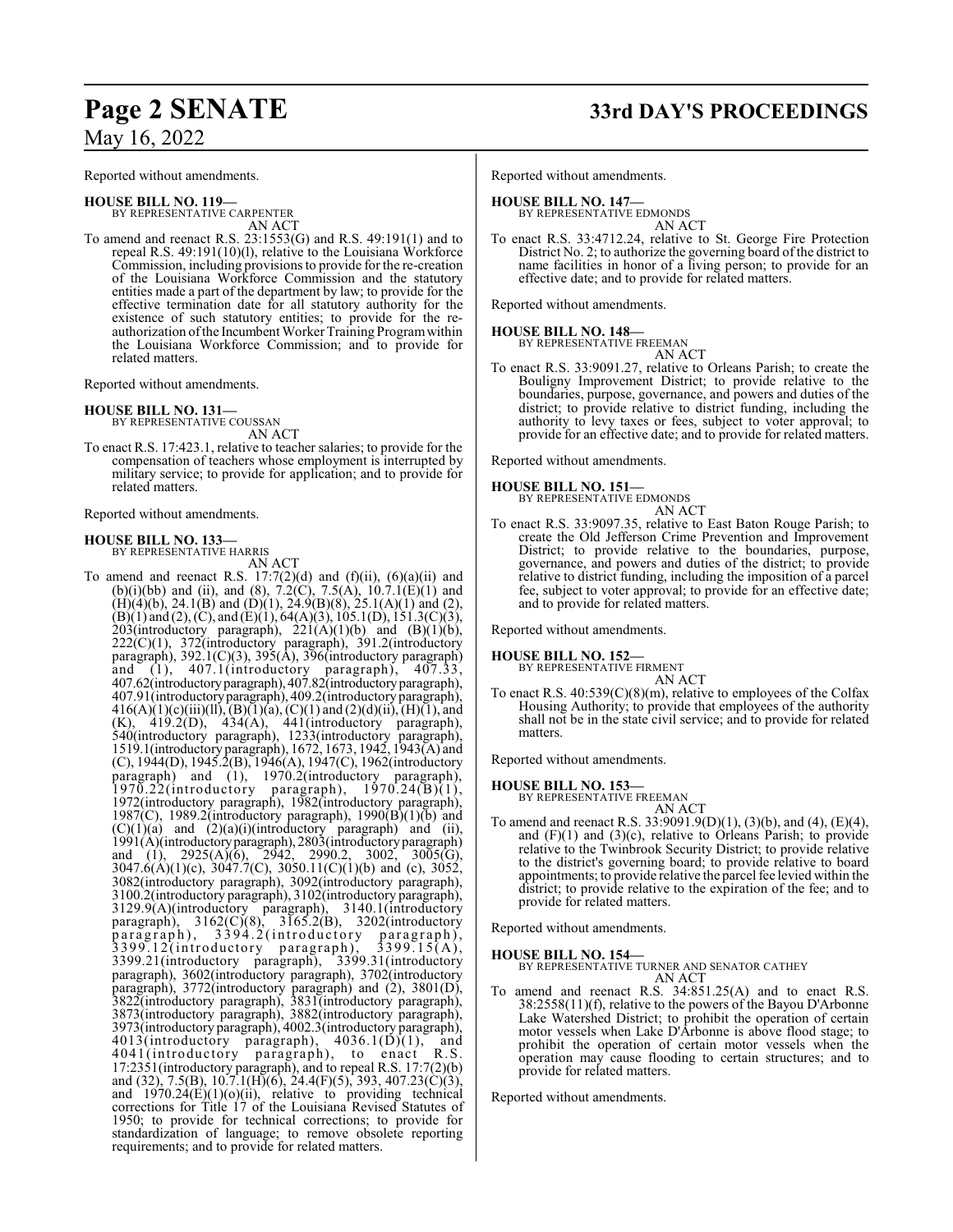# **33rd DAY'S PROCEEDINGS Page 3 SENATE**

#### **HOUSE BILL NO. 163—**

BY REPRESENTATIVE PHELPS AN ACT

To enact R.S. 47:463.214, relative to motor vehicle special prestige license plates; to establish the "Sickle Cell Disease Association" specialty license plate; to provide for the creation, issuance, design, fees, implementation, distribution, and rule promulgation applicable to such license plate; to provide an effective date; and to provide for related matters.

Reported without amendments.

#### **HOUSE BILL NO. 192—** BY REPRESENTATIVE ZERINGUE AN ACT

To enact R.S. 23:1474(J)(3), relative to unemployment compensation; to provide for the determination of benefits, taxes, and discounts; to provide for effectiveness; and to provide for related matters.

Reported without amendments.

#### **HOUSE BILL NO. 201—** BY REPRESENTATIVE HARRIS

AN ACT

To amend and reenact R.S. 49:191(1) and to repeal R.S. 49:191(10)(g), relative to the Department of Education, including provisions to provide for the re-creation of the Department of Education and the statutory entities made a part of the department by law; to provide for the effective termination date for all statutory authority for the existence of such statutory entities; and to provide for related matters.

#### Reported without amendments.

# **HOUSE BILL NO. 211—** BY REPRESENTATIVE MCKNIGHT

AN ACT

To amend and reenact R.S. 17:1945.1(A)(8)(c) and (C), relative to the board of directors of the Special School District; to revise the entities submitting nominees for appointment to the board; to provide relative to the terms of service of board members; and to provide for related matters.

Reported without amendments.

#### **HOUSE BILL NO. 216—**

BY REPRESENTATIVE ADAMS AN ACT

To enact R.S. 33:9097.35, relative to East Baton Rouge Parish; to create the Myrtle Hill Crime Prevention and Improvement District; to provide relative to the boundaries, purpose, governance, and powers and duties of the district; to provide relative to district funding, including the authority to impose a parcel fee, subject to voter approval; to provide for an effective date; and to provide for related matters.

Reported without amendments.

#### **HOUSE BILL NO. 221—** BY REPRESENTATIVE MAGEE

AN ACT

To amend and reenact R.S.  $38:2212.1(A)(1)(a)$  and (b), relative to certain purchases of materials or supplies paid by public funds and publicly bid; to increase the purchasing limit for materials and supplies; to increase the purchasing range requiring quotes for the purchase file; and to provide for related matters.

Reported without amendments.

#### **HOUSE BILL NO. 231—**

BY REPRESENTATIVES BRASS, ADAMS, BAGLEY, BOYD, BRYANT,<br>ROBBY CARTER, WILFORD CARTER, CORMIER, COX, CREWS,<br>DUPLESSIS, FISHER, FREEMAN, FREIBERG, GAROFALO, GLOVER,<br>GREEN, HORTON, HUGHES, ILLG, JEFFERSON, JENKINS, TRAVIS<br>JOHN

# May 16, 2022

#### AN ACT

To amend and reenact R.S. 17:3161.1(A) and to enact R.S. 17:3161.1(C), relative to the transfer of academic credit between postsecondary education institutions; to require certain institutions to enter transfer agreements; to provide relative to the facilitation of credit transfers; and to provide for related matters.

Reported without amendments.

#### **HOUSE BILL NO. 238—**

BY REPRESENTATIVE ORGERON

- AN ACT
- To amend and reenact Section 2 of Act No. 569 of the 1976 Regular Session of the Louisiana Legislature, as amended and reenacted by Act No. 622 of the 1980 Regular Session of the Louisiana Legislature and Act 462 of the 1989 Regular Session of the Louisiana Legislature, relative to Special Education District No. 1 of the parish of Lafourche; to provide relative to the membership of the district's board of commissioners; to provide for the method of appointment; and to provide for related matters.

Reported without amendments.

#### **HOUSE BILL NO. 332—**

BY REPRESENTATIVE BOURRIAQUE AN ACT

To amend and reenact R.S. 56:333(G)(1), relative to the frequency of mullet stock assessments; to require the Wildlife and Fisheries Commission to conduct a stock assessment on mullet every five years; and to provide for related matters.

Reported without amendments.

## **HOUSE BILL NO. 333—** BY REPRESENTATIVE BRASS

AN ACT

To enact R.S. 17:2926(A)(4), relative to curricula; to provide for advising of students; to provide for the scheduling of advanced courses; and to provide for related matters.

Reported without amendments.

- **HOUSE BILL NO. 337—**<br>BY REPRESENTATIVES HILFERTY, ADAMS, AMEDEE, BAGLEY, BROWN, BRYANT, CARPENTER, CARRIER, CORMIER, COUSSAN, DAVIS, DEVILLIER, EDMONDS, EDMONSTON, EMERSON, FISHER, FREERAAN, FREIBERG, FRIEMAN, GREEN, HARR
- To amend and reenact R.S. 40:1321(S) and to enact R.S. 40:1321(T), relative to a special identification card designation for persons with autism spectrum disorder; to provide for the establishment of an autism spectrum disorder designation on a special identification card; to provide for the criteria for obtaining an autism spectrum disorder designation for new applicants or renewals; to provide penalties for persons making false statements to obtain special designation; to require the implementation of a law enforcement officer training course; to provide for the promulgation of rules and regulations; and to provide for related matters.

Reported without amendments.

#### **HOUSE BILL NO. 348—**

BY REPRESENTATIVE AMEDEE AN ACT

To enact R.S. 33:4564.8, relative to recreation districts in St. Mary Parish; to increase the per diem paid to the boards of commissioners of such districts; and to provide for related matters.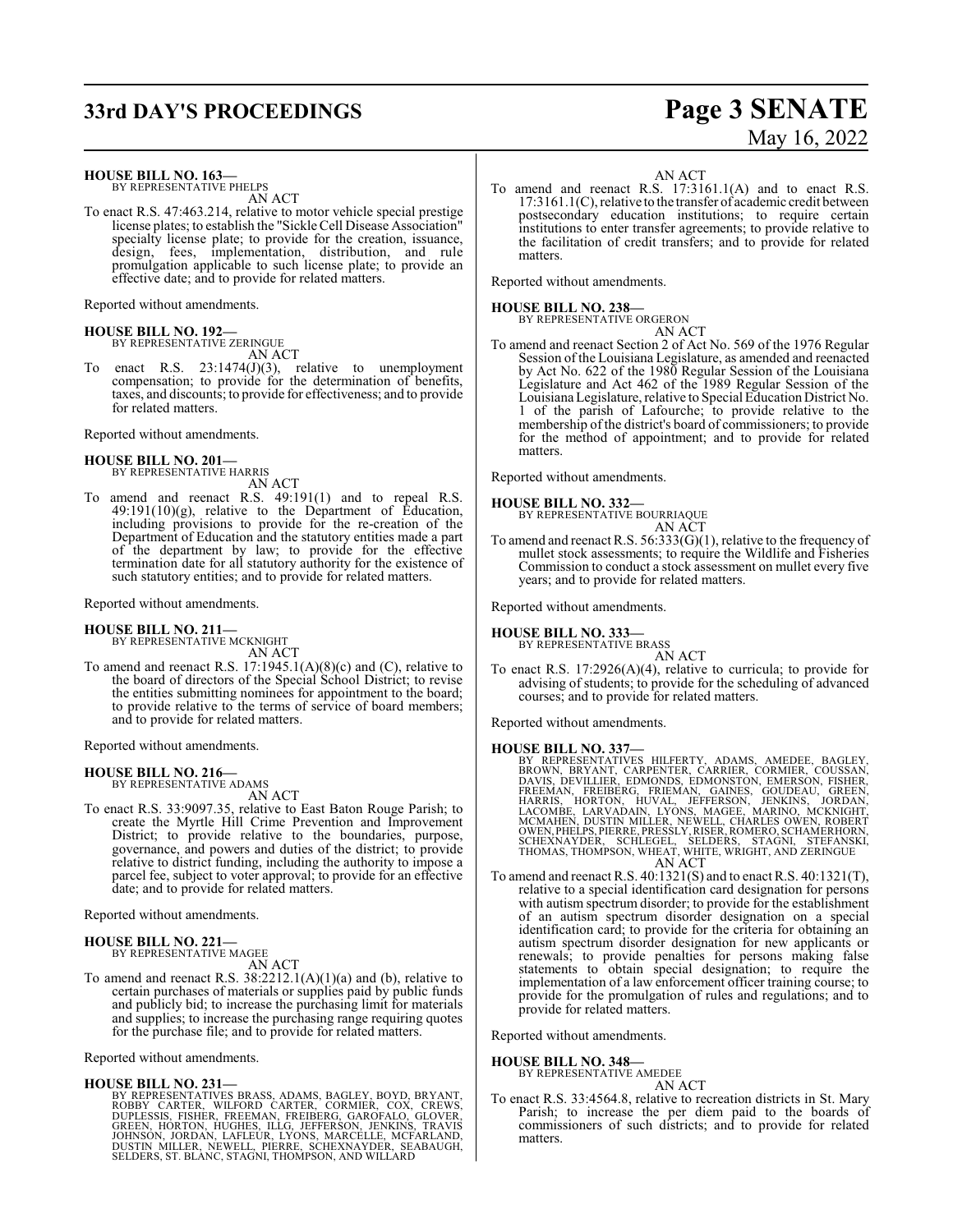Reported without amendments.

**HOUSE BILL NO. 375—** BY REPRESENTATIVE DESHOTEL AN ACT

To amend and reenact R.S. 33:385.1(B), relative to municipal officers; to provide relative to the office of chief of police of a village; to provide relative to qualifications; to provide for an effective date; and to provide for related matters.

Reported without amendments.

**HOUSE BILL NO. 392—** BY REPRESENTATIVE HUGHES

AN ACT To amend and reenact R.S. 33:9103(D) and 9124(B), relative to communications districts; to provide relative to employees of such districts; to provide that certain employees may be considered first responders; and to provide for related matters.

Reported without amendments.

#### **HOUSE BILL NO. 400—**

- BY REPRESENTATIVES HODGES, AMEDEE, PHELPS, AND SCHLEGEL AN ACT
- To enact R.S. 17:440.2 and 3996(B)(67), relative to school employees; to require certain school employees and volunteers to complete an annual education program relative to sudden cardiac arrest; and to provide for related matters.

#### Reported without amendments.

**HOUSE BILL NO. 406—** BY REPRESENTATIVE ZERINGUE AN ACT

To amend and reenact R.S. 39:100.52(C) and to enact R.S. 39:100.52(D), Subpart Q-2 of Part II-A of Chapter 1 of Subtitle I of Title 39 of the Louisiana Revised Statutes of 1950, to be comprised of R.S. 39:100.123, Subpart Q-3 of Part II-A of Chapter 1 of Subtitle I of Title 39 of the Louisiana Revised Statutes of 1950, to be comprised of R.S. 39:100.124, Subpart Q-4 of Part II-A of Chapter 1 of Subtitle I of Title 39 of the Louisiana Revised Statutes of 1950, to be comprised of R.S. 39:100.125, Subpart S of Part II-A of Chapter 1 of Subtitle I of Title 39 of the Louisiana Revised Statutes of 1950, to be comprised of R.S. 39:100.146, Subpart V of Part II-A of Chapter 1 of Subtitle I of Title 39 of the Louisiana Revised Statutes of 1950, to be comprised of R.S. 39:100.171, and Subpart W of Part II-A of Chapter 1 of Subtitle I of Title 39 of the Louisiana Revised Statutes of 1950, to be comprised of R.S. 39:100.181, relative to certain treasury funds; to provide for the transfer, deposit, and use, as specified, of monies in certain treasury funds and accounts; to provide an effective date; and to provide for related matters.

Reported without amendments.

#### **HOUSE BILL NO. 417—** BY REPRESENTATIVE HILFERTY

AN ACT To amend and reenact R.S.  $17:436.1(K)(1)$  and to enact R.S. 17:407.50.2, relative to licensed early learning centers and public elementary and secondary schools; to provide with respect to anaphylaxis training; to provide with respect to the administration of medication; to authorize the maintenance of a supply of auto-injectable epinephrine; to provide for definitions; to provide for effectiveness; and to provide for related matters.

Reported without amendments.

#### **HOUSE BILL NO. 419—**

BY REPRESENTATIVE MCFARLAND AN ACT

To amend and reenact R.S.  $56:320(A)(3)$  and  $(C)(1)$ , relative to methods for taking fish; to provide for taking of bream with

# **Page 4 SENATE 33rd DAY'S PROCEEDINGS**

minnow traps; to allow hand-grabbing of catfish; and to provide for related matters.

Reported without amendments.

#### **HOUSE BILL NO. 422—** BY REPRESENTATIVE STEFANSKI

AN ACT To amend and reenact R.S.  $56:116.1(A)(6)$  and to enact R.S. 56:8(153) and 116.3(H), relative to the taking of deer by precharged pneumatic devices; to provide for definitions; to provide for methods of taking; to provide for requirements and restrictions; and to provide for related matters.

Reported without amendments.

#### **HOUSE BILL NO. 437—**

BY REPRESENTATIVE ZERINGUE AN ACT

To appropriate funds to defray the expenses of the Louisiana Judiciary, including the Supreme Court, Courts of Appeal, District Courts, Criminal District Court of Orleans Parish, and other courts; to provide for an effective date; and to provide for related matters.

Reported without amendments.

# **HOUSE BILL NO. 441—** BY REPRESENTATIVE STEFANSKI

AN ACT

To amend and reenact R.S. 33:2554(C)(3)(introductory paragraph), relative to the municipal fire and police civil service; to provide relative to the certification and appointment of eligible persons in the police department for the city of Rayne; and to provide for related matters.

Reported without amendments.

#### **HOUSE BILL NO. 457—**

BY REPRESENTATIVES CARPENTER, FREIBERG, GLOVER, LYONS, MARCELLE, AND STAGNI AN ACT

To enact R.S. 38:2233.4, relative to the city of Baton Rouge and the parish of East Baton Rouge; to provide relative to the procurement of goods and services; to provide relative to contracts awarded to socially and economically disadvantaged businesses; to authorize certain entities to set-aside a certain percentage of contracts to be awarded to such businesses; to provide relative to rules and regulations regarding the certification of socially and economically disadvantaged businesses; and to provide for related matters.

Reported without amendments.

#### **HOUSE BILL NO. 465—**

BY REPRESENTATIVE ZERINGUE AN ACT

To provide for the establishment and reestablishment of agency ancillary funds, to be specifically known as internal service funds, auxiliary accounts, or enterprise funds for certain state institutions, officials, and agencies; to provide for appropriation of funds for Fiscal Year 2022-2023; to provide for an effective date; and to regulate the administration of said funds.

Reported without amendments.

#### **HOUSE BILL NO. 548—**

- BY REPRESENTATIVES FREEMAN, MOORE, AND SCHLEGEL AND SENATORS BARROW AND MIZELL AN ACT
- To enact R.S. 17:3921.4, relative to digital devices in public schools; to require the state Department of Education to develop health and safety guidelines for the use of digital devices in public schools; to require collaboration with the Louisiana Department of Health and others in developing the guidelines; to provide for the content of the guidelines; to require the state Department of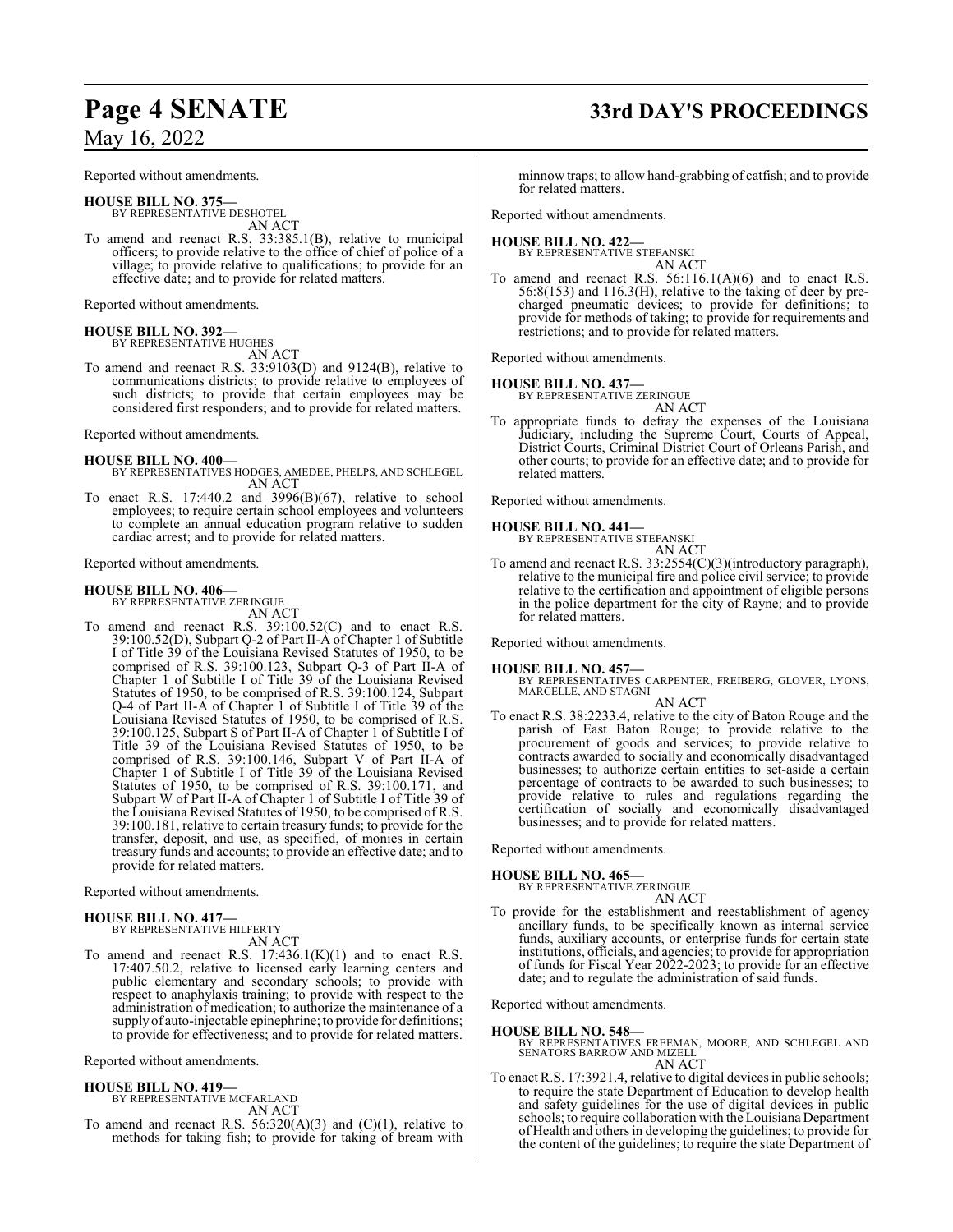# **33rd DAY'S PROCEEDINGS Page 5 SENATE**

Education to distribute the guidelines to public school governing authorities; to provide for an effective date; and to provide for related matters.

Reported without amendments.

# **HOUSE BILL NO. 563—** BY REPRESENTATIVE BACALA

AN ACT

To amend and reenact R.S. 33:154 and 172(A)(1)(a) and (D), relative to the parish of Ascension; to provide relative to municipal annexations; to require municipal governing authoritiesto notify the parish governing authority prior to annexing property; and to provide for related matters.

Reported without amendments.

#### **HOUSE BILL NO. 572—**

BY REPRESENTATIVE JORDAN AN ACT

To enact R.S. 33:4763(C), relative to condemned property; to provide for an online condemned property list; to provide for public access; to provide for removal of properties from the list; and to provide for related matters.

Reported without amendments.

#### **HOUSE BILL NO. 583—** BY REPRESENTATIVE BACALA

AN ACT

To enact R.S. 33:1236(35)(c), relative to Ascension Parish; to provide relative to the administrative office of the parish governing authority; to provide relative to services provided by such office to certain entities within the parish; to increase the amount the parish governing authority is authorized to charge for such services; and to provide for related matters.

Reported without amendments.

#### **HOUSE BILL NO. 592—** BY REPRESENTATIVE ZERINGUE

AN ACT

To To appropriate funds and to make certain reductions from certain sources to be allocated to designated agencies and purposes in specific amounts for the making of supplemental appropriations and reductions for said agencies and purposes for Fiscal Year 2021-2022; to provide for an effective date; and to provide for related matters.

Reported without amendments.

#### **HOUSE BILL NO. 604—** BY REPRESENTATIVE DAVIS

AN ACT

To amend and reenact R.S. 32:705(B)(3), relative to the transfer of ownership of a vehicle; and to provide for related matters.

Reported without amendments.

#### **HOUSE BILL NO. 633—** BY REPRESENTATIVE ZERINGUE

AN ACT

To provide with respect to the Revenue Sharing Fund and the allocation and distribution thereof for Fiscal Year 2022-2023 and to provide for related matters.

Reported without amendments.

#### **HOUSE BILL NO. 689—**

BY REPRESENTATIVE SCHAMERHORN AN ACT

To amend and reenact R.S. 56:306.2(B), 306.3, 306.4(Section heading) and  $(C)(1)$ , and 306.5(A) and to enact R.S. 56:306.1 and  $30\overline{6}$ .2(A)(2), relative to licenses; to create the retail seafood dealer's license; to provide for license required to buy and sell seafood; and to provide for related matters.

Reported without amendments.

#### **HOUSE BILL NO. 699—**

BY REPRESENTATIVE LACOMBE AN ACT

To amend and reenact R.S.  $33:103(C)(1)(1)$ , relative to the town of Addis; to authorize the governing authority of the town of Addis to pay members of the Addis Planning Commission a per diem; to provide for the amount of the per diem and the number of meetings for which members may be paid; to provide for an effective date; and to provide for related matters.

Reported without amendments.

#### **HOUSE BILL NO. 704—**

BY REPRESENTATIVES NEWELL, BOYD, LANDRY, MOORE, AND SCHLEGEL AND SENATOR BARROW AN ACT

To amend and reenact R.S. 47:463.108(A), (D), and (E) and to repeal R.S. 47:463.108(F), relative to the breast cancer awareness special prestige license plate; provides relative to monies received from the royalty fees; and to provide for related matters.

Reported without amendments.

## **HOUSE BILL NO. 710—** BY REPRESENTATIVE STEFANSKI

AN ACT

To amend and reenact R.S. 38:2225.2.4(B)(5)(introductory paragraph), (E), and (F)(4) and to enact R.S.  $38:2225.2.4(B)(7)$ and  $(F)(2)(f)$ , relative to the provisions of construction management at risk project delivery method; to provide for the "selection review committee" definition to include ranking proposers; to provide for the requirements of the selection review committee members; to provide for the procedures of the selection review committee; to provide for the requirements of the request for qualifications; to exempt the selection review committee meetings from the Open Meetings Law; to provide for the procedure of a nonresponsive construction management at risk bid winner; and to provide for related matters.

Reported without amendments.

**HOUSE BILL NO. 713—** BY REPRESENTATIVE ZERINGUE

AN ACT

To enact R.S. 33:4161.1, relative to stormwater utility systems; to authorize political subdivisions to create stormwater utility systems and adopt utility fees relative to stormwater management systems; to provide relative to definitions; and to provide for related matters.

Reported without amendments.

**HOUSE BILL NO. 718—** BY REPRESENTATIVE CHARLES OWEN AN ACT

To amend and reenact R.S. 56:3000(G), 3001, 3002, and 3004(Section heading), (A)(introductory paragraph), (2), and (3), and (B)(introductory paragraph) and to enact R.S. 56:3000(F)(4) and (5), relative to hunting and fishing licenses; to provide additional eligibility for resident recreational license rates; to provide for the cost of a Senior/Retired Military combination license; to provide for conflicts with other law; to provide for effective date and conditions of enactment; and to provide for related matters.

Reported without amendments.

**HOUSE BILL NO. 755—**

BY REPRESENTATIVES SCHEXNAYDER AND ZERINGUE AN ACT

To amend and reenact R.S. 39:100.44.1(B)(4), (E), (H)(3), and (J), relative to the disbursement of monies received from the American Rescue Plan Act of 2021; to make changes to the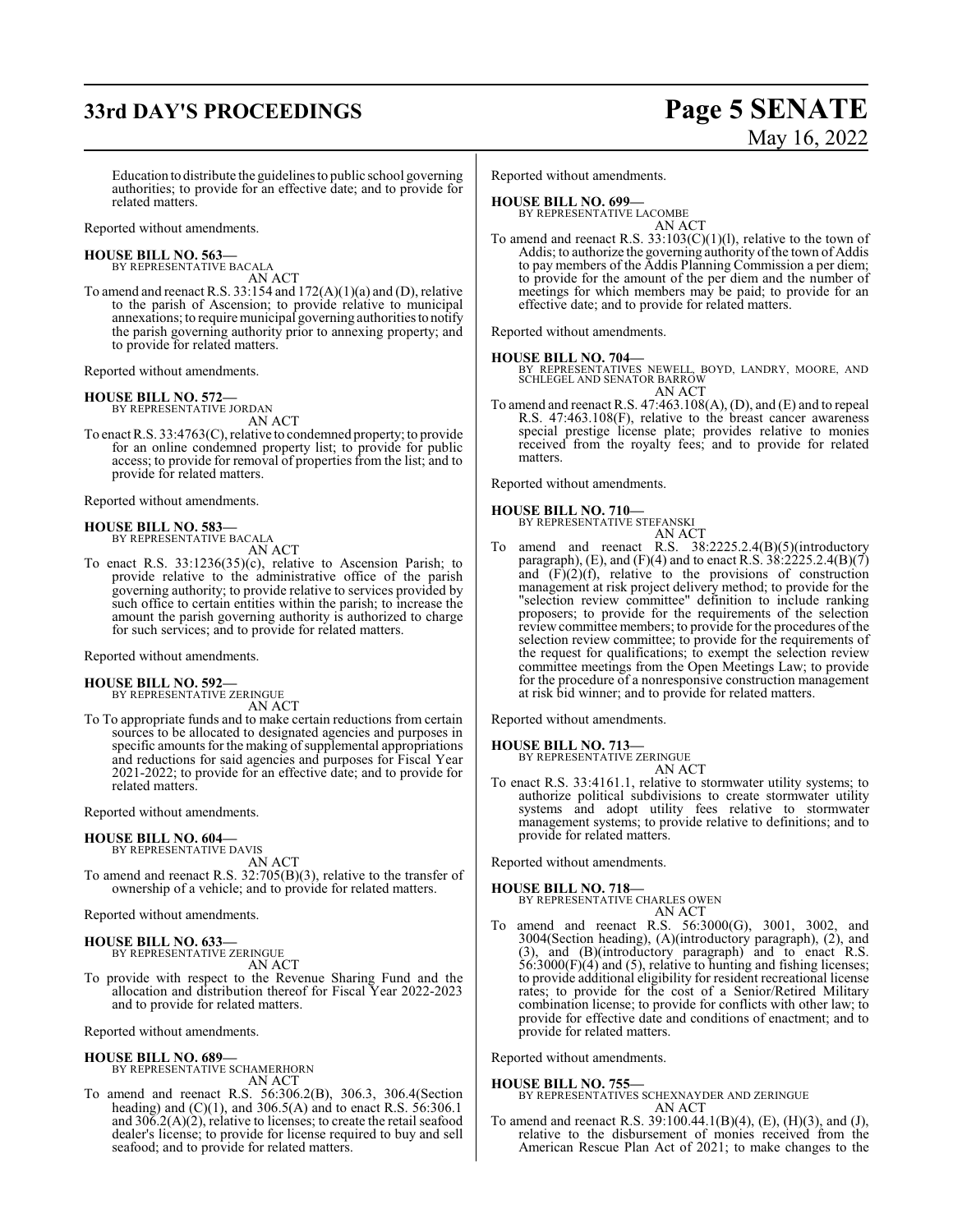# **Page 6 SENATE 33rd DAY'S PROCEEDINGS**

## May 16, 2022

Louisiana Loggers Relief Program; to provide for an effective date; and to provide for related matters.

Reported without amendments.

#### **HOUSE BILL NO. 791—**

BY REPRESENTATIVE KERNER AN ACT

To enact R.S. 56:302.9(J), relative to penalties for charter fishing without required credentials; to provide for revocation of basic and saltwater fishing privileges; and to provide for related matters.

Reported without amendments.

# **HOUSE BILL NO. 855—** BY REPRESENTATIVE THOMAS

AN ACT

To amend and reenact R.S. 32:361.2(A)(3)(c), relative to tinting of motor vehicle windows for a medical exemption; to provide for an exemption relative to certain diagnosed medical or physical conditions; to provide for the duration of the medical exemption applicable to window tinting; and to provide for related matters.

Reported without amendments.

#### **HOUSE BILL NO. 867—**

BY REPRESENTATIVE MOORE AN ACT

To amend and reenact R.S. 32:267(A)(2) and (E), to enact R.S. 32:267(A)(3) and (4), and to repeal R.S. 32:57.4 and 267.1, relative to the designation of highway safety corridors by the Department of Transportation and Development; to remove references to electronic enforcement; to provide for penalties; to provide for definitions; and to provide for related matters.

Reported with amendments.

#### **LEGISLATIVE BUREAU AMENDMENTS**

Amendments proposed by Legislative Bureau to Engrossed House Bill No. 867 by Representative Moore

#### AMENDMENT NO. 1

On page 1, line 19, change "R.S. 32:267" to "this Section"

#### **HOUSE BILL NO. 919—**

BY REPRESENTATIVE TURNER AN ACT

To enact R.S. 41:906, relative to the exchange of school land; to authorize the Union Parish School Board to exchange school land, including but not limited to sixteenth section land; to provide for procedures, terms, and conditions, including advertisement, appraisals, and public hearing for such exchange; and to provide for related matters.

Reported without amendments.

#### **HOUSE BILL NO. 963—**

BY REPRESENTATIVE ORGERON AN ACT

To enact R.S. 17:276.1 and 3996(B)(67), relative to required instruction in public schools; to require instruction in water safety for public school students; to provide relative to materials used for such instruction; to require public school governing authorities to adopt policies to implement such instruction; and to provide for related matters.

Reported without amendments.

#### **HOUSE BILL NO. 979—**

BY REPRESENTATIVE FREEMAN AN ACT

To provide relative to the effectiveness of Act No. 366 of the 2021 Regular Session of the Legislature regarding student information; to provide for the continued effectiveness of

provisions that require school governing authorities to share certain student information with the Department ofChildren and Family Services for the purpose of facilitating the administration of certain federal food assistance programs and that provide exceptions; and to provide for related matters.

Reported without amendments.

**HOUSE BILL NO. 1011—** BY REPRESENTATIVE SCHEXNAYDER AN ACT

To appropriate funds for Fiscal Year 2022-2023 to defray the expenses of the Louisiana Legislature, including the expenses of the House of Representatives and the Senate, of legislative service agencies, and of the Louisiana State Law Institute; to provide for the salary, expenses, and allowances of members, officers, staff, and agencies of the Legislature; to provide with respect to the appropriations and allocations herein made; and to provide for related matters.

Reported without amendments.

Respectfully submitted, FRED MILLS Chairman

### **Adoption of Legislative Bureau Report**

On motion of Senator Fred Mills, Legislative Bureau amendments were adopted and the Bills and Joint Resolutions were read by title and passed to a third reading.

#### **Introduction of Senate Resolutions**

Senator Connick asked for and obtained a suspension of the rules to read Senate Resolutions a first and second time.

#### **SENATE RESOLUTION NO. 123—**

BY SENATORS CONNICK, ABRAHAM, ALLAIN, BARROW, BERNARD, BOUDREAUX, BOUIE, CARTER, CLOUD, CORTEZ, FESI, FIELDS, FOIL, HARRIS, HENRY, HENSGENS, HEWITT, LAMBERT, LUNEAU,<br>MCMATH, MILLIGAN, FRED MILLS, ROBERT MILLS, MIZELL,<br>MORRIS,PEACOCK,POPE,PRICE,REESE,SMITH,TALBOT,TARVER,<br>WARD,WHITE AND WOMACK A RESOLUTION

To commend Sergeant Stephen Rhodes for his dedicated service and heroic actions in rescuing nine people from a capsized vessel.

On motion of Senator Connick the resolution was read by title and adopted.

#### **Introduction of Senate Concurrent Resolutions**

**SENATE CONCURRENT RESOLUTION NO. 52—** BY SENATOR PEACOCK

A CONCURRENT RESOLUTION To commend Bob Davis Electric Co. Inc. on the occasion of its one hundredth anniversary.

The resolution was read by title and placed on the Calendar for a second reading.

#### **SENATE CONCURRENT RESOLUTION NO. 53—**

BY SENATOR PEACOCK A CONCURRENT RESOLUTION

To commend the Shreveport Little Theatre on the occasion of its one hundredth consecutive season of live theatrical production.

The resolution was read by title and placed on the Calendar for a second reading.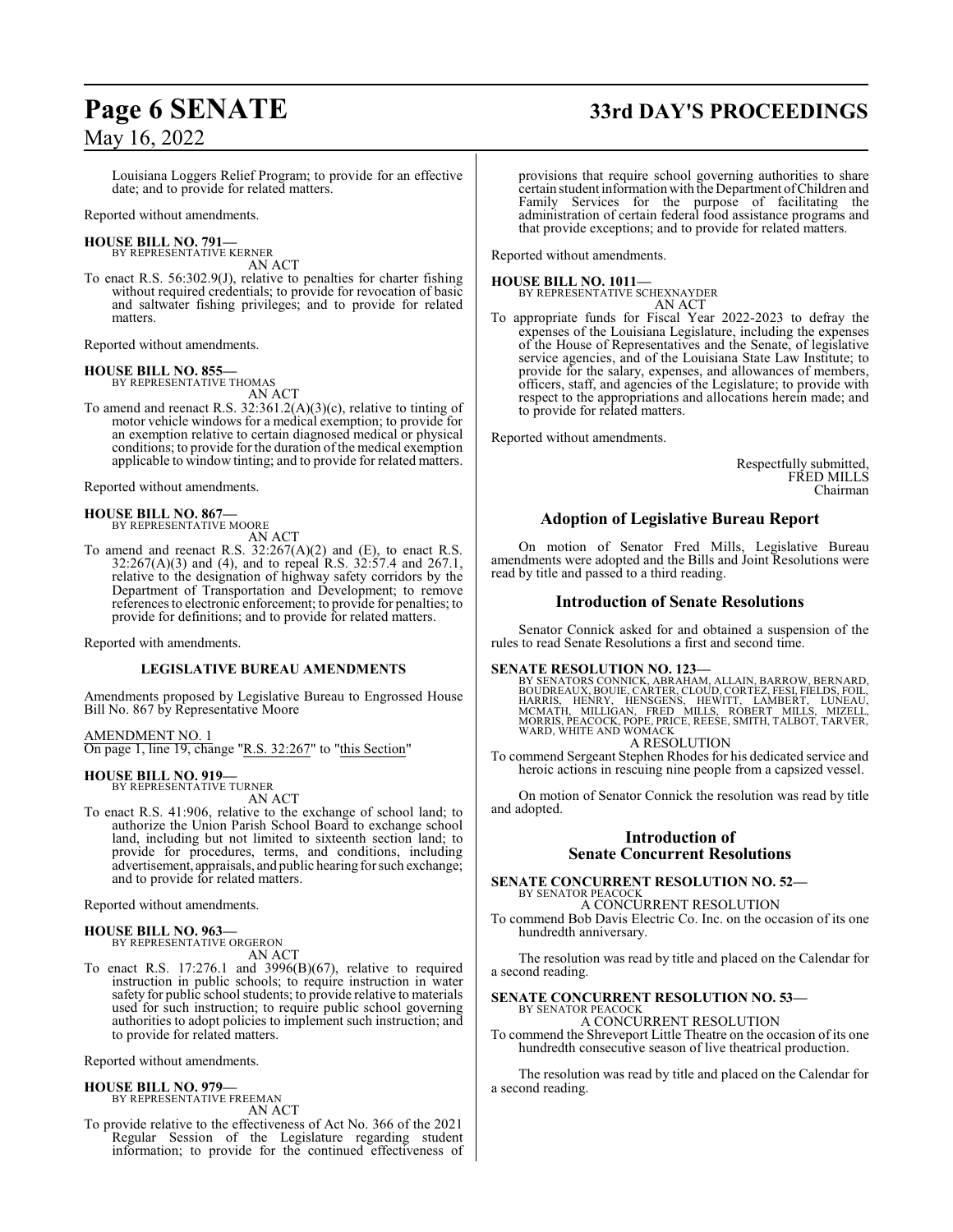# **33rd DAY'S PROCEEDINGS Page 7 SENATE**

#### **SENATE CONCURRENT RESOLUTION NO. 54—**

BY SENATOR FESI A CONCURRENT RESOLUTION

To reaffirm recognition of the Bayou Lafourche Band of Biloxi-Chitimacha Confederation of Muskogees, the Grand Caillou/Dulac Band of Biloxi-Chitimacha-Choctaw, the Jean Charles Choctaw Nation, and the Pointe-au-Chien Indian Tribe.

The resolution was read by title and placed on the Calendar for a second reading.

#### **SENATE CONCURRENT RESOLUTION NO. 55—** BY SENATOR FESI

A CONCURRENT RESOLUTION

To memorialize the Congress of the United States and urge and request the Federal Reserve Board, the Office of the Comptroller of the Currency, the Federal Deposit Insurance Corporation, the Consumer Financial Protection Bureau, the National Credit Union Administration, and the office of financial institutions to refrain from enacting or adopting laws, rules, regulations, or guidance that restricts the ability of banks, savings and loan associations, savings banks, credit unions, trust companies, or payment processors from offering products or services to the fossil fuel industry.

The resolution was read by title and placed on the Calendar for a second reading.

#### **Senate Bills and Joint Resolutions on Second Reading**

**SENATE BILL NO. 498— (Substitute of Senate Bill No. 457 by Senator Stine)** BY SENATOR STINE

AN ACT

To enact R.S. 48:2085, relative to the Louisiana Transportation Authority; to provide for design build projects; to provide for unsolicited proposals; to provide for responsibilities of the Department of Transportation and Development; and to provide for related matters.

On motion of Senator McMath the bill was read by title, ordered engrossed and passed to a third reading.

#### **Senate Resolutions on Second Reading**

**SENATE RESOLUTION NO. 120—** BY SENATOR FRED MILLS

A RESOLUTION

To designate the week of May 15 through May 21, 2022, as Emergency Medical Services Week in Louisiana.

On motion of Senator Fred Mills the resolution was read by title and adopted.

#### **SENATE RESOLUTION NO. 121—**

BY SENATORS MILLIGAN, BOUDREAUX, CATHEY, FOIL, PEACOCK, REESE AND TARVER A RESOLUTION

To commend the Louisiana National Guard on its exemplary service to the state of Louisiana during the last two years of unprecedented natural disasters.

On motion of Senator Milligan the resolution was read by title and adopted.

#### **SENATE RESOLUTION NO. 122—** BY SENATOR BERNARD

A RESOLUTION

To commend the Montgomery High School Lady Tigers softball team on winning the 2022 Louisiana High School Athletic Association Class 1A State Championship.

On motion of Senator Bernard the resolution was read by title and adopted.

#### **Message from the House**

#### **ASKING CONCURRENCE IN HOUSE CONCURRENT RESOLUTIONS**

May 16, 2022

To the Honorable President and Members of the Senate:

I am directed to inform your honorable body that the House of Representatives has finally passed and asks your concurrence in the following House Concurrent Resolutions:

| $HCR$ No. 48       | <b>HCR No. 78</b> | <b>HCR No. 84</b>  |
|--------------------|-------------------|--------------------|
| HCR No. 89         | $HCR$ No. 99      | <b>HCR No. 87</b>  |
| <b>HCR</b> No. 100 | $HCR$ No. 23      | <b>HCR No. 116</b> |
| $HCR$ No. 1        | <b>HCR</b> No. 98 | <b>HCR No. 102</b> |

Respectfully submitted, MICHELLE D. FONTENOT Clerk of the House of Representatives

#### **House Concurrent Resolutions on First Reading**

#### **HOUSE CONCURRENT RESOLUTION NO. 1—** BY REPRESENTATIVE IVE

A CONCURRENT RESOLUTION

To suspend until sixty days after final adjournment of the 2023 Regular Session of the Legislature of Louisiana the provisions ofR.S. 17:170(F), relative to immunizations of persons entering certain educational institutions during an outbreak of a communicable disease.

The resolution was read by title and placed on the Calendar for a second reading.

## **HOUSE CONCURRENT RESOLUTION NO. 23—** BY REPRESENTATIVE HARRIS

A CONCURRENT RESOLUTION

To approve the formula that was developed by the State Board of Elementary and Secondary Education pursuant to Article VIII, Section 13(B) of the Constitution of Louisiana to determine the cost of a minimum foundation program of education in all public elementary and secondary schools as well as to equitably allocate the funds to parish and city school systems and that was adopted by the board on March 9, 2022.

The resolution was read by title and placed on the Calendar for a second reading.

#### **HOUSE CONCURRENT RESOLUTION NO. 48—** BY REPRESENTATIVE IVEY

A CONCURRENT RESOLUTION

To urge and request each standing committee of each house of the legislature to meet and function as a joint committee with the standing committee of the other house which has a substantially similar subject matter jurisdiction to study the provisions of the Constitution of Louisiana within the jurisdiction of the joint committee and to make recommendations regarding revisions to those provisions to the legislature no later than March 15, 2023.

The resolution was read by title and placed on the Calendar for a second reading.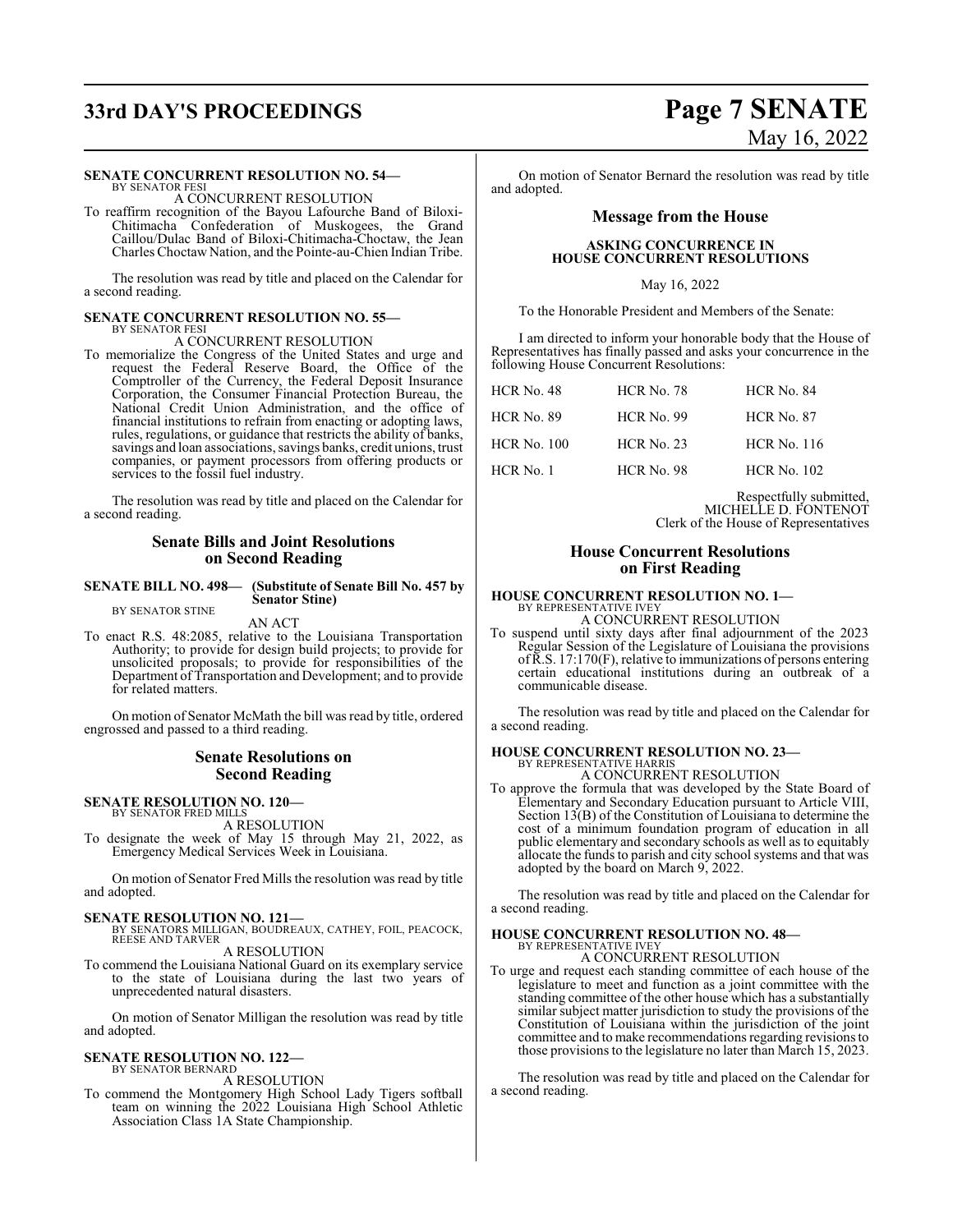# **Page 8 SENATE 33rd DAY'S PROCEEDINGS**

May 16, 2022

#### **HOUSE CONCURRENT RESOLUTION NO. 78—**

BY REPRESENTATIVE KERNER A CONCURRENT RESOLUTION

To memorialize the United States Congress to support the Illegal Fishing and Forced Labor Prevention Act and to take such actions as are necessary to compel the United States Food and DrugAdministration to fulfill its duties regarding inspection and testing of imported seafood.

The resolution was read by title and placed on the Calendar for a second reading.

# **HOUSE CONCURRENT RESOLUTION NO. 84—** BY REPRESENTATIVES KERNER AND BOURRIAQUE

A CONCURRENT RESOLUTION

To memorialize the United States Congress to take such actions as are necessaryto reviewand reformthe National Flood Insurance Program's pricing methodology known as Risk Rating 2.0.

The resolution was read by title and placed on the Calendar for a second reading.

# **HOUSE CONCURRENT RESOLUTION NO. 87—** BY REPRESENTATIVE MAGEE

A CONCURRENT RESOLUTION

To urge and request the Judicial Council of the Supreme Court of Louisiana to provide a recommendation for a statewide schedule of local criminal fees to the Legislature of Louisiana prior to the 2023 Regular Session of the Legislature.

The resolution was read by title and placed on the Calendar for a second reading.

## **HOUSE CONCURRENT RESOLUTION NO. 89—**

BY REPRESENTATIVE DUSTIN MILLER A CONCURRENT RESOLUTION

To urge and request the Louisiana Department of Insurance to conduct a study concerning health insurance coverage for therapies and treatments for pediatric acute-onset neuropsychiatric syndrome (PANS); pediatric autoimmune neuropsychiatric disorders associated with streptococcal (strep) infections (PANDAS); and PANS and PANDAS considered as types of autoimmune encephalitis (AE).

The resolution was read by title and placed on the Calendar for a second reading.

# **HOUSE CONCURRENT RESOLUTION NO. 98—**<br>BY REPRESENTATIVE ZERINGUE<br>A CONCURRENT RESOLUTION

To urge and request continued support for the efforts by the state of Louisiana and other states in the Mississippi River Basin to work together toward achieving the goals of the Gulf Hypoxia Action Plan and a reduction of the hypoxic zone off the coast of Louisiana.

The resolution was read by title and placed on the Calendar for a second reading.

# **HOUSE CONCURRENT RESOLUTION NO. 99—** BY REPRESENTATIVE BAGLEY

A CONCURRENT RESOLUTION

To urge and request the Louisiana Department of Health to fully utilize the National Association of State Procurement Officials' ValuePoint process to procure Medicaid management information system components and services.

The resolution was read by title and placed on the Calendar for a second reading.

#### **HOUSE CONCURRENT RESOLUTION NO. 100—** BY REPRESENTATIVE MCFARLAND A CONCURRENT RESOLUTION

To urge and request the United States Department of Agriculture (USDA) Natural Resources Conservation Service (NRCS) to establish a cost share program to assist landowners and producers with the purchase and application of lime for enhancement of crop and grass production.

The resolution was read by title and placed on the Calendar for a second reading.

# **HOUSE CONCURRENT RESOLUTION NO. 102—** BY REPRESENTATIVE ROBERT OWEN

A CONCURRENT RESOLUTION

To urge and request that rules be codified defining the public's right to access the running waters of this state in accordance with Louisiana's historical civil law tradition.

The resolution was read by title and placed on the Calendar for a second reading.

## **HOUSE CONCURRENT RESOLUTION NO. 116—**

BY REPRESENTATIVE ORGERON A CONCURRENT RESOLUTION

To commend Louisiana Department of Wildlife and Fisheries Sergeant Stephen Rhodes for his heroism.

The resolution was read by title and placed on the Calendar for a second reading.

#### **House Bills and Joint Resolutions on Second Reading**

**HOUSE BILL NO. 317—**

BY REPRESENTATIVE WILLARD AN ACT

To enact R.S. 22:1337(D), relative to homeowners' insurance policies; to provide for policy deductibles as applied to named storm, hurricane, and wind and hail deductibles; to require the execution of a separate form that lists the specific amount for each deductible expressed as a percentage of the insured value of the property or as a specific dollar amount or both; to provide for an effective date; and to provide for related matters.

The bill was read by title and referred by the President to the Committee on Insurance.

# **HOUSE BILL NO. 431—** BY REPRESENTATIVE JORDAN

AN ACT To enact R.S. 15:622.1, relative to the use of DNA in criminal investigations; to provide relative to sexual assault collection kits; to provide relative to the comparison of DNA; to provide relative to criminal investigations; to prohibit the use of DNA in certain circumstances; and to provide for related matters.

The bill was read by title and referred by the President to the Committee on Judiciary C.

#### **HOUSE BILL NO. 775—**

BY REPRESENTATIVE GLOVER AN ACT

To enact R.S. 40:1021(B), relative to drug related objects; to provide relative to the definition of drug paraphernalia; to exclude equipment or devices used for the inhalation of raw or crude marijuana for therapeutic use; and to provide for related matters.

The bill was read by title and referred by the President to the Committee on Judiciary C.

**HOUSE BILL NO. 781—** BY REPRESENTATIVE PHELPS

AN ACT

To enact R.S. 17:2119.1, relative to voter registration; and to provide for related matters.

The bill was read by title and referred by the President to the Committee on Education.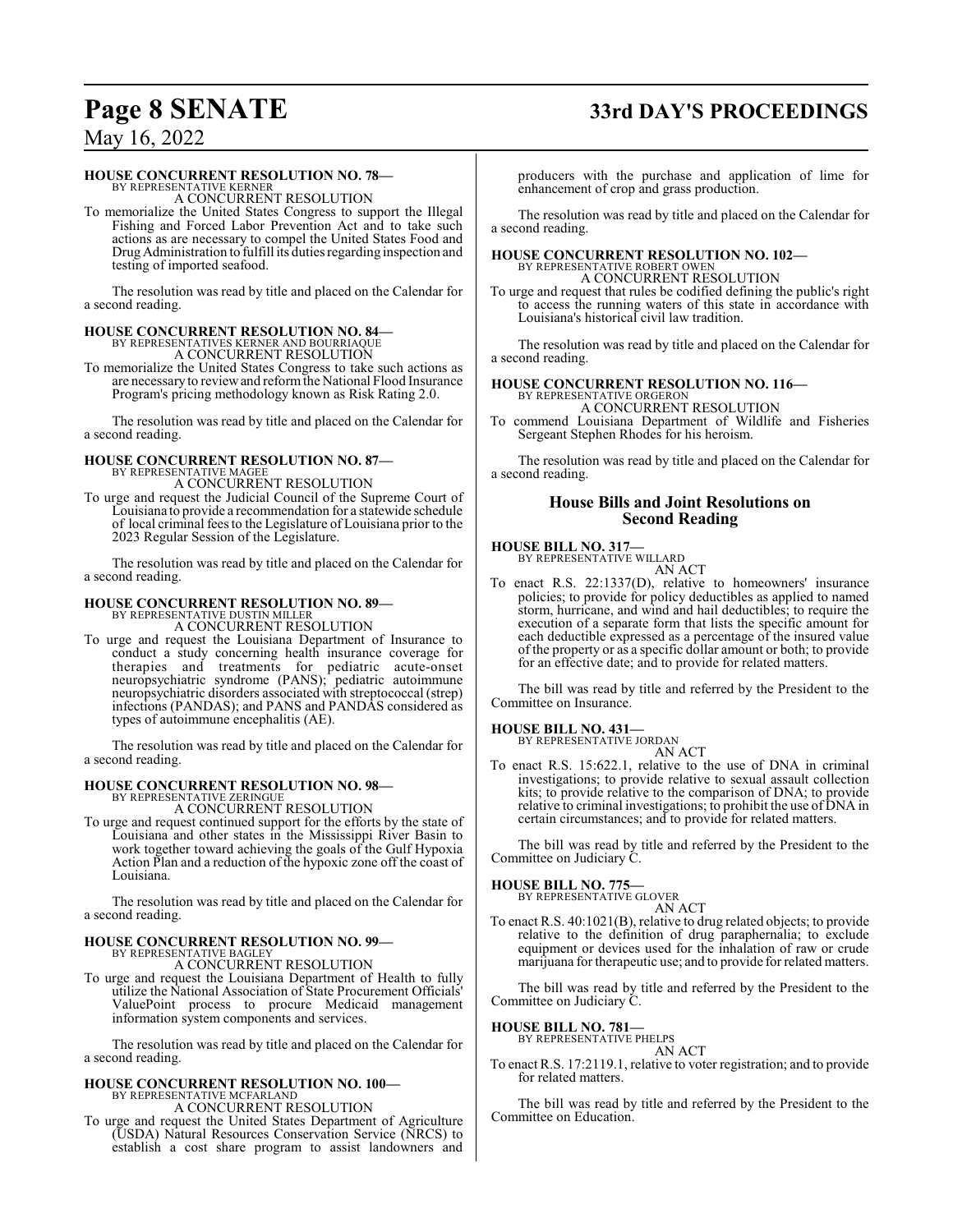# **33rd DAY'S PROCEEDINGS Page 9 SENATE**

**HOUSE BILL NO. 912—**

BY REPRESENTATIVE MAGEE AN ACT

To amend and reenact R.S. 18:563(D)(2), 1259(B)(5),  $1309(E)(5)(b)(i)$  and (iii), and  $1316(A)$  and to enact R.S.  $18:1309(E)(5)(b)(iv)$ , relative to voting; to provide for procedures applicable to voting; to provide for the manner of voting; to provide relative to ballots; to provide for the manner of marking ballot selections; and to provide for related matters.

The bill was read by title and referred by the President to the Committee on Senate and Governmental Affairs.

# **HOUSE BILL NO. 924—** BY REPRESENTATIVE EDMONDS

AN ACT

To enact R.S.  $18:1353(C)(5)$ , relative to the powers and duties of the secretary of state; to provide relative to voting; to provide for a post-election audit; to provide for policies and procedures relative to post-election audits; to provide for effectiveness; and to provide for related matters.

The bill was read by title and referred by the President to the Committee on Senate and Governmental Affairs.

# **HOUSE BILL NO. 1015—** BY REPRESENTATIVE SCHEXNAYDER

AN ACT

To amend and reenact R.S.  $51:2365(D)(3)$  and  $(F)(2)$ , to enact R.S. 51:1260 and 1261, and to repeal R.S. 51:2365(F)(1)(d) and 2365.1, relative to financial incentives for events held in Louisiana; to provide relative to the Major Events Incentive Program; to make changes to the administration of the program; to create a grant program for certain Louisiana events; to provide for administration of the program; to provide for an effective date; and to provide for related matters.

The bill was read by title and referred by the President to the Committee on Finance.

#### **HOUSE BILL NO. 1028—**

BY REPRESENTATIVE GLOVER

AN ACT

To amend and reenact R.S. 40:1025(A)(1), (B), (C), and (D) and to enact R.S. 40:1025(E), relative to penalties for transactions in drug related objects; to reduce the penalty for possession or use of marijuana drug paraphernalia; and to provide for related matters.

The bill was read by title and referred by the President to the Committee on Judiciary C.

# **HOUSE BILL NO. 1073— (Substitute for House Bill No. 801 by**

**Representative GOUDEAU)<br>EXALGOUSSAN, DESHOTEL, DEVILLIER, ECHOLS, ADURRIAQUE, BUTLER,<br>COUSSAN, DESHOTEL, DEVILLIER, ECHOLS, EDMONDS, FIRMENT,<br>JOHNSON, LACOMBE, MCKNIGHT, MCMAHEN, NEWELL, ORGERON,<br>PIERRE, ROMERO, STAGNI, S** AN ACT

To enact Part II-B of Chapter 21 of Title 37 of the Louisiana Revised Statutes of 1950, to

be comprised of R.S. 37:1891 through 1896, relative to scrap metal recyclers; to provide for the sale and purchase of catalytic converters; to provide definitions; to provide for fees; to provide for licensing requirements; to provide for record keeping; to provide for exceptions; to provide for fines and penalties; and to provide for related matters.

The bill was read by title and referred by the President to the Committee on Commerce, Consumer Protection, and International Affairs.

# May 16, 2022

## **HOUSE BILL NO. 1074— (Substitute for House Bill No. 559 by Representative Edmonds)** BY REPRESENTATIVE EDMONDS

AN ACT

To enact R.S. 18:1317, relative to absentee by mail ballots; to provide for administrative rules for curing and rejection of deficient ballots; to provide for an effective date; and to provide for related matters.

The bill was read by title and referred by the President to the Committee on Senate and Governmental Affairs.

#### **Reports of Committees**

The following reports of committees were received and read:

#### **REPORT OF COMMITTEE ON**

### **RETIREMENT**

Senator Edward J. "Ed" Price, Chairman on behalf of the Committee on Retirement, submitted the following report:

#### May 16, 2022

To the President and Members of the Senate:

I am directed by your Committee on Retirement to submit the following report:

# **HOUSE BILL NO. 18—** BY REPRESENTATIVE BACALA

AN ACT

To amend and reenact R.S.  $11:2220(J)(1)$  and enact R.S. 11:2220(J)(4), relative to the Municipal Police Employees' Retirement System; to provide relative to reemployment of retirees in the system; to provide for the payment of retirement benefits during reemployment; to provide for compensation and contributions during reemployment; and to provide for related matters.

Reported favorably.

# **HOUSE BILL NO. 20—** BY REPRESENTATIVE ILLG

AN ACT

To amend and reenact R.S. 11:1631(F)(2) and 1651(B)(introductory paragraph) and (3) and (D), relative to the District Attorneys' Retirement System; to provide for reemployment of retirees; to provide for benefits of reemployed retirees; to provide for membership on the board of trustees and their per diem; and to provide for related matters.

Reported favorably.

- **HOUSE BILL NO. 1021—** BY REPRESENTATIVES MCFARLAND, DEVILLIER, EDMONDS, FRIEMAN, GAROFALO, HARRIS, AND ROMERO AN ACT
- To amend and reenact R.S.  $11:710(F)(1)$  and  $(G)$  and R.S. 11:710.1(A) (introductory paragraph) and to enact R.S. 11:710(H), 710.1(F), and 710.2, relative to critical teacher shortages; to provide for employment of retirees of the Teachers' Retirement System of Louisiana; to allow a retiree to return to work without suspension or reduction of benefit in certain circumstances; to provide for application; to provide for determinations and reporting; to provide for an effective date; and to provide for related matters.

Reported with amendments.

Respectfully submitted, EDWARD J. "ED" PRICE Chairman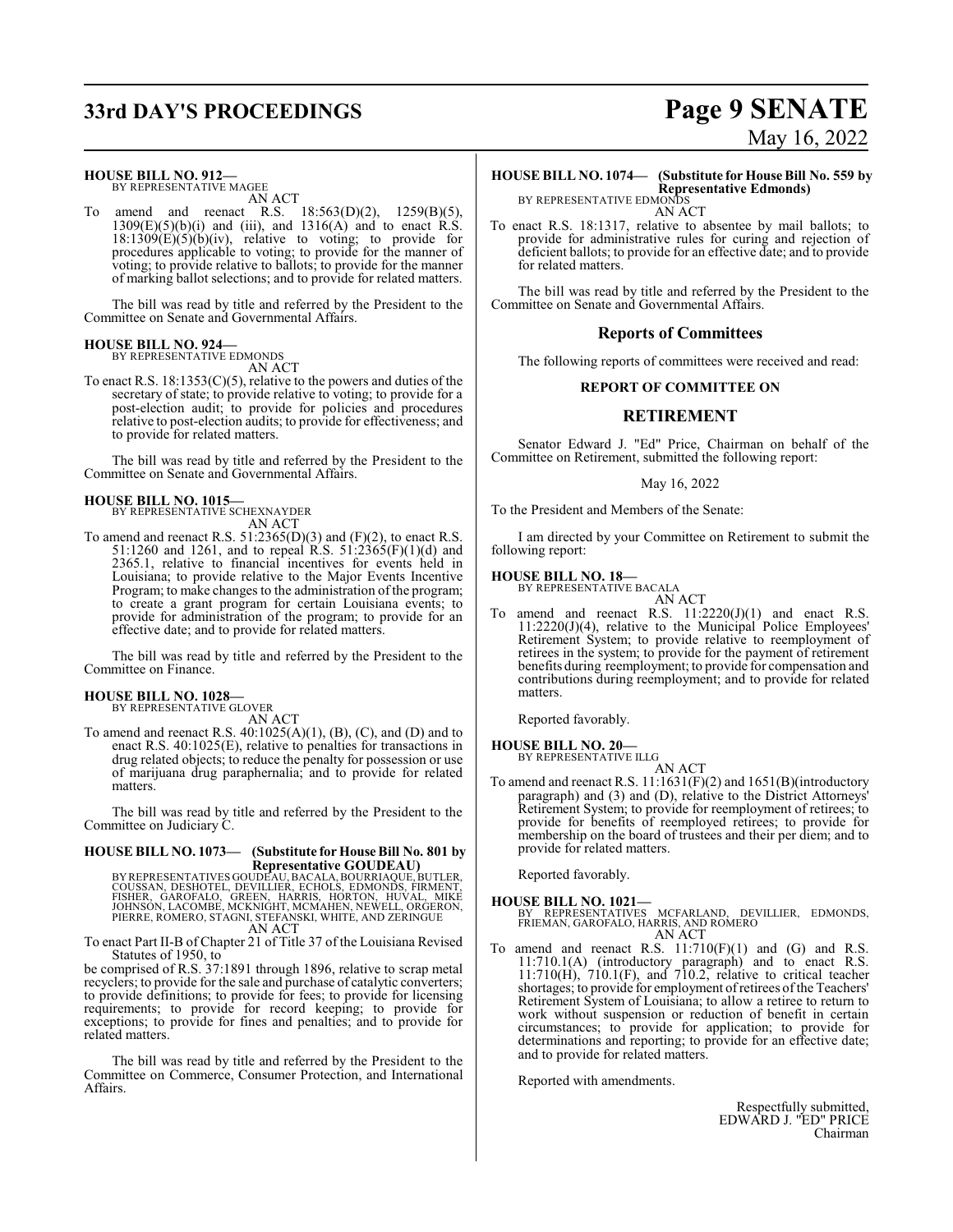#### **REPORT OF COMMITTEE ON**

#### **REVENUE AND FISCAL AFFAIRS**

Senator R. L. Bret Allain II, Chairman on behalf of the Committee on Revenue and Fiscal Affairs, submitted the following report:

#### May 16, 2022

To the President and Members of the Senate:

I am directed by your Committee on Revenue and Fiscal Affairs to submit the following report:

#### **HOUSE CONCURRENT RESOLUTION NO. 41—** BY REPRESENTATIVE GREGORY MILLER

A CONCURRENT RESOLUTION

To authorize and direct the Louisiana State Law Institute to direct the printer of the Constitution of Louisiana to add a validity note following Article IX, Section 9 of the Constitution of Louisiana.

Reported favorably.

#### **HOUSE BILL NO. 157—**

BY REPRESENTATIVE BOURRIAQUE AN ACT

To enact R.S.  $47:2121(C)(3)(f)$  and (g), relative to tax sale title; to add integrated coastal protection, master plan, and levee or drainage projects to the list of interests affecting third parties that cannot be terminated; and to provide for related matters.

Reported favorably.

# **HOUSE BILL NO. 287—** BY REPRESENTATIVE WILLARD

AN ACT

To enact R.S. 47:359(L), relative to occupational license taxes; to provide for the levy of occupational license taxes on certain computer programming businesses; to provide for the rate of the tax; to provide for requirements and limitations; to provide for an effective date; and to provide for related matters.

Reported with amendments.

**HOUSE BILL NO. 329—** BY REPRESENTATIVE ZERINGUE

AN ACT

To amend and reenact R.S. 47:1483(A), (C), and (D), relative to payment of judgments issued by the Board of Tax Appeals; to provide for the payment of certain claims approved by the board; to provide for requirements and limitations; to provide for an effective date; and to provide for related matters.

Reported favorably.

- **HOUSE BILL NO. 395—** BY REPRESENTATIVE WILLARD A JOINT RESOLUTION
- Proposing to amend Article VII, Section 18(G)(1)(a)(iv) of the Constitution of Louisiana, relative to the special assessment level for ad valorem property taxes; to exclude the requirement of annual certification of adjusted gross income for certain eligible owners; to provide for submission of the proposed amendment to the electors; and to provide for related matters.

Reported favorably.

**HOUSE BILL NO. 599—**

BY REPRESENTATIVE BEAULLIEU

A JOINT RESOLUTION

Proposing to amend Article VII, Section 21(K) of the Constitution of Louisiana, relative to ad valorem tax exemptions; to provide for an ad valorem tax exemption for certain veterans with disabilities; to provide for exemption amounts; to prohibit the loss of revenue associated with certain ad valorem tax

# **Page 10 SENATE 33rd DAY'S PROCEEDINGS**

exemptions impacting the calculation of millage rates by taxing authorities; to require taxing authorities to absorb the loss of revenue as a result of the exemptions; to prohibit the reappraisal and valuation of property for purposes of millage adjustment under certain circumstances; to provide for submission of the proposed amendment to the electors; and to provide for related matters.

Reported favorably.

#### **HOUSE BILL NO. 1007—** BY REPRESENTATIVE PHELPS

AN ACT

To amend and reenact R.S.  $47:2121(C)(1)$  and (3) and to enact R.S. 47:2158.1 and 2231.1 and Code of Civil Procedure Article 4736, relative to tax sale property; to provide relative to certain persons residing in tax sale property; to provide relative to the rights of owners of tax sale property; to provide for the right of possession and occupancy; to prohibit evictions of certain persons under certain circumstances; to prohibit the taking of possession of tax sale property under certain circumstances; to prohibit the charging of rental or lease payments under certain circumstances; to prohibit certain actions on tax sale property under certain circumstances; to provide for exceptions; and to provide for related matters.

Reported with amendments.

Respectfully submitted, R. L. BRET ALLAIN II Chairman

#### **Reconsideration**

The vote by which Senate Bill No. 4 failed to pass on Thursday, May 12, 2022, was reconsidered.

**SENATE BILL NO. 4—** BY SENATOR MORRIS

A JOINT RESOLUTION

Proposing to amend Article I, Section 18(A) of the Constitution of Louisiana, relative to post-conviction bail; to provide that after conviction, a person may be bailable in accordance with law; to specify an election for submission of the proposition to electors; and to provide a ballot proposition.

On motion of Senator Morris, the bill was read by title and returned to the Calendar, subject to call.

#### **Reconsideration**

The vote by which Senate Bill No. 462 failed to pass on Thursday, May 12, 2022, was reconsidered.

**SENATE BILL NO. 462—** BY SENATOR WARD

#### AN ACT

To enact Chapter 21-B of Title 33 of the Louisiana Revised Statues of 1950, to be comprised ofR.S. 33:7641 through 7648, relative to the municipalities and parishes; to provide relative to the creation of the Public-Private Partnerships Cooperative Endeavor Agreement Act; to provide for public-private partnerships; to provide for the authority of public entities to enter into certain public-private partnerships between the private sector and a public entity; to provide with respect to advisors and consultants; to provide for independent analysis by advisors regarding financial, tax, and legal matters; to provide for advisors' report and fees; to provide for requirements and limitations; to provide relative to procedures and approval; to provide for financial reporting; to provide for terms and definitions; to provide for public notice and public hearings; to provide for an effective date; and to provide for related matters.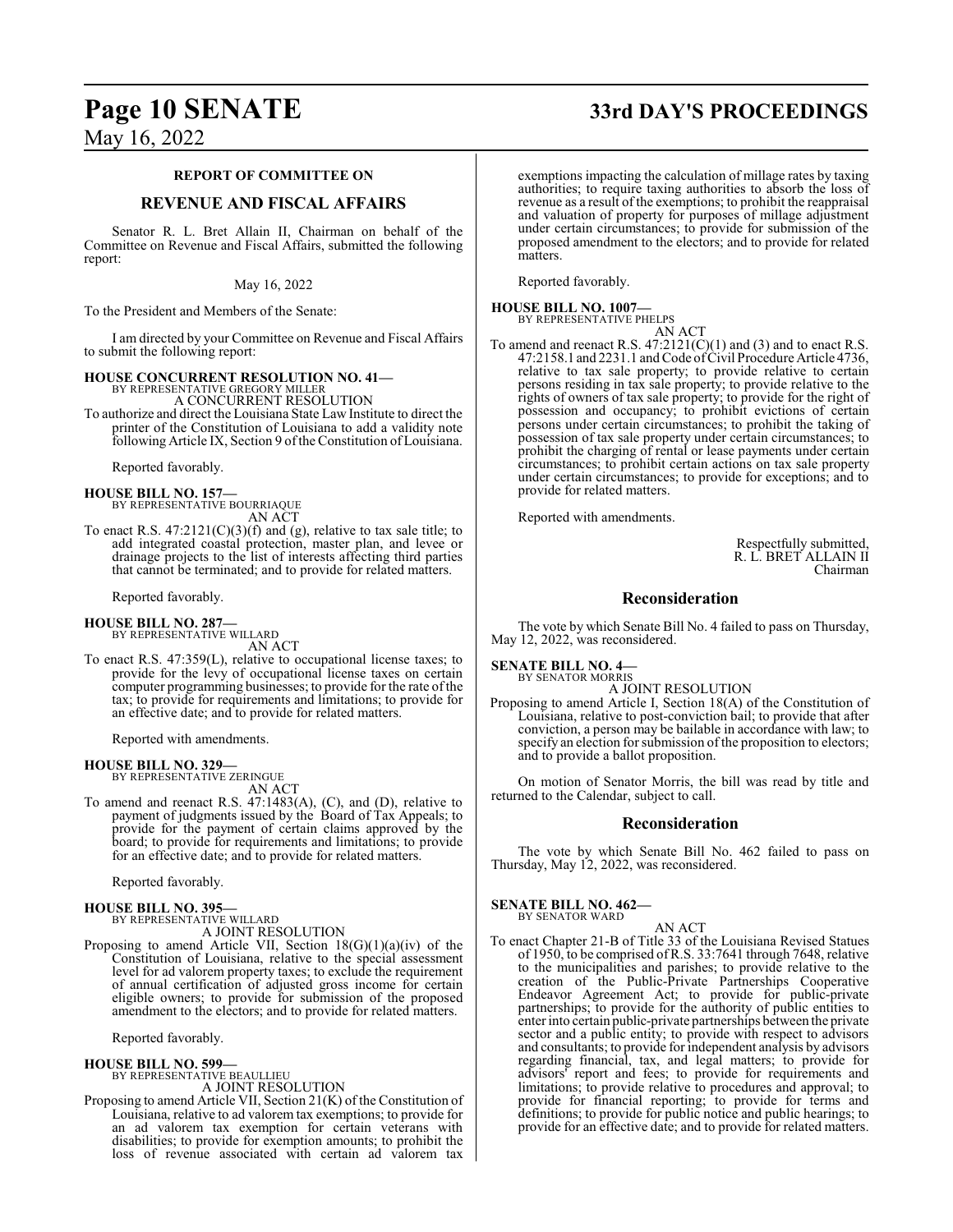# **33rd DAY'S PROCEEDINGS Page 11 SENATE**

On motion of Senator Ward, the bill was read by title and returned to the Calendar, subject to call.

#### **Senate Concurrent Resolutions Returned from the House of Representatives with Amendments**

#### **SENATE CONCURRENT RESOLUTION NO. 13—**

BY SENATORS LAMBERT AND BARROW A CONCURRENT RESOLUTION

To urge and request the Department of Environmental Quality to study and make recommendations for strategies to increase the recycling of plastic.

The concurrent resolution was read by title. Returned from the House of Representatives with amendments:

#### **HOUSE COMMITTEE AMENDMENTS**

Amendments proposed by House Committee on Natural Resources and Environment to Original Senate Concurrent Resolution No. 13 by Senator Lambert

#### AMENDMENT NO. 1

On page 1, at the end of line 3, delete "containers"

#### AMENDMENT NO. 2

On page 1, line 5, after "wastes" delete the remainder of the line and at the beginning of line 6, delete "for beverages,"

#### AMENDMENT NO. 3

On page 1, line 10, after "plastic" and before "that" delete "containers"

## AMENDMENT NO. 4

On page 1, delete lines 15 and 16 in their entirety

#### AMENDMENT NO. 5

On page 2, delete lines 7 through 11 in their entirety and insert the following:

"WHEREAS, by consulting with other governmental and nongovernmental entities and the business community, the department can explore innovative strategies and those that have proven successful in other jurisdictions to increase recycling plastic; and

WHEREAS, a flourishing plastic recycling effort would further make the construction and"

#### AMENDMENT NO. 6

On page 2, line 14, after "thereby" delete the remainder of the line and at the beginning of line 15, delete "becoming" and insert "reduce"

#### AMENDMENT NO. 7

On page 2, line 16, after "WHEREAS, the" and before "recycling facilities" insert "advanced recycling and"

#### AMENDMENT NO. 8

On page 2, delete line 20 in its entirety and insert "governmental entity, nongovernmental organization, or stakeholder the department finds useful or"

#### AMENDMENT NO. 9

On page 2, line 21, after "plastic" and before "and" delete "containers"

Senator Lambert moved to concur in the amendments proposed by the House.

#### **ROLL CALL**

The roll was called with the following result:

# May 16, 2022

YEAS

Mr. President Fields Mizell<br>Abraham Foil Morris Abraham Foil<br>Allain Harris Allain **Harris** Peacock<br>
Barrow Henry Pope Barrow Henry Pope<br>Bernard Hensgens Price Hensgens<br>Hewitt Boudreaux Hewitt Reese Bouie Lambert Smith<br>Carter Luneau Talbot Carter Luneau Talbot<br>Cathey McMath Tarver Cathey McMath Tarver<br>Cloud Milligan Ward Cloud Milligan Ward<br>
Mills, F. White<br>
Mills, F. White Connick Mills, F.<br>Fesi Mills, R.

Womack

NAYS

ABSENT

Total - 0

Jackson Stine

Total - 36

Total - 2

The Chair declared the Senate concurred in the amendments proposed by the House.

#### **Senate Bills and Joint Resolutions Returned from the House of Representatives with Amendments**

#### **SENATE BILL NO. 21—**

BY SENATOR ROBERT MILLS AN ACT

To amend and reenact the introductory paragraph of R.S. 22:436(B) and to enact R.S.  $22:436(B)(5)$  relative to requirements for approved unauthorized insurers; to provide for the submission of contact information; and to provide for related matters.

The bill was read by title. Returned from the House of Representatives with amendments:

#### **HOUSE COMMITTEE AMENDMENTS**

Amendments proposed by House Committee on Insurance to Engrossed Senate Bill No. 21 by Senator Robert Mills

AMENDMENT NO. 1 On page 1, line 3, after "22:436(B)(5)" insert a comma ","

AMENDMENT NO. 2 On page 1, at the beginning of line 13, after "commissioner" and before "the" insert "**all of**"

AMENDMENT NO. 3

On page 1, line 16, after "**(5)**" delete the remainder of the line and insert "**The contact information required for submission pursuant to**"

Senator Robert Mills moved to concur in the amendments proposed by the House.

#### **ROLL CALL**

The roll was called with the following result:

#### YEAS

| Mr. President | Fields   | Mizell        |
|---------------|----------|---------------|
| Abraham       | Foil     | Morris        |
| Allain        | Harris   | Peacock       |
| Barrow        | Henry    |               |
| Bernard       | Hensgens | Pope<br>Price |
| Boudreaux     | Hewitt   | Reese         |
| Bouie         | Lambert  | Smith         |
|               |          |               |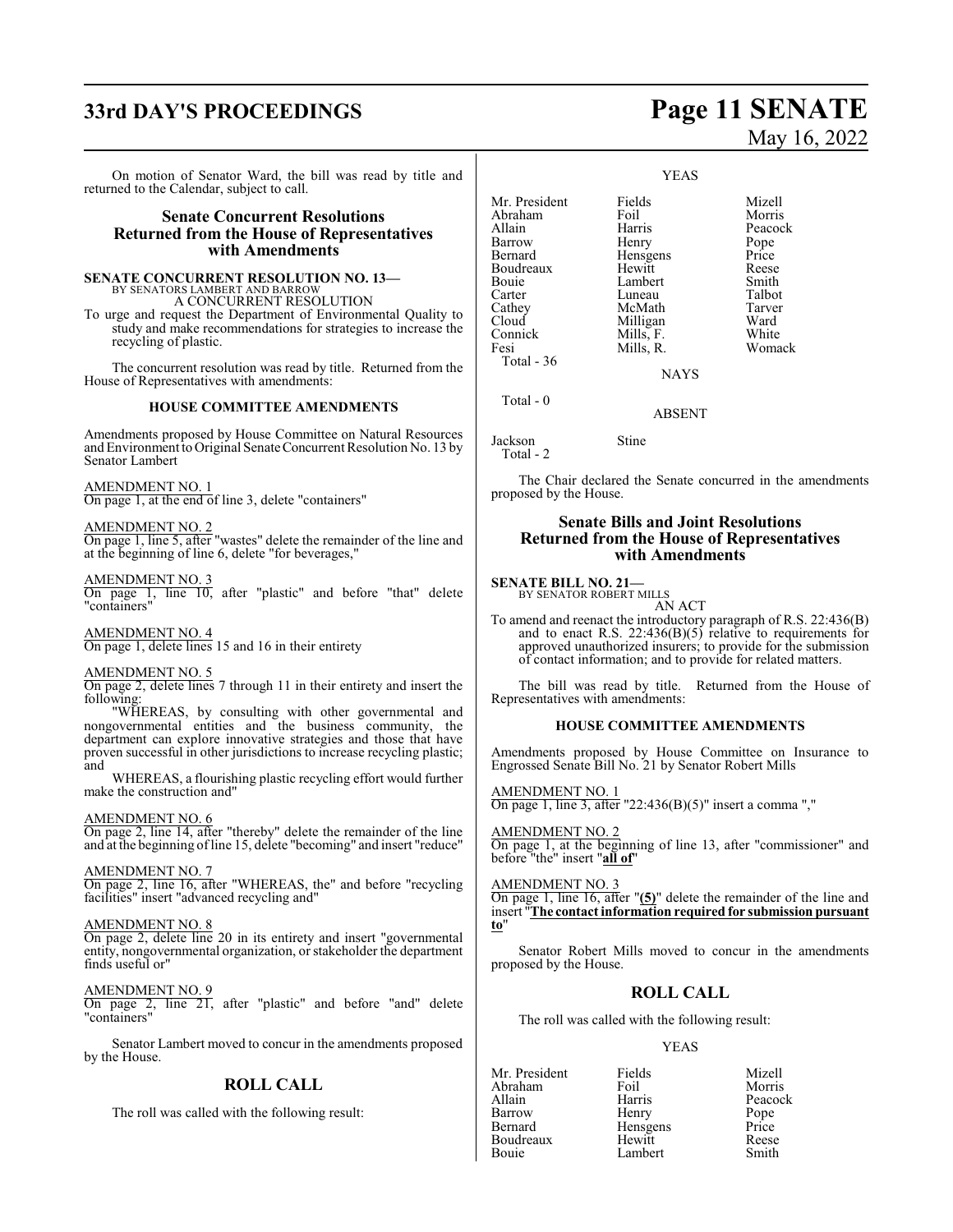Carter Luneau Talbot<br>Cathey McMath Tarver Cathey McMath Tarver<br>Cloud Milligan Ward Cloud Milligan Ward<br>
Connick Mills, F. White Connick Mills, F. White<br>
Fesi Mills, R. Womack Total - 36

Total - 0

Mills, R.

ABSENT

NAYS

Jackson Stine Total - 2

The Chair declared the Senate concurred in the amendments proposed by the House.

#### **SENATE BILL NO. 102—** BY SENATOR FOIL

AN ACT

To amend and reenact Civil Code Arts. 250 and 256, relative to tutorship by nature; to provide for cotutorship; to provide that cotutors have equal authority to act alone or on behalf of the child; to provide for an effective date; and to provide for related matters.

The bill was read by title. Returned from the House of Representatives with amendments:

#### **HOUSE COMMITTEE AMENDMENTS**

Amendments proposed by House Committee on Civil Law and Procedure to Engrossed Senate Bill No. 102 by Senator Foil

AMENDMENT NO. 1

On page 1, line 2, after "Civil Code Arts. 250 and" and before the comma "," change "256" to "256(C)"

AMENDMENT NO. 2

On page 1, line 7, after "Civil Code Arts. 250 and" and before "are" change "256" to "256(C)"

AMENDMENT NO. 3 On page 2, between lines 3 and 4 insert the following: "All those cases are called tutorship by nature."

Senator Foil moved to concur in the amendments proposed by the House.

### **ROLL CALL**

The roll was called with the following result:

#### YEAS

| Mr. President<br>Abraham<br>Allain<br>Barrow<br>Bernard<br>Boudreaux<br>Bouie<br>Carter<br>Cathey<br>Cloud<br>Connick<br>Fesi<br>Total $-36$ | Fields<br>Foil<br>Harris<br>Henry<br>Hensgens<br>Hewitt<br>Lambert<br>Luneau<br>McMath<br>Milligan<br>Mills, F.<br>Mills, R. | Mizell<br>Morris<br>Peacock<br>Pope<br>Price<br>Reese<br>Smith<br>Talbot<br>Tarver<br>Ward<br>White<br>Womack |
|----------------------------------------------------------------------------------------------------------------------------------------------|------------------------------------------------------------------------------------------------------------------------------|---------------------------------------------------------------------------------------------------------------|
|                                                                                                                                              | <b>NAYS</b>                                                                                                                  |                                                                                                               |
| Total - 0                                                                                                                                    | ABSENT                                                                                                                       |                                                                                                               |

Jackson Stine

# **Page 12 SENATE 33rd DAY'S PROCEEDINGS**

#### Total - 2

The Chair declared the Senate concurred in the amendments proposed by the House.

#### **SENATE BILL NO. 123—** BY SENATOR ABRAHAM

AN ACT

To authorize the use of certain state property in Cameron Parish for seafood research; to provide relative to protecting the state's natural resources; to provide relative to the use of certain waters for oyster farming research; to provide relative to the specification of the boundaries and size of the areas in which the research will be conducted; and to provide for related matters.

The bill was read by title. Returned from the House of Representatives with amendments:

#### **LEGISLATIVE BUREAU AMENDMENTS**

Amendments proposed by Legislative Bureau to Engrossed Senate Bill No. 123 by Senator Abraham

AMENDMENT NO. 1 On page 1, line 8, following "Cameron" and before "Port," insert "Parish"

AMENDMENT NO. 2 On page 2, line 4, following "Cameron" and before "Port," insert "Parish"

AMENDMENT NO. 3 On page 2, line 10, following "Cameron" and before "Port," insert "Parish"

AMENDMENT NO. 4 On page 2, line 14, following "Cameron" and before "Port," insert "Parish"

Senator Abrahammoved to concur in the amendments proposed by the House.

## **ROLL CALL**

The roll was called with the following result:

#### YEAS

| Mr. President<br>Abraham<br>Allain<br>Barrow<br>Bernard<br>Boudreaux<br>Bouie<br>Carter<br>Cathey<br>Cloud<br>Connick<br>Fesi | Fields<br>Foil<br>Harris<br>Henry<br>Hensgens<br>Hewitt<br>Lambert<br>Luneau<br>McMath<br>Milligan<br>Mills, F.<br>Mills, R. | Mizell<br>Morris<br>Peacock<br>Pope<br>Price<br>Reese<br>Smith<br>Talbot<br>Tarver<br>Ward<br>White<br>Womack |
|-------------------------------------------------------------------------------------------------------------------------------|------------------------------------------------------------------------------------------------------------------------------|---------------------------------------------------------------------------------------------------------------|
| Total - 36                                                                                                                    | <b>NAYS</b>                                                                                                                  |                                                                                                               |
| Total - 0                                                                                                                     | <b>ABSENT</b>                                                                                                                |                                                                                                               |
| Jackson<br>Total - 2                                                                                                          | Stine                                                                                                                        |                                                                                                               |

The Chair declared the Senate concurred in the amendments proposed by the House.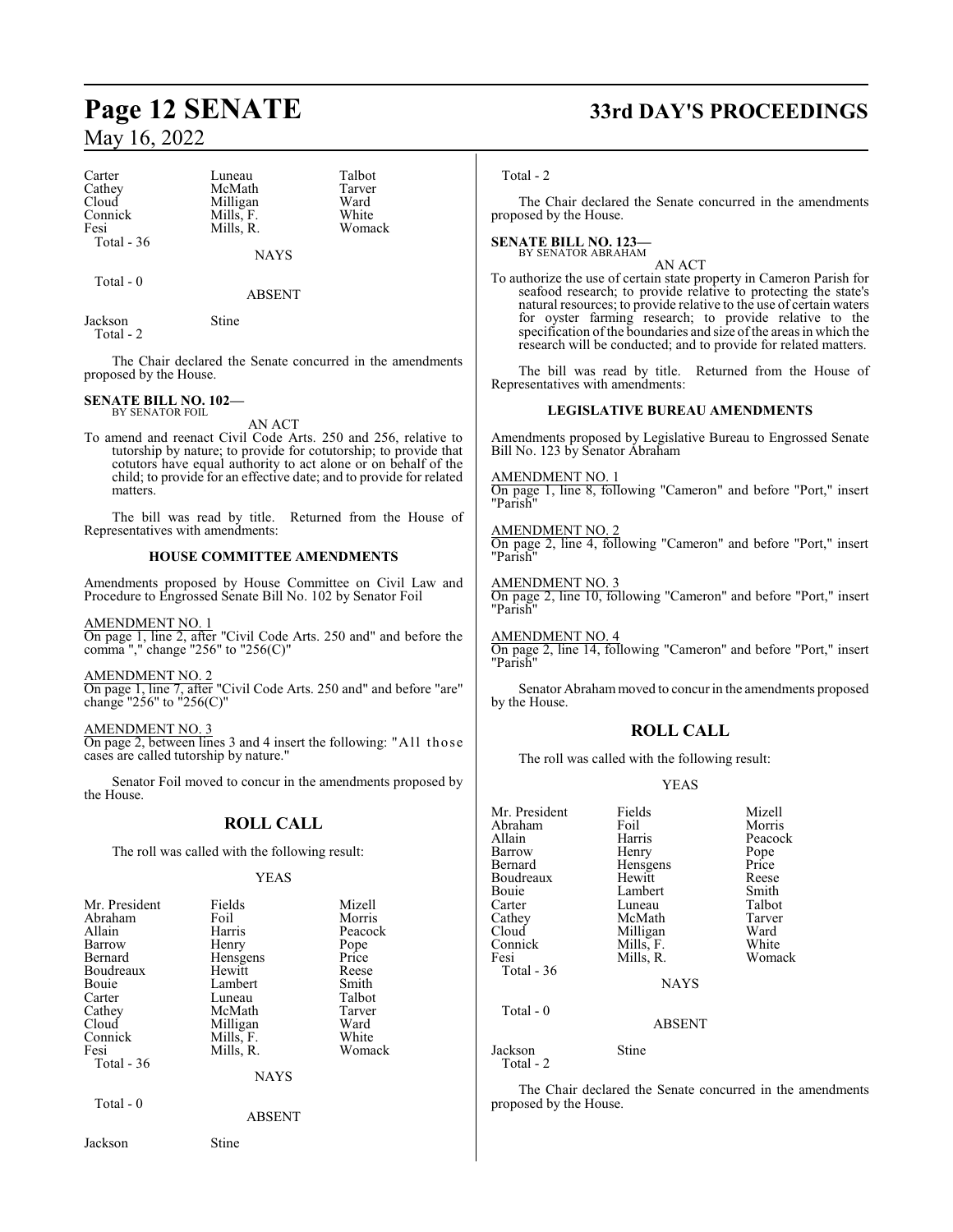# **33rd DAY'S PROCEEDINGS Page 13 SENATE**

#### **SENATE BILL NO. 129—** BY SENATOR MORRIS

AN ACT

To amend and reenact R.S. 47:305.76(A) and 337.9(D)(34) and to enact R.S. 47:305.76(B)(24) through (45), relative to local sales and use tax; to provide an exemption from local sales and use tax for the purchase of certain infused or injected prescription drugs; to provide for applicable diseases and conditions; to provide for effectiveness; and to provide for related matters.

The bill was read by title. Returned from the House of Representatives with amendments:

#### **HOUSE COMMITTEE AMENDMENTS**

Amendments proposed by House Committee on Ways and Means to Engrossed Senate Bill No. 129 by Senator Morris

#### AMENDMENT NO. 1

On page 2, between lines 26 and 27, insert the following: "(46) Granulomatosis with Polyangiitisjj

#### **LEGISLATIVE BUREAU AMENDMENTS**

Amendments proposed by Legislative Bureau to Engrossed Senate Bill No. 129 by Senator Morris

#### AMENDMENT NO. 1

On page 1, line 3, following "through" and before "," change "(45)" to "(46)"

AMENDMENT NO. 2 On page 1, line 9, following "through" and before "are" change "(45)" to  $\sqrt{46}$ "

#### **HOUSE FLOOR AMENDMENTS**

Amendments proposed by Representative Mincey to Engrossed Senate Bill No. 129 by Senator Morris

#### AMENDMENT NO. 1

On page 1, at the end of line 17, insert the following: "**For purposes of this Section, the term "medical clinic" shall mean a facility used for the reception and care of persons who are sick, wounded, or infirm and used for the treatment of the diseases and conditions set forth in Subsection B of this Section**

**or an outpatient facility licensed to administer drugs for the treatment of the diseases and conditions set forth in Subsection B of this Section.**"

Senator Morris moved to concur inm the amendments proposed by the House.

#### **ROLL CALL**

The roll was called with the following result:

#### YEAS

| Mr. President | Fields    | Mizell  |
|---------------|-----------|---------|
| Abraham       | Foil      | Morris  |
| Allain        | Harris    | Peacock |
| Barrow        | Hensgens  | Pope    |
| Bernard       | Hewitt    | Price   |
| Boudreaux     | Jackson   | Reese   |
| Bouie         | Lambert   | Smith   |
| Carter        | Luneau    | Talbot  |
| Cathey        | McMath    | Tarver  |
| Cloud         | Milligan  | Ward    |
| Connick       | Mills, F. | White   |
| Fesi          | Mills, R. | Womack  |
| Total - 36    |           |         |

May 16, 2022

NAYS

ABSENT

Henry Stine Total - 2

Total - 0

The Chair declared the Senate concurred in the amendments proposed by the House.

**SENATE BILL NO. 223—** BY SENATORS LAMBERT AND FOIL AN ACT

To enact R.S. 47:463.214 and 463.215, relative to motor vehicle special prestige license plate; to provide for Egg Bowl rivalry prestige license plates; to provide for the establishment of the "Mississippi State University Alumni Association" special prestige license plate; to provide for the establishment of the "University ofMississippi Alumni Association" special prestige license plate; to provide for creation, issuance, design, fees, distribution, and rule promulgation applicable to such license plates; and to provide for related matters.

The bill was read by title. Returned from the House of Representatives with amendments:

#### **HOUSE FLOOR AMENDMENTS**

Amendments proposed by Representative Robert Owen to Reengrossed Senate Bill No. 223 by Senator Lambert

#### AMENDMENT NO. 1

On page 1, line 2, after "R.S. 47:463.214" and before "463.215" delete "and" and insert a comma "," and after "463.215," and before "relative" insert " and 463.216,"

#### AMENDMENT NO. 2

On page 1, line 6, after the semicolon ";" and before "to" insert "to provide for the establishment of the "University of Southern Mississippi Alumni Association" special prestige license plate;"

#### AMENDMENT NO. 3

On page 1, line 10, after "R.S. 47:463.214" and before "463.215" delete "and" and insert a comma "," and after "463.215" and before "are" insert ", and 463.216"

#### AMENDMENT NO. 4

On page 3, line 5, after "of the" and before "**University**" delete the quotation "**"**" and after "**Association**" and before "**, or**" delete the quotation "**"**"

#### AMENDMENT NO. 5

On page 3, after line 22, insert the following:

"**§463.216. Special prestige license plate; "University of Southern Mississippi Alumni Association**"

**A. The secretary of the Department of Public Safety and Correctionsshall establish a special prestige motor vehicle license plate to be known as the "University of Southern Mississippi Alumni Association" plate, provided there are a minimum of one thousand applicants for the plate. The plate shall be restricted to use on passenger cars, pickup trucks, recreational vehicles, motorcycles, and vans.**

**B. The secretary shall work in conjunction with the executive director of the University of Southern Mississippi Alumni Association, or his designee, to select the color and design of the plate, provided the design is in compliance with R.S. 47:463(A)(3).**

**C. The special prestige license plate shall be issued, upon application, to any citizen of Louisiana in the same manner as any other motor vehicle license plate.**

**D. The department shall collect an annual royalty fee of twenty-five dollars that shall be disbursed in accordance with Subsection E of this Section. This fee shall be in addition to the standard motor vehicle license tax imposed by Article VII,**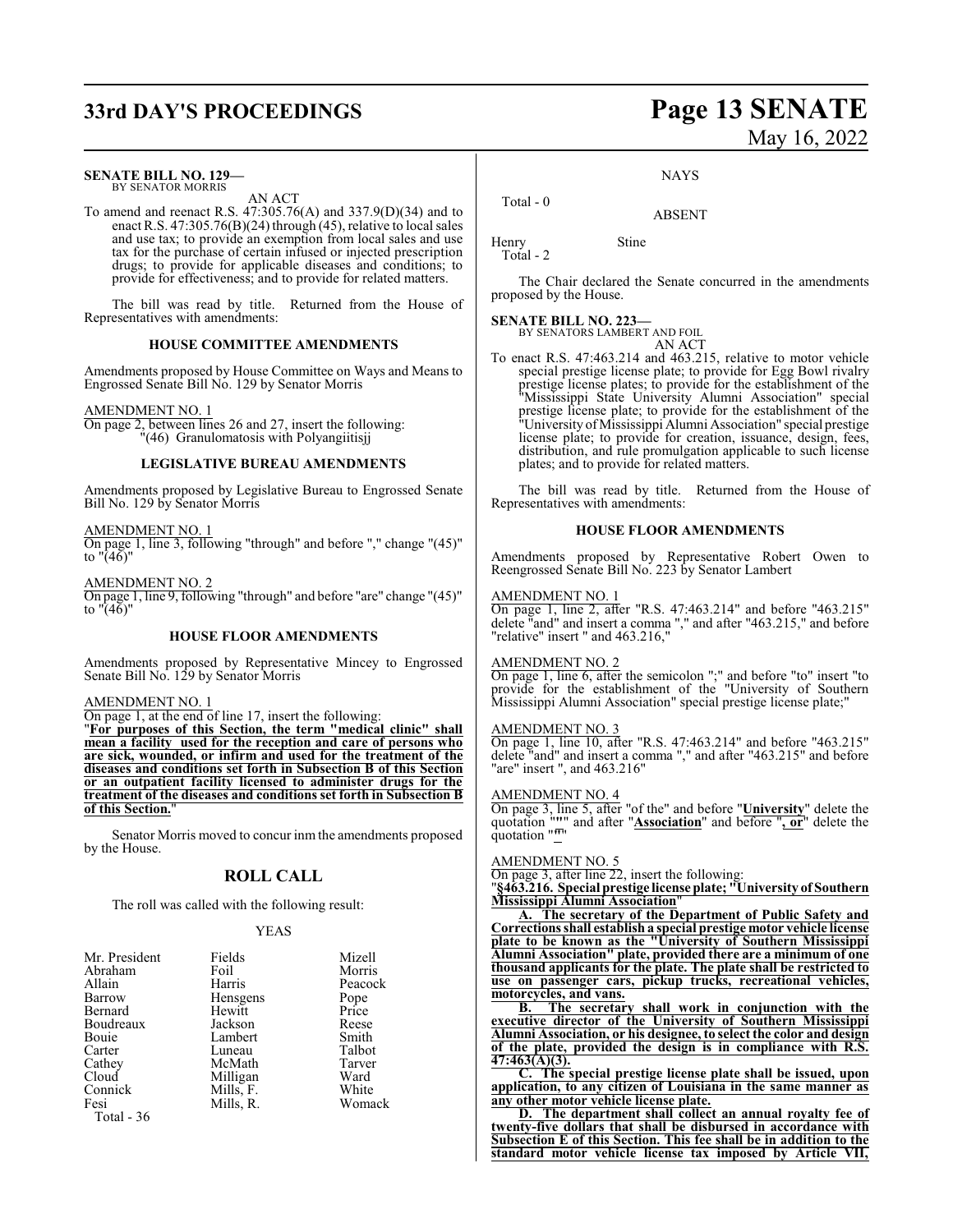**Section 5 of the Constitution of Louisiana and a handling fee of three dollars and fifty cents for each plate to be retained by the department to offset a portion of administrative costs.**<br> **E.** The annual royalty fee shall be collected

**E. The annual royalty fee shall be collected by the department and forwarded in equal disbursements to the University of Southern Mississippi Alumni Association chapters in the state of Louisiana that are officially sanctioned by the University of Southern Mississippi Alumni Association.**

**F. The secretary shall promulgate and adopt rules and regulations as are necessary to implement the provisions of this Section."**

Senator Lambert moved to concur in the amendments proposed by the House.

## **ROLL CALL**

The roll was called with the following result:

#### YEAS

| Mr. President | Fields      | Mizell  |
|---------------|-------------|---------|
| Abraham       | Foil        | Morris  |
| Allain        | Harris      | Peacock |
| Barrow        | Henry       | Pope    |
| Bernard       | Hewitt      | Price   |
| Boudreaux     | Jackson     | Reese   |
| Bouie         | Lambert     | Smith   |
| Carter        | Luneau      | Talbot  |
| Cathey        | McMath      | Tarver  |
| Cloud         | Milligan    | Ward    |
| Connick       | Mills, F.   | White   |
| Fesi          | Mills, R.   | Womack  |
| Total - 36    |             |         |
|               | <b>NAYS</b> |         |
| Total - 0     |             |         |

ABSENT

Hensgens Stine Total - 2

The Chair declared the Senate concurred in the amendments proposed by the House.

#### **SENATE BILL NO. 282—** BY SENATOR JACKSON

AN ACT

To amend and reenact Part III of Chapter 3 of Title 46 of the Louisiana Revised Statutes of 1950, comprised of R.S. 46:351 through 356, relative to public assistance programs; to establish a workforce training initiative to serve public assistance recipients; to provide for interagency collaboration in administering the program; to provide for an advisory board; to provide for an initial service area followed by a statewide extension of the program; to provide for duties of the executive director of the Louisiana Workforce Commission, the secretary of the Department of Children and Family Services, the secretary of the Louisiana Department of Health, the state superintendent of education, and the president of the Louisiana Community and Technical College System with respect to the program; to provide for administrative rulemaking; to provide for an effective date; and to provide for related matters.

The bill was read by title. Returned from the House of Representatives with amendments:

#### **HOUSE FLOOR AMENDMENTS**

Amendments proposed by Representative Travis Johnson to Engrossed Senate Bill No. 282 by Senator Jackson

# **Page 14 SENATE 33rd DAY'S PROCEEDINGS**

AMENDMENT NO. 1

On page 4, between lines 9 and 10, insert the following: "**(l) The state representatives for House Districts 16, 17, 21, 26, and 40.**"

#### **HOUSE FLOOR AMENDMENTS**

Amendments proposed by Representative Travis Johnson to Engrossed Senate Bill No. 282 by Senator Jackson

AMENDMENT NO. 1 On page 2, delete lines 22 and 23 in their entirety

AMENDMENT NO. 2 On page 2, line 24, delete "(c)" and insert "**(b)**"

AMENDMENT NO. 3 On page 2, line 26, delete "(d)" and insert "**(c)**"

AMENDMENT NO. 4 On page 2, line 29, delete "(e)" and insert "**(d)**"

#### AMENDMENT NO. 5

On page 4, line 25, delete "regions" and insert "**parishes**" and after "state" and before the period "." insert the following: "**upon review of the program with an evaluation demonstrating successful performance**"

#### AMENDMENT NO. 6

On page 5, line 18, delete "regions" and insert "**parishes**" and after "Subsection" and before the period "." insert the following: "**after an evaluation utilizing performance outcome driven data and information regarding participant experience**"

AMENDMENT NO. 7

On page 6, between lines 2 and 3, insert the following:

"**(8) Vocational education. (9) Basic education. (10) Educational certificates. (11) Supportive services.**"

#### AMENDMENT NO. 8

On page 6, at the beginning of line 11, after "and" and before "to" insert the following: "**use of the 2-1-1 referral system**"

Senator Jackson moved to reject the amendments proposed by the House.

#### **ROLL CALL**

The roll was called with the following result:

#### YEAS

| Mr. President | Foil        | Mizell  |
|---------------|-------------|---------|
| Abraham       | Harris      | Morris  |
| Allain        | Henry       | Peacock |
| Barrow        | Hensgens    | Pope    |
| Bernard       | Hewitt      | Price   |
| Boudreaux     | Jackson     | Reese   |
| Bouie         | Lambert     | Smith   |
| Carter        | Luneau      | Talbot  |
| Cathey        | McMath      | Tarver  |
| Cloud         | Milligan    | Ward    |
| Fesi          | Mills, F.   | White   |
| Fields        | Mills, R.   | Womack  |
| Total - 36    |             |         |
|               | <b>NAYS</b> |         |
| Total - 0     |             |         |
|               | ABSENT      |         |

Connick Stine Total - 2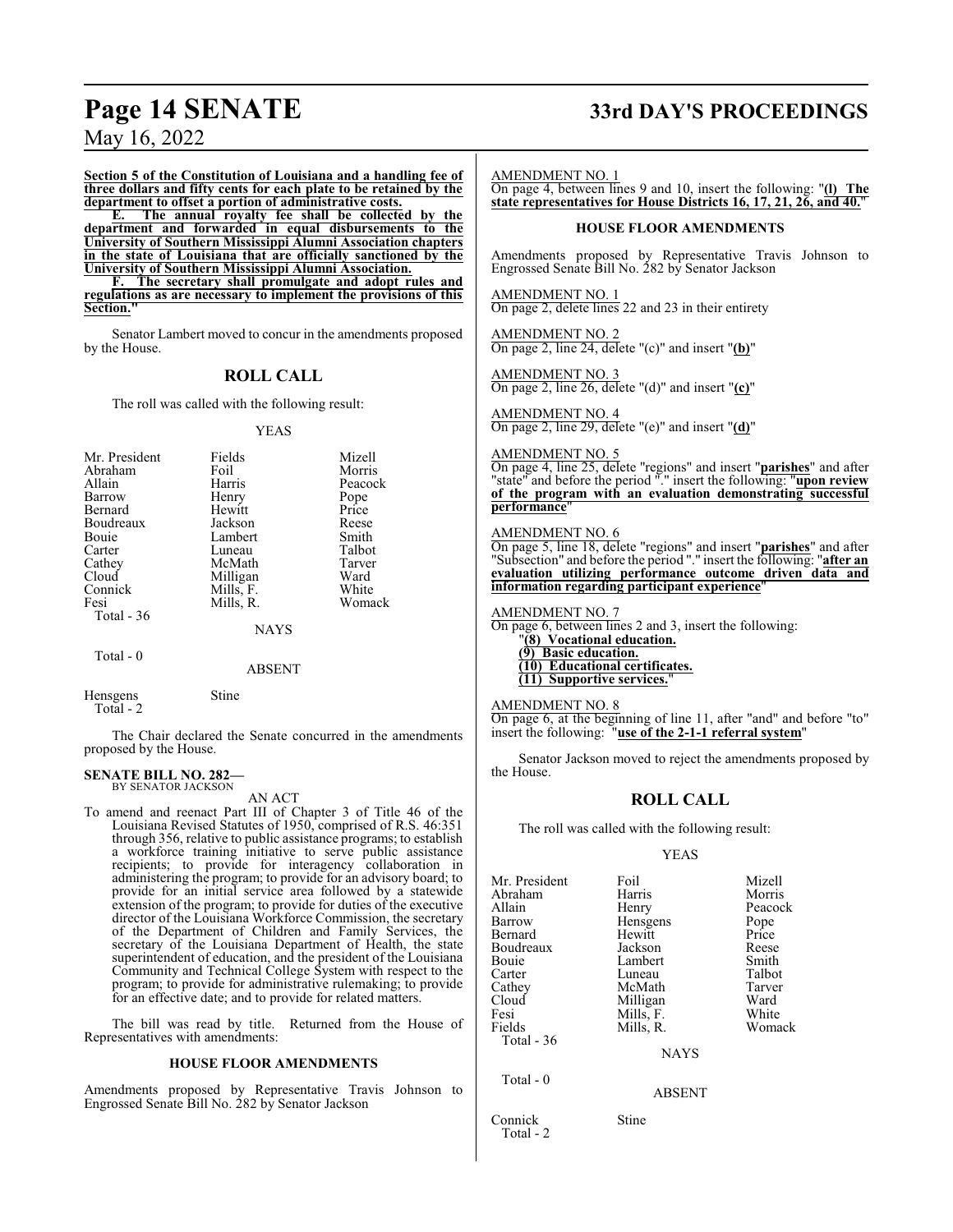# **33rd DAY'S PROCEEDINGS Page 15 SENATE**

# May 16, 2022

The Chair declared the Senate rejected the amendments proposed by the House. **SENATE BILL NO. 381—** BY SENATOR WARD AN ACT To enact Chapter 15 of Title 51 of the Louisiana Revised Statues of 1950, to be comprised of R.S. 51:1501 through 1506, relative to the regulation of credit access loans; to provide for terms, procedures, prohibitions, and penalties; to require disclosure; to provide for definitions; and to provide for related matters. The bill was read by title. Returned from the House of Representatives with amendments: **HOUSE COMMITTEE AMENDMENTS** Amendments proposed by House Committee on Commerce to Engrossed Senate Bill No. 381 by Senator Ward AMENDMENT NO. 1 On page 1, line 2, change "Statues" to "Statutes" AMENDMENT NO. 2 On page 1, line 7, change "Statues" to "Statutes" AMENDMENT NO. 3 On page 1, line 8, after "1506" and before "is" insert a comma "," AMENDMENT NO. 4 On page 1, line 14, after "**to**" and before "**the**" insert "**any of**" AMENDMENT NO. 5 On page 2, delete lines 5 through 7 in their entirety and insert in lieu thereof the following: "**Louisiana Deferred Presentment and Small Loan Act, R.S. 9:3578.1 et seq., or installment loans pursuant to the Louisiana Consumer Credit Law, R.S. 9:3510 et seq.**" AMENDMENT NO. 6 On page 2, delete lines 9 and 10 in their entirety and insert in lieu thereof the following: "**As used in this Chapter, the following words have the following** meanings: AMENDMENT NO. 7 On page 2, line 11, after "**any**" and before "**draft**" delete "**check,**" AMENDMENT NO. 8 On page 2, delete lines 21 through 26 in their entirety and insert in lieu thereof the following:"**substantially equal installments, which satisfies all of the following criteria: (a) The loan is offered by a licensee to a borrower in compliance with this Chapter. (b) The loan includes a principal amount not exceeding one thousand five hundred dollars. (c) The loan includes a loan term of not fewer than ninety days and not more than three hundred sixty-five days.**" AMENDMENT NO. 9 On page 2, delete line 29 in its entirety and insert in lieu thereof the following: "**Credit Law, R.S. 9:3510 et seq.**" AMENDMENT NO. 10 On page 3, line 6, delete "**(1)**" and after "**entered**" and before "**between**" insert "**into**" AMENDMENT NO. 11 On page 3, delete line 7 in its entirety and insert in lieu thereof the following: "**borrower pursuant to this Chapter shall satisfy all of the following criteria:**" AMENDMENT NO. 12 On page 3, at the beginning of line 8, change "**(a) Authorize**" to "**(1) The agreement authorizes**" AMENDMENT NO. 13 On page 3, at the beginning of line 10, change "**(b) A**" to "**(2) The agreement contains a**" AMENDMENT NO. 14 On page 3, at the beginning of line 17, change "**(c)(I) A**" to "**(3) The agreement contains a**" AMENDMENT NO. 15 On page 4, delete line 3 in its entirety and insert in lieu thereof the following: "**B. The disclosure notices required pursuant to Subsection A of this Section shall be visibly**" AMENDMENT NO. 16 On page 4, at the beginning of line 5, change "**B.**" to "**C.**" AMENDMENT NO. 17 On page 4, line 17, after "**charges**" and before "**authorized**" insert "**as**" AMENDMENT NO. 18 On page 4, at the beginning of line 23, change "**C.(1)**" to "**D.(1)**" AMENDMENT NO. 19 On page 4, delete line 24 and insert in lieu thereof: "**except those charges described in Paragraphs (C)(3) and (4) of this**" AMENDMENT NO. 20 On page 4, line 29, after "**proceeds**" and before "**if**" insert a comma "**,**" AMENDMENT NO. 21 On page 5, delete lines 3 and 4 in their entirety and insert in lieu thereof the following: "**made pursuant to this Section a total amount of fees and charges, over the life of a loan made in accordance with Subsection C of this Section that exceeds one hundred**" AMENDMENT NO. 22 On page 5, at the beginning of line 6, change "**D.(1)**" to "**E.(1)**" AMENDMENT NO. 23 On page 5, line 10, delete "**determined**" AMENDMENT NO. 24 On page 5, delete lines 22 and 23 and insert in lieu thereof: "**an extended payment plan; a sales, leasback, or rebate agreement; catalog sales; or any other transaction with the**" AMENDMENT NO. 25 On page 6, line 7, change "**herein**" to "**in this Chapter**" AMENDMENT NO. 26 On page 6, line 11, after "**request**" and before "**from**" insert "**of such**" AMENDMENT NO. 27 On page 6, at the end of line 15, change "**or**" to a comma "**,**" AMENDMENT NO. 28 On page 6, line 27, after "**the**" and before "**Chapter**" insert "**the provisions of this**" AMENDMENT NO. 29 On page 7, delete lines 2 and 3 in their entirety and insert in lieu thereof the following: "**Louisiana Consumer Credit Law, R.S. 9:3510 et seq. and the Administrative Procedure Act, R.S. 49:950 et seq.**"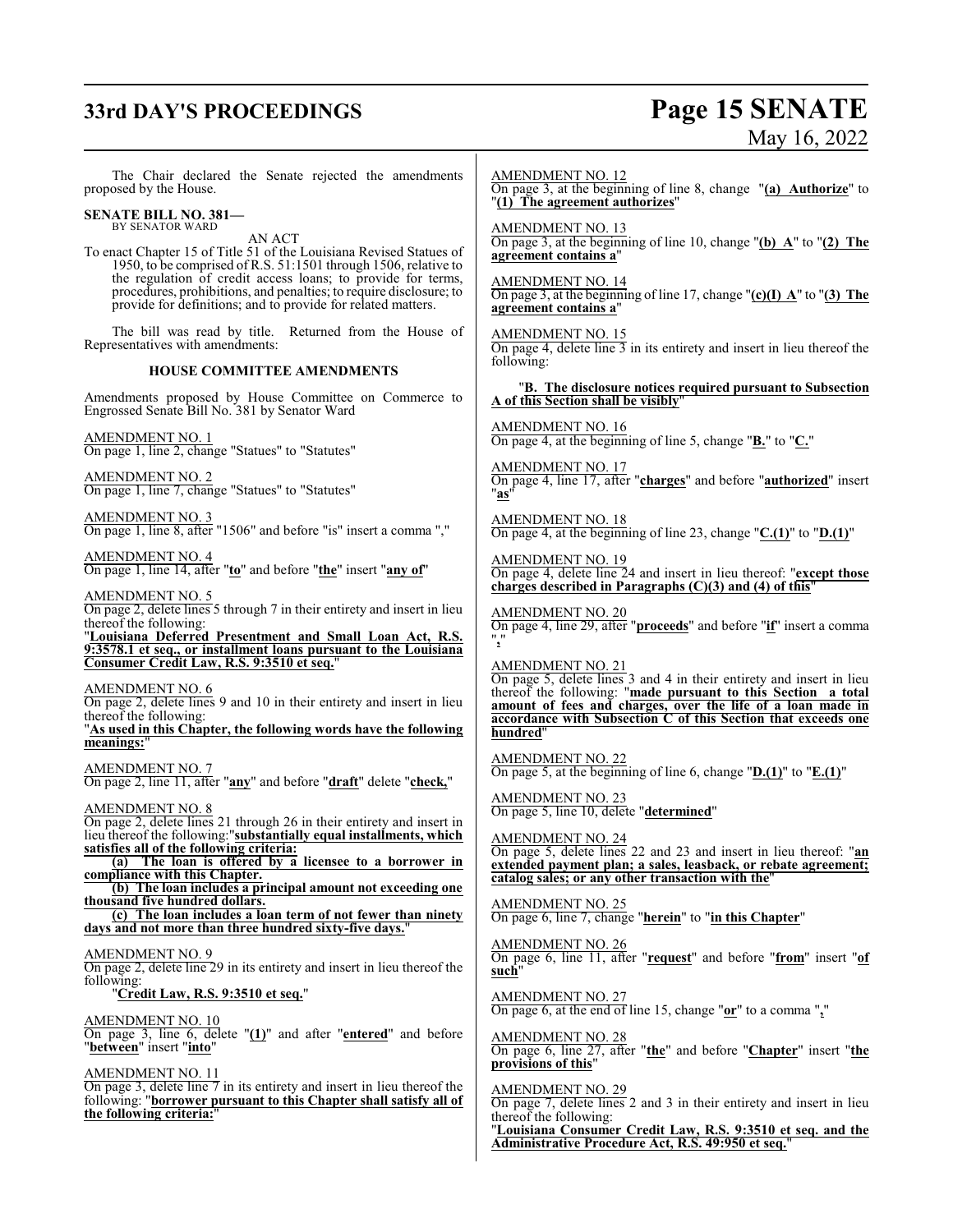AMENDMENT NO. 30

On page 7, delete lines 13 and 14 in their entirety and insert in lieu thereof the following:"**costs awarded by a court, but only when the**"

#### **HOUSE FLOOR AMENDMENTS**

Amendments proposed by Representative Magee to Engrossed Senate Bill No. 381 by Senator Ward

#### AMENDMENT NO. 1

On page 2, delete line 6 in its entirety and insert in lieu thereof the following: "**any extension of credit made pursuant to or permissible under the Louisiana Consumer Credit Law, R.S. 9:3510 et seq.**"

Senator Ward moved to concur in the amendments proposed by the House.

## **ROLL CALL**

The roll was called with the following result:

YEAS

| Mr. President<br>Abraham<br>Allain<br>Bernard<br>Boudreaux<br>Bouie<br>Cathey<br>Cloud | Henry<br>Hensgens<br>Hewitt<br>Lambert<br>McMath<br>Milligan<br>Mills, F.<br>Peacock | Reese<br>Smith<br>Talbot<br>Tarver<br>Ward<br>White<br>Womack |
|----------------------------------------------------------------------------------------|--------------------------------------------------------------------------------------|---------------------------------------------------------------|
| Total - 23                                                                             | <b>NAYS</b>                                                                          |                                                               |
| Barrow<br>Carter<br>Connick<br>Fesi<br>Fields<br>Total - 13                            | Foil<br>Harris<br>Jackson<br>Mills, R.<br>Mizell                                     | Morris<br>Pope<br>Price                                       |
|                                                                                        | <b>ABSENT</b>                                                                        |                                                               |
| Luneau                                                                                 | Stine                                                                                |                                                               |

The Chair declared the Senate concurred in the amendments proposed by the House.

#### **Senate Bills and Joint Resolutions on Third Reading and Final Passage**

# **SENATE BILL NO. 476—** BY SENATOR BARROW

Total - 2

AN ACT

To amend and reenact R.S. 33:2740.67(B) and (C)(1), relative to the Baton Rouge North Economic Development District; to provide relative to the boundaries of the district; to provide for the governance of the district; and to provide for related matters.

The bill was read by title and returned to the Calendar, subject to call.

#### **SENATE BILL NO. 483—** BY SENATOR CATHEY

AN ACT

To enact Chapter 1-E of Title 37 of the Louisiana Revised Statues of 1950, to be comprised of R.S. 37:51 through 59, relative to occupational licenses; to provide for licensure; to provide for certain criteria; to provide for an appeals process; to provide for a rulemaking process; to provide for exceptions; to provide for definitions; and to provide for related matters.

# **Page 16 SENATE 33rd DAY'S PROCEEDINGS**

#### **Floor Amendments**

Senator Fred Mills sent up floor amendments.

#### **SENATE FLOOR AMENDMENTS**

Amendments proposed by Senator Fred Mills on behalf of the Legislative Bureau to Engrossed Senate Bill No. 483 by Senator Cathey

#### AMENDMENT NO. 1

On page 1, line 9, following "hereby" and before "to read" change "is" to "enacted"

#### AMENDMENT NO. 2

On page 1, line 10, change "**CHAPTER 58-A**" to "**CHAPTER 1-E**"

On motion of Senator Fred Mills, the amendments were adopted.

#### **Floor Amendments**

Senator Cathey proposed the following amendments.

#### **SENATE FLOOR AMENDMENTS**

Amendments proposed by Senator Cathey to Engrossed Senate Bill No. 483 by Senator Cathey

AMENDMENT NO. 1

On page 2, line 15, after "**registration card**" delete "**or**" and insert a comma "**,**"

AMENDMENT NO. 2

On page 2, line 16, after "**identification card**"insert "**, documentation of current in-state employment, or a notarized letter of promise of employment of the applicant or his or her spouse**"

On motion of Senator Cathey, the amendments were adopted.

The bill was read by title. Senator Cathey moved the final passage of the amended bill.

#### **ROLL CALL**

The roll was called with the following result:

YEAS

| Mr. President | Foil        | Morris  |
|---------------|-------------|---------|
| Abraham       | Harris      | Peacock |
| Allain        | Henry       | Pope    |
| Barrow        | Hensgens    | Price   |
| Bernard       | Hewitt      | Reese   |
| Boudreaux     | Jackson     | Smith   |
| Bouie         | Lambert     | Talbot  |
| Carter        | Luneau      | Tarver  |
| Cathey        | McMath      | Ward    |
| Cloud         | Milligan    | White   |
| Connick       | Mills, F.   | Womack  |
| Fesi          | Mills, R.   |         |
| Fields        | Mizell      |         |
| Total - 37    |             |         |
|               | <b>NAYS</b> |         |
| Total - 0     |             |         |
|               | ABSENT      |         |

Stine

Total - 1

The Chair declared the amended bill was passed, ordered reengrossed and sent to the House. Senator Cathey moved to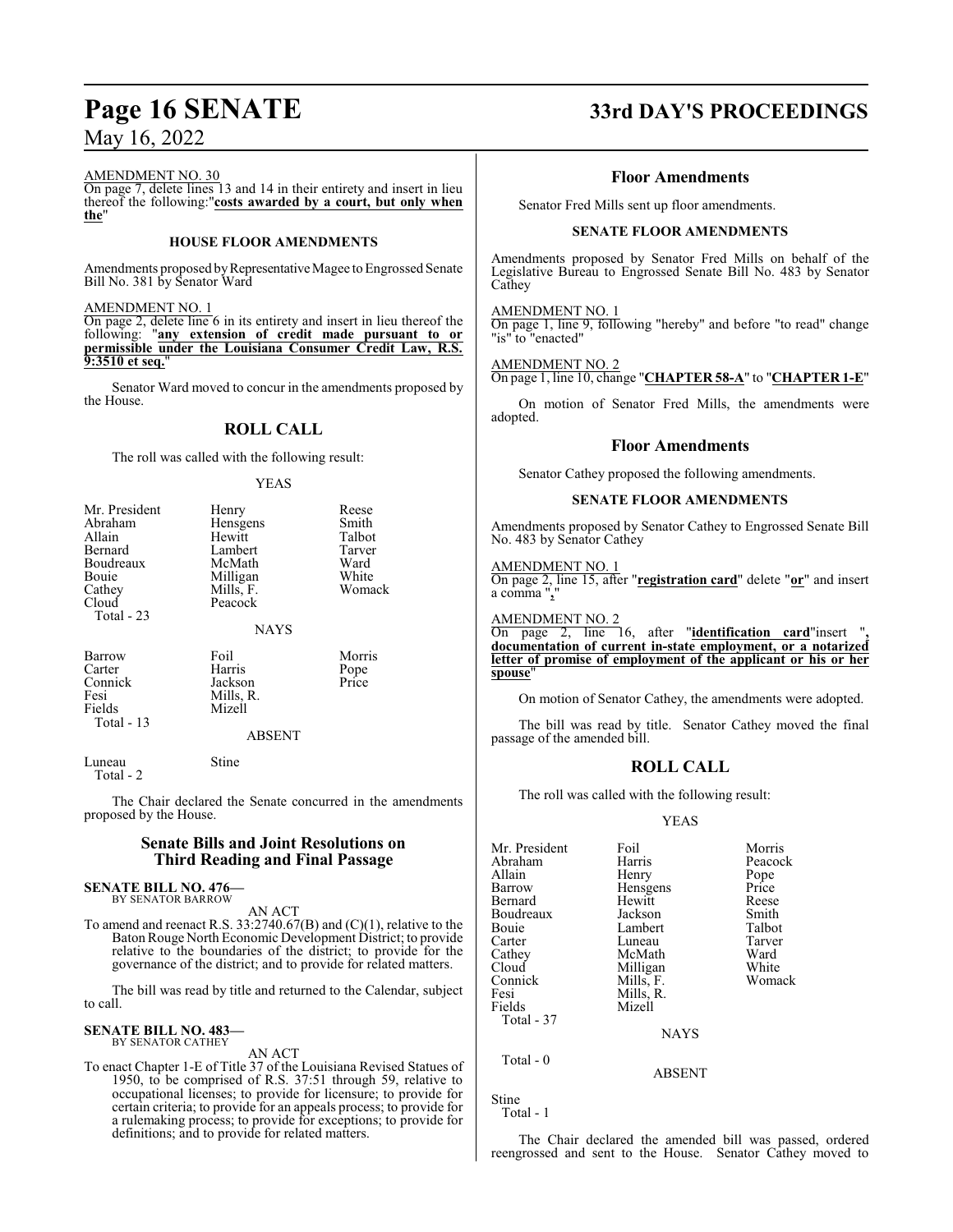# **33rd DAY'S PROCEEDINGS Page 17 SENATE**

reconsider the vote by which the bill was passed and laid the motion on the table.

#### **SENATE BILL NO. 124—** BY SENATOR ABRAHAM

AN ACT

To amend and reenact R.S. 17:221(E), relative to school attendance; to provide relative to reporting and recording attendance of certain students by the Louisiana Department of Education; and to provide for related matters.

The bill was read by title. Senator Abraham moved the final passage of the bill.

### **ROLL CALL**

The roll was called with the following result:

#### YEAS

| Mr. President<br>Abraham<br>Allain<br>Barrow<br>Bernard<br>Boudreaux<br>Bouie<br>Carter<br>Cathey<br>Cloud | Foil<br>Harris<br>Henry<br>Hensgens<br>Hewitt<br>Jackson<br>Lambert<br>Luneau<br>McMath<br>Milligan | Morris<br>Peacock<br>Pope<br>Price<br>Reese<br>Smith<br>Talbot<br>Tarver<br>Ward<br>White |
|------------------------------------------------------------------------------------------------------------|-----------------------------------------------------------------------------------------------------|-------------------------------------------------------------------------------------------|
| Fesi<br>Fields<br>Total - 37                                                                               | Mills, F.<br>Mills, R.<br>Mizell<br><b>NAYS</b>                                                     |                                                                                           |
| Total - 0                                                                                                  | ABSENT                                                                                              |                                                                                           |

Stine

Total - 1

The Chair declared the bill was passed and ordered it sent to the House. Senator Abraham moved to reconsider the vote by which the bill was passed and laid the motion on the table.

#### **SENATE BILL NO. 348—** BY SENATOR CLOUD

AN ACT

To enact R.S. 42:812, relative to the Office of Group Benefits; to provide for requirements for health plans; to provide for information on denied prior authorizations be transmitted to healthcare providers; to provide for an effective date; and to provide for related matters.

The bill was read by title. Senator Cloud moved the final passage of the bill.

#### **ROLL CALL**

The roll was called with the following result:

#### YEAS

| Mr. President | Foil     | Morris        |
|---------------|----------|---------------|
| Abraham       | Harris   | Peacock       |
| Allain        | Henry    | Pope<br>Price |
| Barrow        | Hensgens |               |
| Bernard       | Hewitt   | Reese         |
| Boudreaux     | Jackson  | Smith         |
| Bouie         | Lambert  | Talbot        |
| Carter        | Luneau   | Tarver        |
| Cathey        | McMath   | Ward          |
| Cloud         | Milligan | White         |

# May 16, 2022

| Connick<br>Fesi<br>Fields | Mills, F.<br>Mills, R.<br>Mizell | Womack |
|---------------------------|----------------------------------|--------|
| Total - 37                | <b>NAYS</b>                      |        |
| Total - 0                 | <b>ABSENT</b>                    |        |

Stine

Total - 1

The Chair declared the bill was passed and ordered it sent to the House. Senator Cloud moved to reconsider the vote bywhich the bill was passed and laid the motion on the table.

#### **SENATE BILL NO. 497— (Substitute of Senate Bill No. 316 by Senator Cloud)**

BY SENATOR CLOUD AN ACT

To enact R.S. 32:381.1, relative to motor vehicles; to provide for prohibited alterations; and to provide for related matters.

The bill was read by title. Senator Cloud moved the final passage of the bill.

#### **ROLL CALL**

The roll was called with the following result:

#### YEAS

| Mr. President | Foil          | Morris  |
|---------------|---------------|---------|
| Abraham       | Harris        | Peacock |
| Allain        | Henry         | Pope    |
| Barrow        | Hensgens      | Price   |
| Bernard       | Hewitt        | Reese   |
| Boudreaux     | Jackson       | Smith   |
| Bouie         | Lambert       | Talbot  |
| Carter        | Luneau        | Tarver  |
| Cathey        | McMath        | Ward    |
| Cloud         | Milligan      | White   |
| Connick       | Mills, F.     | Womack  |
| Fesi          | Mills, R.     |         |
| Fields        | Mizell        |         |
| Total - 37    |               |         |
|               | <b>NAYS</b>   |         |
| Total - 0     |               |         |
|               | <b>ABSENT</b> |         |

Stine Total - 1

The Chair declared the bill was passed and ordered it sent to the House. Senator Cloud moved to reconsider the vote by which the bill was passed and laid the motion on the table.

#### **SENATE BILL NO. 472—**

BY SENATOR MILLIGAN AND REPRESENTATIVE MIKE JOHNSON AN ACT

To enact Chapter 49 of Title 51 of the Louisiana Revised Statutes of 1950, to be comprised of R.S. 51:3051 through 3054, relative to homeland security; to provide relative to prohibited contracts; to provide for designation of a country as a threat to critical infrastructure; and to provide for related matters.

The bill was read by title. Senator Milligan moved the final passage of the bill.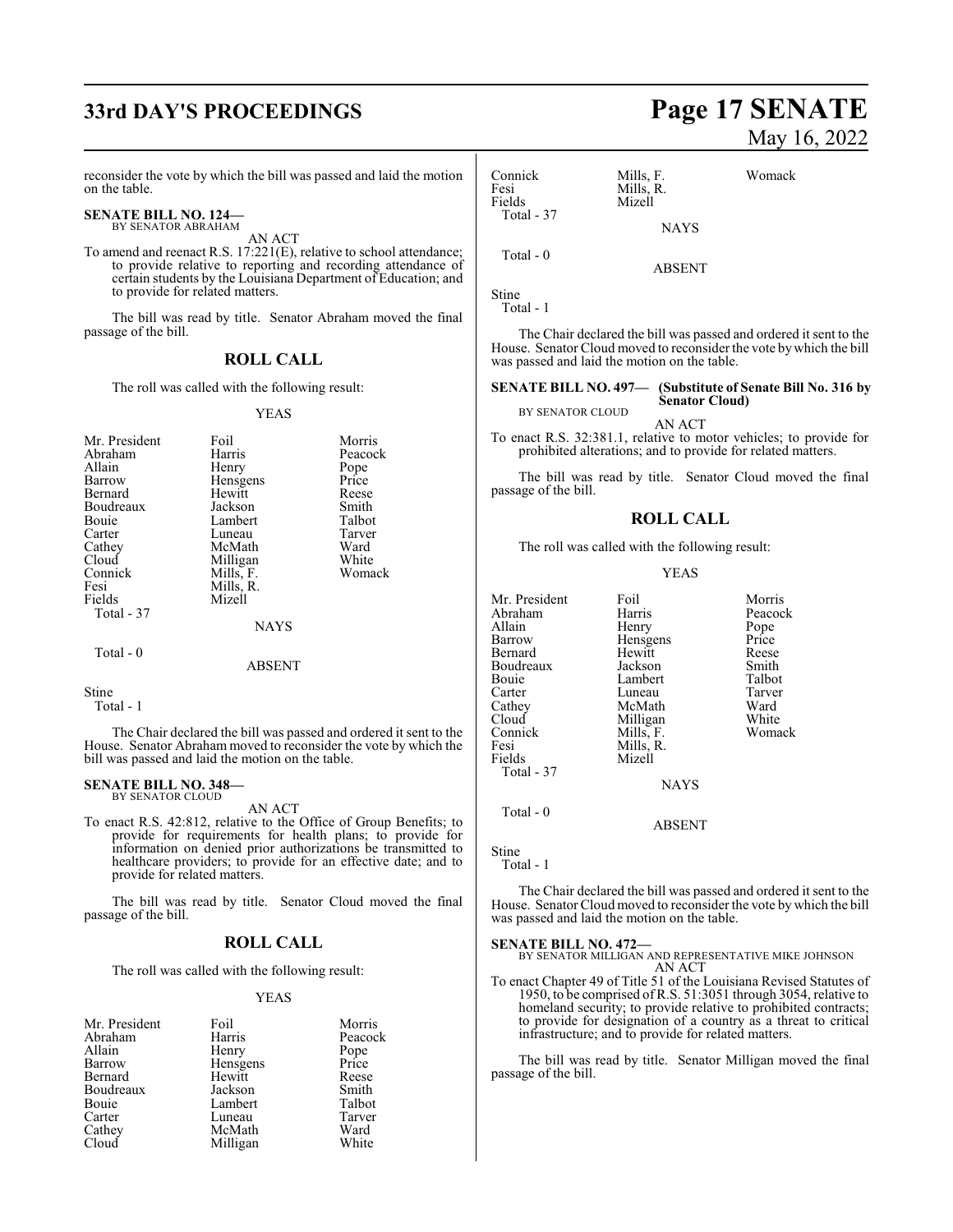### **ROLL CALL**

The roll was called with the following result:

#### YEAS

| Mr. President<br>Abraham<br>Allain<br>Barrow<br>Bernard<br>Boudreaux<br>Bouie<br>Carter<br>Cathey | Foil<br>Harris<br>Henry<br>Hensgens<br>Hewitt<br>Jackson<br>Lambert<br>Luneau<br>McMath | Morris<br>Peacock<br>Pope<br>Price<br>Reese<br>Smith<br>Talbot<br>Tarver<br>Ward |
|---------------------------------------------------------------------------------------------------|-----------------------------------------------------------------------------------------|----------------------------------------------------------------------------------|
|                                                                                                   |                                                                                         |                                                                                  |
|                                                                                                   |                                                                                         |                                                                                  |
|                                                                                                   |                                                                                         |                                                                                  |
|                                                                                                   |                                                                                         |                                                                                  |
| Cloud                                                                                             | Milligan                                                                                | White                                                                            |
| Connick                                                                                           | Mills, F.                                                                               | Womack                                                                           |
| Fesi                                                                                              | Mills, R.                                                                               |                                                                                  |
| Fields                                                                                            | Mizell                                                                                  |                                                                                  |
| Total - 37                                                                                        |                                                                                         |                                                                                  |
|                                                                                                   | <b>NAYS</b>                                                                             |                                                                                  |
|                                                                                                   |                                                                                         |                                                                                  |

## Total - 0

Stine

Total - 1

The Chair declared the bill was passed and ordered it sent to the House. Senator Milligan moved to reconsider the vote by which the bill was passed and laid the motion on the table.

ABSENT

#### **SENATE BILL NO. 330—** BY SENATOR STINE

AN ACT

To enact Part IV of Chapter 13 of Title 22 of the Louisiana Revised Statutes of 1950, to be comprised of R.S. 22:2261, relative to adjusters; to provide a registered adjuster database; to provide for a search for adjusters; to require the Department of Insurance to establish and to maintain the registered adjuster database; to provide for procedures; and to provide for related matters.

The bill was read by title and returned to the Calendar, subject to call.

#### **SENATE BILL NO. 63—**

BY SENATORS MIZELL, ABRAHAM, BARROW, BERNARD, CARTER,<br>CATHEY, CLOUD, CONNICK, CORTEZ, FESI, FOIL, HARRIS, HENRY,<br>HENSGENS, HEWITT, JACKSON, LAMBERT, LUNEAU, MCMATH,<br>MILLIGAN, FRED MILLS, ROBERT MILLS, MORRIS, PEACOCK, POPE

#### AN ACT

To amend and reenact Children's Code Article 610(A)(1) and to enact Children's Code Article 610(E)(4) and R.S. 46:51(16), relative to mandatory reporting of child abuse; to provide for reporting of child sex trafficking; to provide for the duties of the department including the provision of care coordination and advocacy services; to provide for an effective date; and to provide for related matters.

#### **Floor Amendments**

Senator Fred Mills sent up floor amendments.

#### **SENATE FLOOR AMENDMENTS**

Amendments proposed by Senator Fred Mills on behalf of the Legislative Bureau to Reengrossed Senate Bill No. 63 by Senator Mizell

AMENDMENT NO. 1 On page 1, line 2, change "Article" to "Art."

# **Page 18 SENATE 33rd DAY'S PROCEEDINGS**

#### AMENDMENT NO. 2

On page 1, line 3, change "Article" to "Art."

On motion of Senator Fred Mills, the amendments were adopted.

The bill was read by title. Senator Mizell moved the final passage of the amended bill.

#### **ROLL CALL**

The roll was called with the following result:

| v<br>I |
|--------|
|--------|

| Mr. President | Foil        | Morris  |
|---------------|-------------|---------|
| Abraham       | Harris      | Peacock |
| Allain        | Henry       | Pope    |
| Barrow        | Hensgens    | Price   |
| Bernard       | Hewitt      | Reese   |
| Boudreaux     | Jackson     | Smith   |
| Bouie         | Lambert     | Talbot  |
| Carter        | Luneau      | Tarver  |
| Cathey        | McMath      | Ward    |
| Cloud         | Milligan    | White   |
| Connick       | Mills, F.   | Womack  |
| Fesi          | Mills, R.   |         |
| Fields        | Mizell      |         |
| Total - 37    |             |         |
|               | <b>NAYS</b> |         |
|               |             |         |

ABSENT

Stine

Total - 1

Total - 0

The Chair declared the amended bill was passed, ordered rereengrossed and sent to the House. Senator Mizell moved to reconsider the vote by which the bill was passed and laid the motion on the table.

#### **SENATE BILL NO. 404—**

BY SENATORS BOUIE, BARROW, CARTER, HARRIS AND PRICE AND REPRESENTATIVES BOYD, DUPLESSIS, HUGHES, LANDRY, NEWELL AND WILLARD

AN ACT To amend and reenact R.S.  $17:10.7.1(G)(1)$  and  $(2)$ , relative to the return of certain schools from the Recovery School District; to provide relative to charter school contracts; to provide for the duties and responsibilities of the local school board and the charter school acting as its own local education agency; and to provide for related matters.

The bill was read by title. Senator Bouie moved the final passage of the bill.

#### **ROLL CALL**

The roll was called with the following result:

#### YEAS

| Barrow     | Fields    |               |
|------------|-----------|---------------|
| Bernard    | Harris    | Pope<br>Price |
| Boudreaux  | Jackson   | Smith         |
| Bouie      | Luneau    | Tarver        |
| Carter     | Mills. F. |               |
| Total - 14 |           |               |
|            | NAVS      |               |

#### NAYS

| Mr. President | Henry    | Morris  |
|---------------|----------|---------|
| Abraham       | Hensgens | Peacock |
| Allain        | Hewitt   | Reese   |
| Cathey        | Lambert  | Talbot  |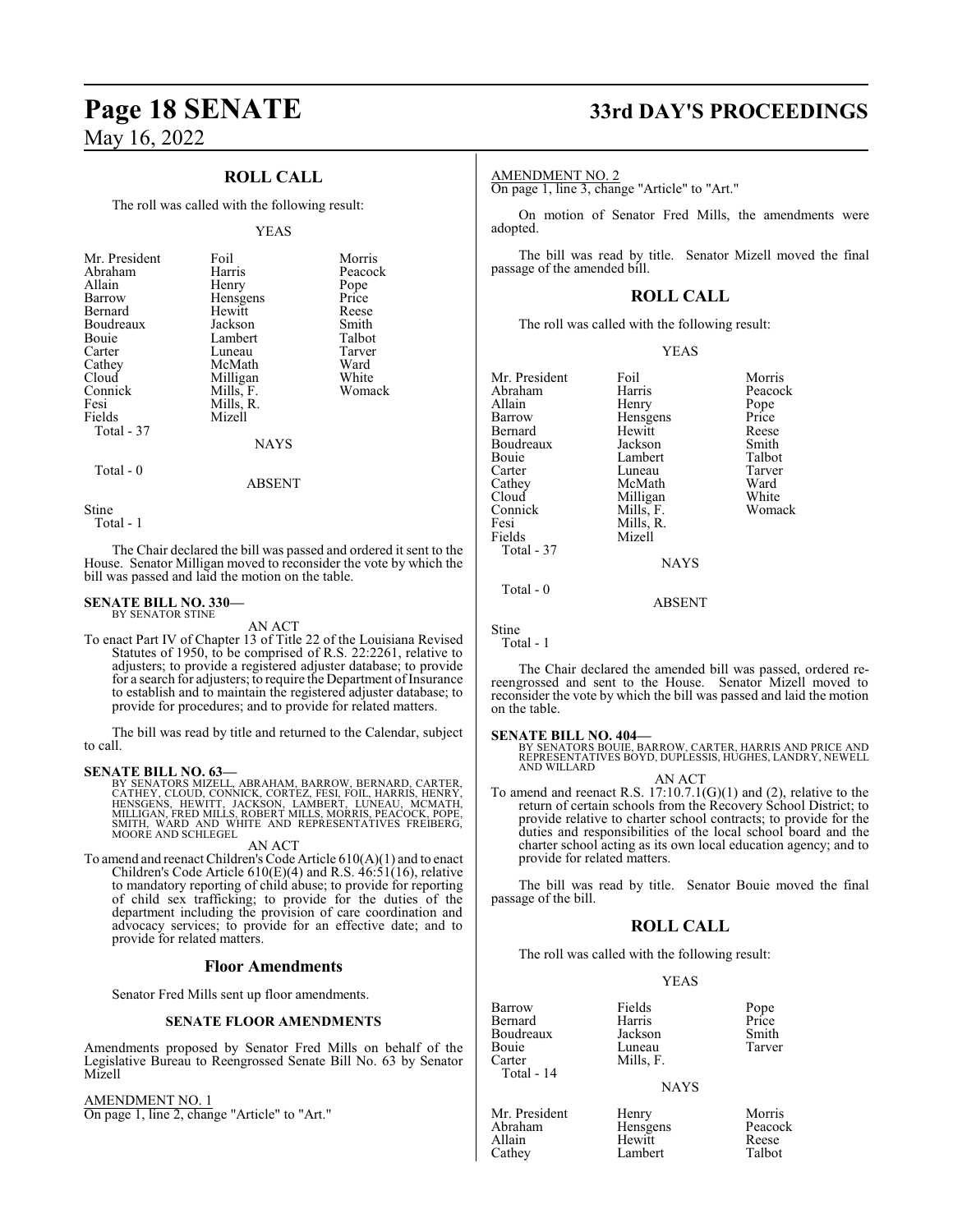| Cloud      | McMath    | White  |
|------------|-----------|--------|
| Connick    | Milligan  | Womack |
| Fesi       | Mills. R. |        |
| Foil       | Mizell    |        |
| Total - 22 |           |        |
|            |           |        |

ABSENT

Stine Ward Total - 2

The Chair declared the bill failed to pass.

Senator Mizell moved to reconsider the vote by which the bill failed to pass and laid the motion on the table.

#### **SENATE BILL NO. 445—** BY SENATOR ABRAHAM

AN ACT

To amend and reenact R.S. 48:250.4(A) relative to approval of department of transportation and development contracts with public private partnerships; to provide for the approval of contracts by the legislature; and to provide for related matters.

The bill was read by title and returned to the Calendar, subject to call.

#### **SENATE BILL NO. 466—** BY SENATOR SMITH

AN ACT

To amend and reenact R.S. 47:1907(K), relative to assessors; to authorize assessors to increase their compensation up to five percent for four calendar years; to provide for an effective date; and to provide for related matters.

The bill was read by title. Senator Smith moved the final passage of the bill.

#### **ROLL CALL**

The roll was called with the following result:

#### YEAS

| Mr. President | Fields      | Mills, R. |
|---------------|-------------|-----------|
| Abraham       | Foil        | Mizell    |
| Allain        | Harris      | Morris    |
|               |             |           |
| Barrow        | Henry       | Peacock   |
| Bernard       | Hensgens    | Pope      |
| Boudreaux     | Hewitt      | Price     |
| <b>Bouje</b>  | Jackson     | Reese     |
| Carter        | Lambert     | Smith     |
| Cathey        | Luneau      | Talbot    |
| Cloud         | McMath      | Tarver    |
| Connick       | Milligan    | White     |
| Fesi          | Mills, F.   | Womack    |
| Total - 36    |             |           |
|               | <b>NAYS</b> |           |
| Total - 0     |             |           |

#### ABSENT

The Chair declared the bill was passed and ordered it sent to the House. Senator Smith moved to reconsider the vote by which the bill was passed and laid the motion on the table.

Stine Ward

Total - 2

**SENATE BILL NO. 474—**<br>BY SENATORS WOMACK AND MCMATH AND REPRESENTATIVE<br>ROMERO

AN ACT

To amend and reenact R.S. 38:2212(M)(3) and (5), relative to change orders on public works contracts; to provide for time periods for change orders to be executed and paid; to provide for mandamus

# **33rd DAY'S PROCEEDINGS Page 19 SENATE** May 16, 2022

against public entities failing to act in accordance with law as well as the recovery ofreasonable attorney fees and interest; and to provide for related matters.

The bill was read by title and returned to the Calendar, subject to call.

#### **Senate Bills and Joint Resolutions on Third Reading and Final Passage, Subject to Call**

#### **Called from the Calendar**

Senator Cathey asked that Senate Bill No. 418 be called from the Calendar.

# **SENATE BILL NO. 418—** BY SENATOR CATHEY

AN ACT

To amend and reenact Children's Code Art. 804(1), relative to juvenile court jurisdiction; to amend the definition of "child" for purposes of delinquency proceedings; and to provide for related matters.

#### **Floor Amendments**

Senator Luneau proposed the following amendments.

#### **SENATE FLOOR AMENDMENTS**

Amendments proposed by Senator Luneau to Engrossed Senate Bill No. 418 by Senator Cathey

#### AMENDMENT NO. 1

On page 1, line 2, after "Children's Code" delete the remainder of the line and insert the following: "Arts. 305(A)(2), and (B)(4), 306(B), (C), and (D), 821(E), and 857(A), 862(A), and 864(B), relative to juvenile court jurisdiction;"

#### AMENDMENT NO. 2

On page 1, delete line 3, and insert "to provide relative to juvenile detention for certain offenses; to provide factors for continued custody hearings; to provide relative to transfers for criminal prosecution; and to"

#### AMENDMENT NO. 3

On page 1, line 6, after "Children's Code" delete the remainder of the line and insert the following:

"Arts. 305(A)(2), and (B)(4), 306(B), (C), and (D), 821(E), and 857(A), 862(A), and 864(B) are hereby amended and reenacted to read as"

#### AMENDMENT NO. 4

On page 1, delete lines 8 through 17, and on page 2, delete lines 1 through 7, insert the following:

"Art. 305. Divestiture of juvenile court jurisdiction; original criminal court jurisdiction over children

A.(1) \* \* \*

(2) Thereafter, the child is subject to the exclusive jurisdiction of the appropriate court exercising criminal jurisdiction for all subsequent procedures, including the reviewof bail applications, and the court exercising criminal jurisdiction may order that the child be transferred to the appropriate adult facility for detention prior to his trial as an adult **if the child has not been transferred pursuant to Article 306**.

B.(1)  $*$  \* \*

(4) If an indictment is returned or a bill of information is filed, the child is subject to the exclusive jurisdiction of the appropriate court exercising criminal jurisdiction for all subsequent procedures, including the review of bail applications, and the district court may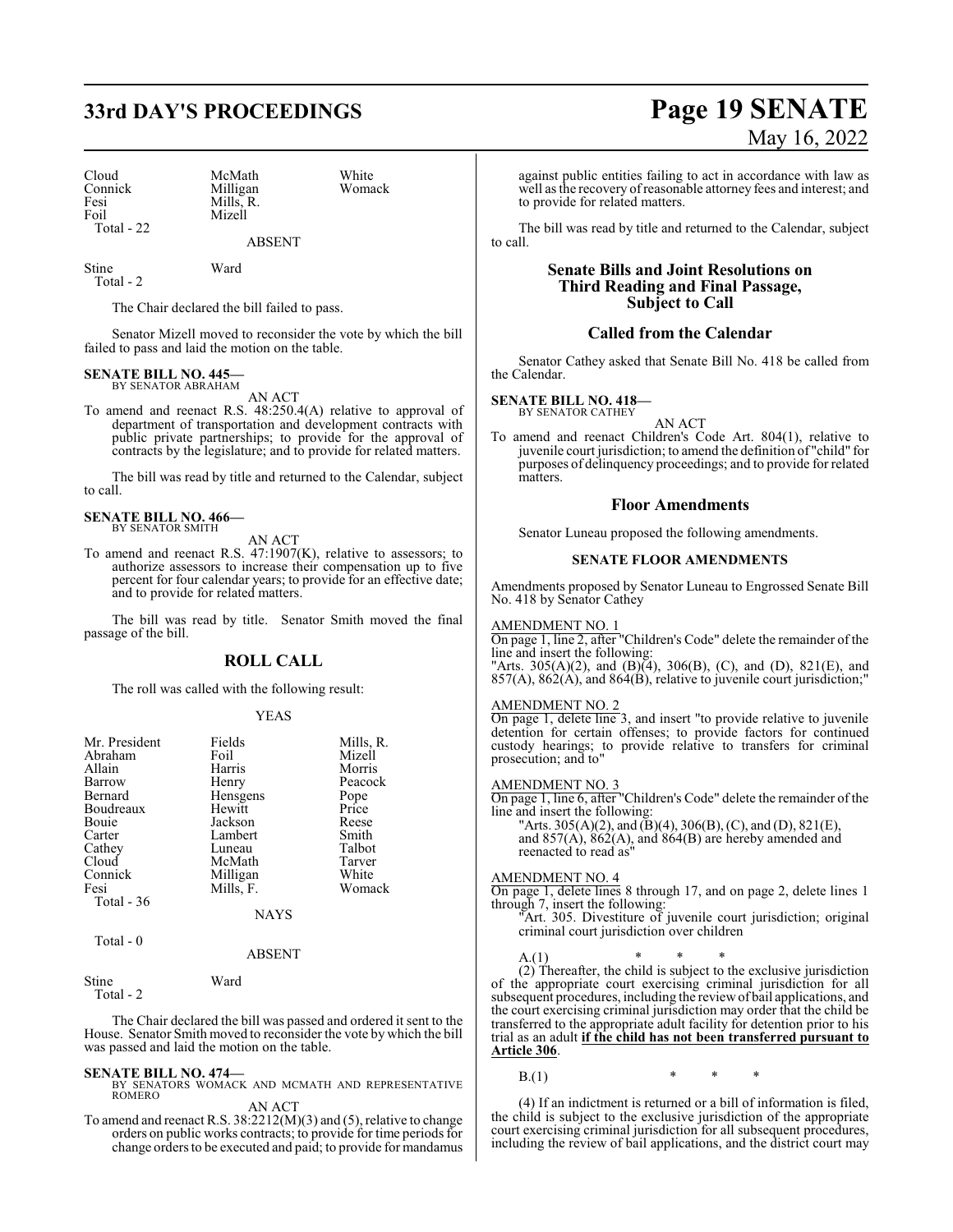# **Page 20 SENATE 33rd DAY'S PROCEEDINGS**

May 16, 2022

order that the child be transferred to the appropriate adult facility for detention prior to his trial as an adult **if the child is not already being detained pursuant to Article 306.** \* \* \*

Art. 306. Places of detention; juveniles subject to criminal court jurisdiction

\* \* \* B.**(1)** If a detention facility for juveniles is not available, he may be held in an adult jail or lockup for identification or processing procedures or while awaiting transportation only as long as necessary to complete these activities for up to six hours, except that in nonmetropolitan areas, he may be held for up to twenty-four hours if all of the following occur:

(1) **(a)** The child meets the age and offense criteria set out in Article 305.

(2) **(b)** A continued custody hearing in accordance with Articles 820 and 821 is held within twenty-four hours after his arrest.

(3) **(c)** There is no acceptable alternative placement to the jail or lockup in which he is being held.

(4) **(d)** The sheriff or the administrator of the adult jail or lockup has certified to the court that facilities exist providing for sight and sound separation of the juvenile from adult offenders and that he can be given continuous visual supervision while placed in the jail or lockup.

**(2) A child who is seventeen years of age at the time of the commission of an offense enumerated in Article 305 that is also defined as a crime of violence in R.S. 14:2(B) shall be held in an adult jail or lockup prior to the continued custody hearing for the offense if the child has a history of prior delinquent acts. The continued custody hearing provided for in Articles 820 and 821 shall be held within twenty-four hours after his arrest.**

C. If an indictment has not been returned, a bill of information filed, or a continued custody hearing not held within twenty-four hours, the child held in an adult jail or lockup in a nonmetropolitan area **or a child being held pursuant to Paragraph (B)(2) of this Article,** shall be released or removed to a juvenile detention facility.

D.**(1)** If at the conclusion of the continued custody hearing, the court determines that the child meets the age requirements and that there is probable cause that the child has committed one of the offenses enumerated in Article 305, the court shall order him held for trial as an adult for the appropriate court of criminal jurisdiction.

**(2)(a) If the child is seventeen years of age and the court determines at the continued custody hearing that there is both probable cause that the child has committed one of the offenses enumerated in Article 305 that is also a crime of violence as defined in R.S. 14:2(B) and that it is in the interest of justice that the child be held in the appropriate adult facility for detention prior to his trial as an adult, then the court shall do one of the following:**

**(i) If the child is being held in an adult jail or lockup pursuant to Paragraph (B)(2) of this Article, the child shall continue to be held in the adult facility for detention prior to his trial as an adult.**

**(ii) If the child has been detained in a juvenile detention facility prior to the finding of probable cause by the court, the court shall order the child transferred to the appropriate adult facility for detention prior to his trial as an adult.**

**(b) When the child is being held in an adult facility for detention prior to his trial, the appropriate court of criminal jurisdiction shall review no less than every thirty days prior to the child becoming eighteen years of age whether the interest of justice continues to be served by the child being detained in an adult facility. The child shall not be held in an adult facility beyond one hundred eighty days unless the court determines there is good cause.**

**(3) If the court determines there is probable cause that the child has committed one of the offenses enumerated in Article 305 and the child is not already being detained in an adult facility,** The **the** appropriate court of criminal jurisdiction may thereafter order that the child be held in any facility used for the pretrial detention of accused adults and the child shall apply to the appropriate court of criminal jurisdiction for a preliminary hearing, bail, and for any other rights to which he may be entitled under the Code of Criminal Procedure.

## \* \* \*

Art. 821. Continued custody hearing \* \* \*

E.**(1)** If probable cause has been demonstrated, the court may release the child. The court may also require bail or other security pursuant to Articles 823 through 825 if the court finds that such **it** is necessary to secure the child's appearance for subsequent hearings.

**(2) If probable cause has been demonstrated that a seventeen-year old child committed any offense enumerated in Article 305 that is also defined as a crime of violence in R.S. 14:2(B), the court shall determine whether it is in the interest of justice for the child to be transferred to the appropriate adult facility for detention prior to his trial as an adult. In making this determination, the court shall consider the following:**

**(a) The age of the child.**

**(b) The physical and mental maturity of the child.**

**(c) The present mental state of the child, including whether the child presents an imminent risk of harm to himself.**

**(d) The nature and circumstances of the alleged offense. (e) The child's history of prior delinquent acts.**

**(f)The ability of the available adult and juvenile detention facilities to meet the specific needs of the child and to protect the safety of the public and other detained children.**

#### **(g) Any relevant factors the court deems appropriate.** \* \* \*

Art. 857. Transfers for criminal prosecution; authority

A. The court on its own motion or on motion of the district attorney may conduct a hearing to consider whether to transfer a child for prosecution to the appropriate court exercising criminal jurisdiction if a delinquency petition has been filed which alleges **either of the following:**

**(1)** that **That** a child who is fourteen years of age or older at the time of the commission of the alleged offense but is not otherwise subject to the original jurisdiction of a court exercising criminal jurisdiction has committed any one or more of the following crimes:

 $(1)$ (**a**) First degree murder.

(2) **(b)** Second degree murder.

(3) **(c)** Aggravated kidnapping.

(4) **(d)** Aggravated or first degree rape. (5) **(e**) Aggravated battery when committed by the discharge of a firearm.

(6) **(f)** Armed robbery when committed with a firearm.

(8) **(g)** Forcible or second degree rape if the rape is committed upon a child at least two years younger than the rapist.

**(2) A child who is seventeen years of age at the time of the commission of the alleged offense but is not otherwise subject to the original jurisdiction of a court exercising criminal jurisdiction has committed either of the following:**

**(a) Simple burglary when committed with a firearm, or becomes armed with or possesses a firearm after entering.**

**(b) Carjacking.**

\* \* \* Art. 862. Transfer hearing; required findings

A.**(1)** In order for a motion to transfer a child to be granted, the burden shall be upon the state to prove all of the following:

(1) **(a)** Probable cause exists that the child meets the requirements of Article 857.

(2) **(b)** By clear and convincing proof, there is no substantial opportunity for the child's rehabilitation through facilities available to the court, based upon the following criteria:

(a) **(i)** The age, maturity, both mental and physical, and sophistication of the child.

(b) **(ii)** The nature and seriousness of the alleged offense to the community and whether the protection of the community requires transfer.

(c) **(iii)** The child's prior acts of delinquency, if any, and their nature and seriousness.

(d)**(iv)** Past efforts at rehabilitation and treatment, if any, and the child's response.

(e) **(v)** Whether the child's behavior might be related to physical or mental problems.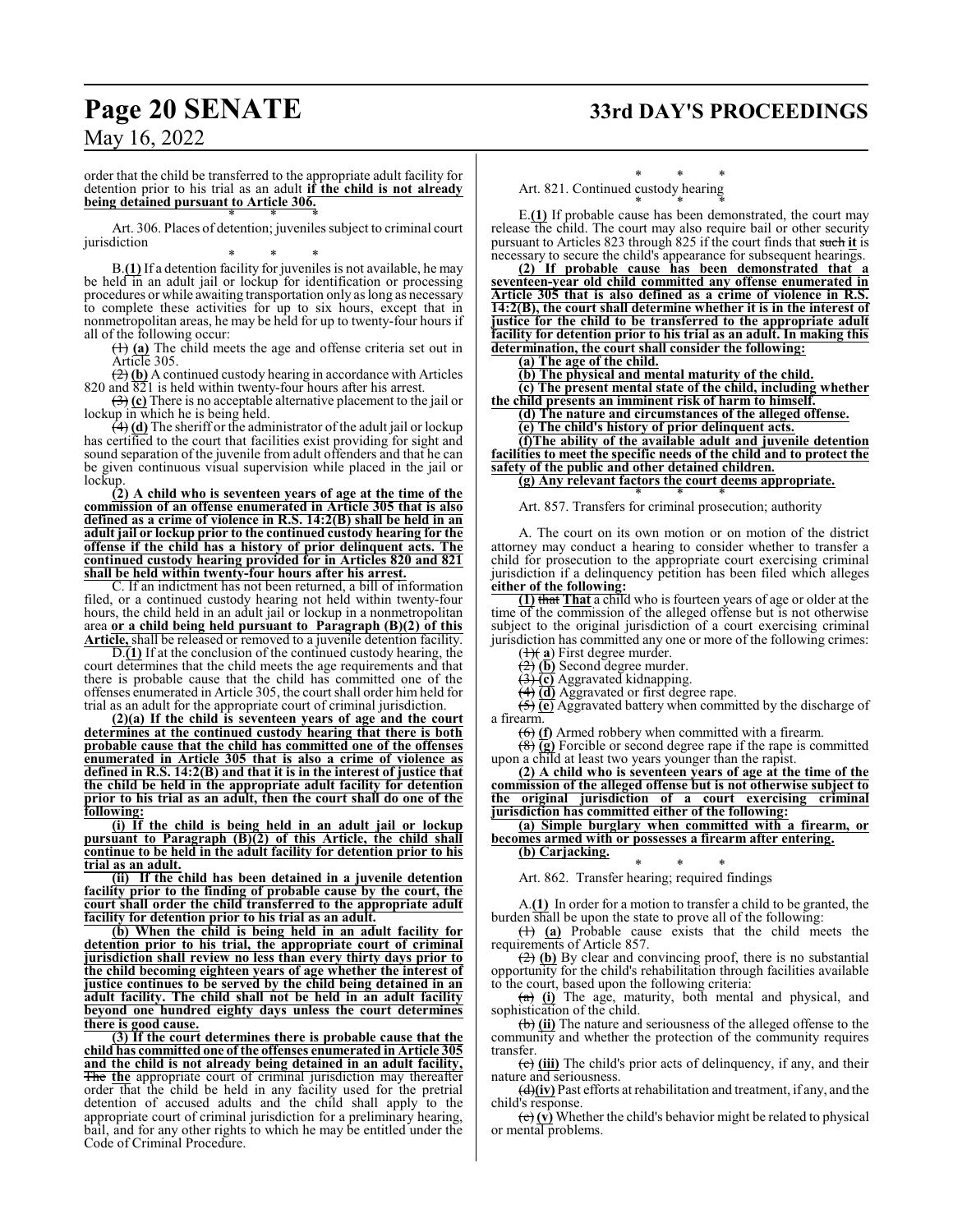# **33rd DAY'S PROCEEDINGS Page 21 SENATE**

# May 16, 2022

(f) **(vi)** Techniques, programs, personnel, and facilities available to the juvenile court which might be competent to deal with the child's particular problems.

**(2) If a transfer is granted for an offense enumerated in Article 857(A)(2), the court shall also determine whether the interest of justice is served for the child to be transferred to the appropriate adult facility for detention prior to his trial as an adult. In making this determination, the court shall consider the following:**

**(a) The age of the child.**

**(b) The physical and mental maturity of the child.**

**(c) The present mental state of the child, including whether**

**the child presents an imminent risk of harm to himself.**

**(d) The nature and circumstances of the alleged offense.**

**(e) The child's history of prior delinquent acts.**

**(f) The ability of the available adult and juvenile detention facilities to meet the specific needs of the child and to protect the safety of the public and other detained children.**

**(g)Any other relevant factors the court deems appropriate.** \* \* \*

Art. 864. Places of detention; before and after transfer

\* \* \* B. After the entry of a judgment ordering his transfer **pursuant to Article 857(A)(2)**, the child shall be held in any facility used for the pretrial detention of accused adults and shall apply to the appropriate court of criminal jurisdiction for a preliminary hearing, bail, and for any other rights to which he may be entitled under the Code of Criminal Procedure **if the court finds it is in the interest of justice. If the child is held in an adult facility, the provisions of Article 306(D)(2)(b) shall be applicable**. \* \* \*"

Senator Luneau moved the adoption of the amendments.

Senator Lambert objected.

#### **ROLL CALL**

The roll was called with the following result:

#### YEAS

| Mr. President<br>Abraham<br>Allain<br>Barrow<br>Bernard<br>Boudreaux<br>Bouie<br>Carter<br>Cathey<br>Cloud<br>Total - 29 | Connick<br>Fields<br>Harris<br>Hensgens<br>Hewitt<br>Jackson<br>Luneau<br>McMath<br>Milligan<br>Mills, F. | Mills, R.<br>Morris<br>Pope<br>Price<br>Reese<br>Smith<br>Tarver<br>Ward<br>Womack |
|--------------------------------------------------------------------------------------------------------------------------|-----------------------------------------------------------------------------------------------------------|------------------------------------------------------------------------------------|
|                                                                                                                          | <b>NAYS</b>                                                                                               |                                                                                    |
| Fesi<br>Foil<br>Henry<br>Total - 8                                                                                       | Lambert<br>Mizell<br>Peacock                                                                              | Talbot<br>White                                                                    |

#### ABSENT

Stine

Total - 1

The Chair declared the amendments were adopted.

The amended bill was read by title and returned to the Calendar, subject to call.

#### **Called from the Calendar**

Senator Carter asked that Senate Bill No. 467 be called from the Calendar.

#### **SENATE BILL NO. 467—**

BY SENATOR CARTER AN ACT

To enact R.S. 48:385, relative to passenger rail service connecting the parishes of East Baton Rouge, St. John the Baptist, Ascension, Jefferson, and Orleans; to direct the Louisiana Department of Transportation and Development to initiate the necessary engineering, financial and other studies to begin passenger rail service between Baton Rouge and New Orleans; to pursue the federal funds provided for in the Infrastructure Investment and Jobs Act of 2021; and to provide for related matters.

#### **Floor Amendments**

Senator Fred Mills sent up floor amendments.

#### **SENATE FLOOR AMENDMENTS**

Amendments proposed by Senator Fred Mills on behalf of the Legislative Bureau to Engrossed Senate Bill No. 467 by Senator Carter

AMENDMENT NO. 1 On page 1, line 4, delete "Louisiana"

AMENDMENT NO. 2 On page 2, line 7, following "**well**" and before "**considerable**" insert "**as**"

AMENDMENT NO. 3 On page 2, line 9, following "**Texas**" insert "**,**"

AMENDMENT NO. 4 On page 2, line 9, following "**Mississippi**" insert "**,**"

AMENDMENT NO. 5 On page 2, line 15, change "**Delihi,**" to "**Delhi,**"

AMENDMENT NO. 6

On page 3, line 7, change "**passenger only**" to "**passenger-only**"

On motion of Senator Fred Mills, the amendments were adopted.

#### **Floor Amendments**

Senator Carter proposed the following amendments.

#### **SENATE FLOOR AMENDMENTS**

Amendments proposed by Senator Carter to Engrossed Senate Bill No. 467 by Senator Carter

AMENDMENT NO. 1

On page 1, line 2, change "**R.S. 48:385**" to "**Chapter 34-A of Title 48 of the Louisiana Revised Statutes of 1950, to be comprised of R.S. 48:2165**"

#### AMENDMENT NO. 2

On page 1, line 9 change "R.S. 48:385" to "Chapter 34-A of Title 48 of the Louisiana Revised Statutes of 1950, comprised of R.S. 48:2165"

AMENDMENT NO. 3 On page 1, between lines 9 and 10, insert "**CHAPTER 34-A. PASSENGER RAIL SERVICE**"

AMENDMENT NO. 4 On page 1, line 10, change "**§385**" to "**§2165**"

On motion of Senator Carter, the amendments were adopted.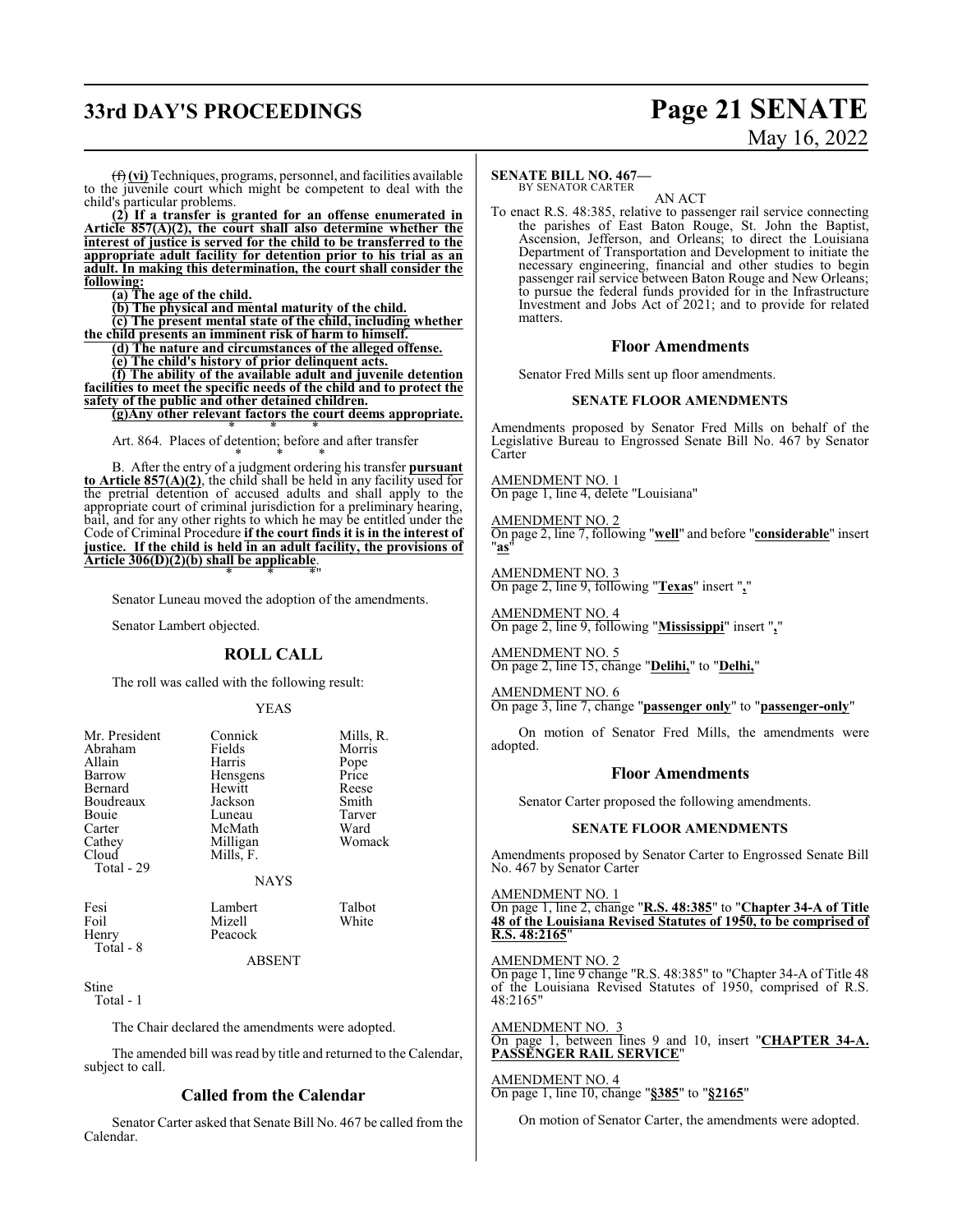# **Page 22 SENATE 33rd DAY'S PROCEEDINGS**

## May 16, 2022

#### **Floor Amendments**

Senator Carter proposed the following amendments.

#### **SENATE FLOOR AMENDMENTS**

Amendments proposed by Senator Carter to Engrossed Senate Bill No. 467 by Senator Carter

AMENDMENT NO. 1

On page 1, at the beginning of line 2, after "To" insert "amend and reenact R.S. 48:1671 and to" and delete "connecting the parishes of East Baton"

#### AMENDMENT NO. 2

On page 1, line 3, delete "Rouge, St. John the Baptist, Ascension, Jefferson, and Orleans"

#### AMENDMENT NO. 3

On page 1, between lines 8 and 9, insert the following:

"Section 1. R.S. 48:1671 is hereby amended and reenacted to read as follows:

§1671. Southern Rapid Rail Transit Compact

A. The purpose of this compact is to study the feasibility of rapid transit service between the states of Louisiana, Mississippi, Texas, and Alabama**, to take all steps that it may deem necessary and appropriate in order to establish and maintain such service,**  and to establish a joint interstate commission to assist in this effort. \* \* \*

C.

\* \* \* (5) It shall be the duty of the commission to study the feasibility of providing interstate rapid rail transit service between the party states**, and to take all steps that it may deem necessary and appropriate in order to establish and maintain such service**. Toward this end, the commission shall have power:

\* \* \* (b) To conduct studies and surveys**, prepare grant applications related to the establishment or maintenance of passenger rail service, enter into operating and other contractual agreements with providers of passenger rail service, and enter into agreements with owners or operators of railway tracks in order to provide for upgrades necessary to establish or maintain passenger rail service** of all problems, benefits, and other matters associated with such service, and to make reports thereon.

\* \* \*"

AMENDMENT NO. 4 On page 1, line 9, change "Section 1." to "Section 2."

 AMENDMENT NO. 5 On page 3, line 10, delete "**initiate a**" and insert "**prepare the scope schedule and budget to secure**"

AMENDMENT NO. 6 On page 3, line 11, delete "**project development program aimed at securing**"

AMENDMENT NO. 7 On page 3, line 13, change "**shall**" to "**may**"

AMENDMENT NO. 8 On page 3, line 17, change "**shall**" to "**may**"

AMENDMENT NO. 9 On page 3, line 22, delete "**for the lowest, most simplified class of action consistent**"

#### AMENDMENT NO. 10

On page 4, after line 3, insert the following:

"Section 3. This Act shall become effective upon signature by the governor or, if not signed by the governor, upon expiration of the time for bills to become law without signature by the governor, as

provided by Article III, Section 18 of the Constitution of Louisiana. If vetoed by the governor and subsequently approved by the legislature, this Act shall become effective on the day following such approval."

On motion of Senator Carter, the amendments were adopted.

The bill was read by title. Senator Carter moved the final passage of the amended bill.

### **ROLL CALL**

The roll was called with the following result:

#### YEAS

| Mr. President | Harris      | Pope      |
|---------------|-------------|-----------|
| Abraham       | Henry       | Price     |
| Barrow        | Hewitt      | Reese     |
| Bernard       | Jackson     | Smith     |
| Boudreaux     | Lambert     | Talbot    |
| Bouie         | Luneau      | Tarver    |
| Carter        | McMath      | Ward      |
| Connick       | Mills, F.   | White     |
| Fields        | Mizell      |           |
| Foil          | Morris      |           |
| Total - 28    |             |           |
|               | <b>NAYS</b> |           |
| Allain        | Fesi        | Mills, R. |
| Cathey        | Hensgens    | Peacock   |
| Cloud         | Milligan    | Womack    |
| Total - 9     |             |           |

Stine Total - 1

The Chair declared the amended bill was passed, ordered reengrossed and sent to the House. Senator Carter moved to reconsider the vote by which the bill was passed and laid the motion on the table.

ABSENT

#### **Called from the Calendar**

Senator Jackson asked that Senate Bill No. 218 be called from the Calendar.

#### **SENATE BILL NO. 218—** BY SENATOR JACKSON

AN ACT

To amend and reenact R.S. 15:148(B)(12) through (15) and R.S. 44:4.1(B)(8) and to enact R.S. 15:148(B)(16) and 148.1, relative to raw data collected by the Louisiana Public Defender Board; to provide for rulemaking; to provide for a public records exception; and to provide for related matters.

The bill was read by title. Senator Jackson moved the final passage of the bill.

#### **ROLL CALL**

The roll was called with the following result:

Luneau

#### YEAS

Abraham Harris Peacock<br>Allain Henry Pope Allain Henry Pope<br>
Barrow Hensgens Price Bernard Hewitt Reese Boudreaux Jackson Smith<br>Bouie Lambert Talbot Bouie Lambert Talbot

Mr. President Foil Foil Morris<br>Abraham Harris Peacock Hensgens Price<br>Hewitt Reese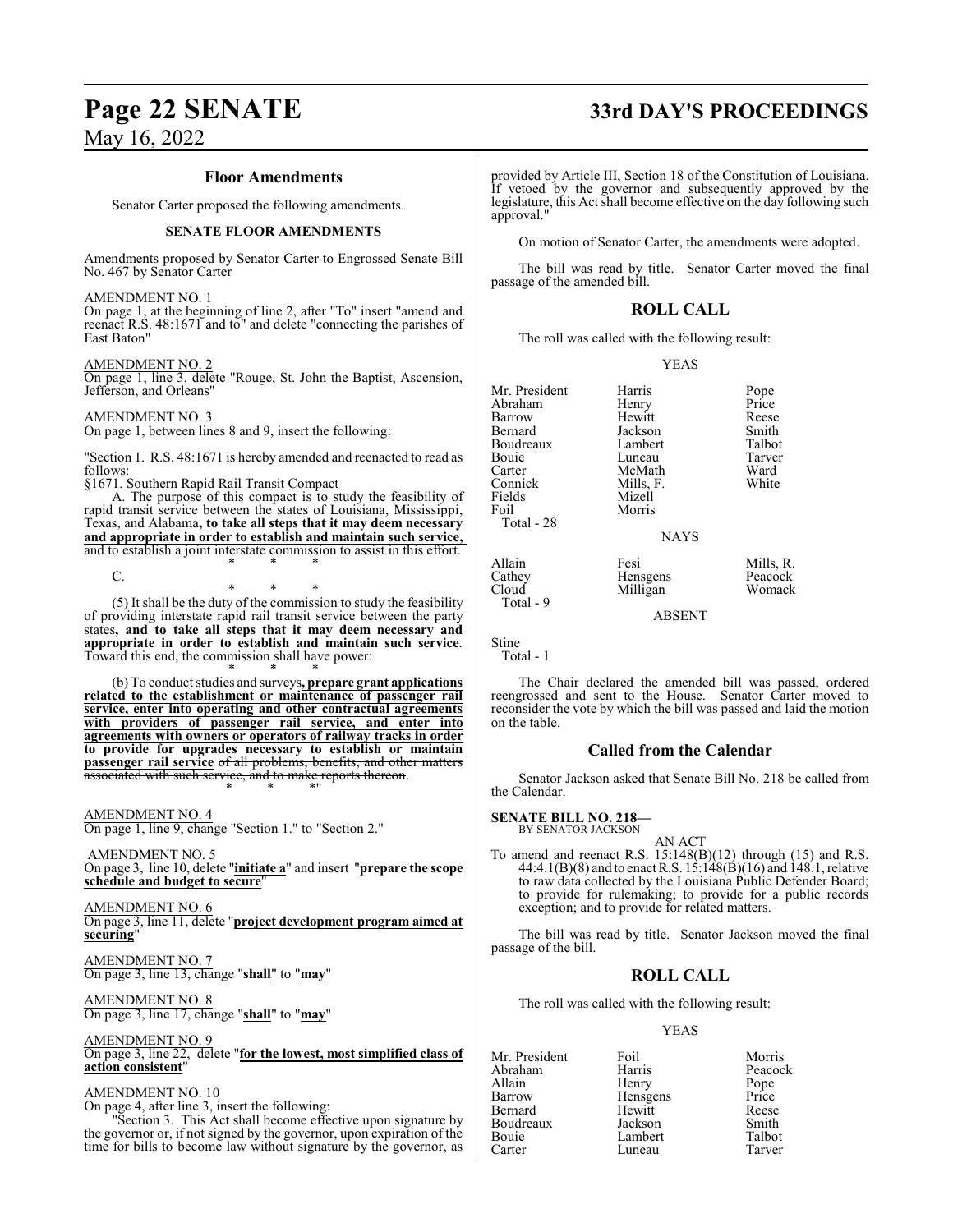# **33rd DAY'S PROCEEDINGS Page 23 SENATE**

Cathey McMath Ward<br>Cloud Milligan White Cloud Milligan White<br>
Connick Mills F. Womack Connick Mills, F.<br>Fesi Mills R Fesi Mills, R.<br>Fields Mizell Total - 37

Mizell

Total - 0

ABSENT

NAYS

Stine

Total - 1

The Chair declared the bill was passed and ordered it sent to the House. Senator Jackson moved to reconsider the vote by which the bill was passed and laid the motion on the table.

#### **Called from the Calendar**

Senator Jackson asked that Senate Bill No. 234 be called from the Calendar.

#### **SENATE BILL NO. 234—** BY SENATOR JACKSON

A JOINT RESOLUTION

Proposing to amend Article V, Section 19 of the Constitution of Louisiana, relative to special juvenile proceedings; to provide relative to offenses committed by juveniles; to allow adult prosecution and enhanced penalties for certain assault and battery offenses; and to specify an election for submission ofthe proposition to electors and provide a ballot proposition.

#### **Floor Amendments**

Senator Jackson proposed the following amendments.

#### **SENATE FLOOR AMENDMENTS**

Amendments proposed by Senator Jackson to Engrossed Senate Bill No. 234 by Senator Jackson

AMENDMENT NO. 1 On page 1, line 4, delete "assault and battery"

#### AMENDMENT NO. 2

On page 2, delete lines 3 through 6 and insert the following:

"rape, simple rape, second degree kidnapping, **aggravated battery committed upon a correctional facility employee, aggravated second degree battery committed upon a correctional facility employee, second degree battery committed upon a correctional facility employee, simple battery committed upon a correctional facility employee, battery of a correctional facility employee, aggravated battery committed upon a juvenile detained in a correctional facility, aggravatedseconddegree battery committed upon a juvenile detained in a correctional facility, second degree battery committed upon a juvenile detained in a correctional facility, simple battery committed upon a juvenile detained in a correctional facility, aggravated escape, simple escape when the juvenile has caused damage to the facility which amounts to a value exceeding one thousand dollars,** a second or subsequent aggravated battery, a"

#### AMENDMENT NO. 3

On page 2, delete lines 26 through 29, and insert the following: "Do you support an amendment to add the crimes of aggravated battery committed upon a correctional facility employee, aggravated second degree battery committed upon a correctional facility employee, second degree battery committed upon a correctional facility employee, simple battery committed upon a correctional facility employee, battery of a correctional facility employee, aggravated battery committed upon a juvenile detained in a correctional facility, aggravated second degree battery committed upon a juvenile detained in a correctional facility, second degree

# May 16, 2022

battery committed upon a juvenile detained in a correctional facility, simple battery committed upon a juvenile detained in a correctional facility, aggravated escape, simple escape when the juvenile has caused damage to the facility which amounts to a value exceeding one thousand dollars to the list of crimes"

On motion of Senator Jackson, the amendments were adopted.

The bill was read by title. Senator Jackson moved the final passage of the amended bill.

#### **ROLL CALL**

The roll was called with the following result:

#### YEAS

| Mr. President | Foil        | Morris  |
|---------------|-------------|---------|
| Abraham       | Harris      | Peacock |
| Allain        | Henry       | Pope    |
| Barrow        | Hensgens    | Price   |
| Bernard       | Hewitt      | Reese   |
| Boudreaux     | Jackson     | Smith   |
| Bouie         | Lambert     | Talbot  |
| Carter        | Luneau      | Tarver  |
| Cathey        | McMath      | Ward    |
| Cloud         | Milligan    | White   |
| Connick       | Mills, F.   | Womack  |
| Fesi          | Mills, R.   |         |
| Fields        | Mizell      |         |
| Total - 37    |             |         |
|               | <b>NAYS</b> |         |
| Total - 0     |             |         |

ABSENT

Stine Total - 1

The Chair declared the amended bill was passed, ordered reengrossed and sent to the House. Senator Jackson moved to reconsider the vote by which the bill was passed and laid the motion on the table.

#### **Called from the Calendar**

Senator Jackson asked that Senate Bill No. 358 be called from the Calendar.

#### **SENATE BILL NO. 358—**

BY SENATOR JACKSON

AN ACT To amend and reenact R.S.  $17:416(A)(1)(b)(ii)$  (introductory paragraph) and  $(c)(ii)(dd)$ ,  $(2)(a)$ , and  $(4)$  (introductory paragraph), (b) and (c), 416.13, 416.20(A), and 3996(B)(32), and to enact R.S. 17:416.14, relative to bullying; to renumber and reorganize present law relative to bullying; to require all elementary and secondary schools to institute a program to prohibit and prevent bullying; to provide for fines for failure to act; and to provide for related matters.

#### **Floor Amendments**

Senator Jackson proposed the following amendments.

#### **SENATE FLOOR AMENDMENTS**

Amendments proposed by Senator Jackson to Engrossed Senate Bill No. 358 by Senator Jackson

#### AMENDMENT NO. 1

On page 13, at the beginning of line 27, delete "**equivalent**"

On motion of Senator Jackson, the amendments were adopted.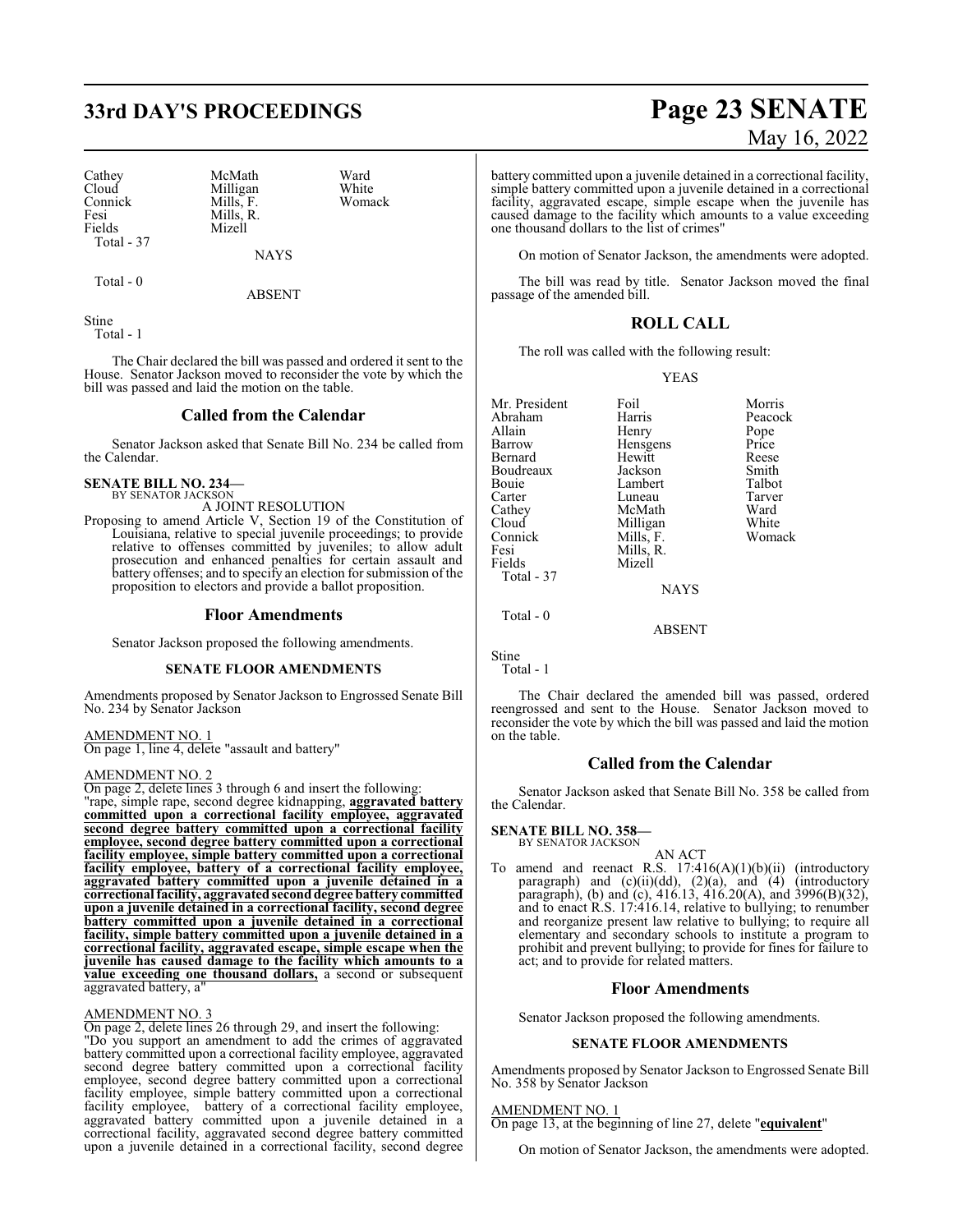The bill was read by title. Senator Jackson moved the final passage of the amended bill.

#### **ROLL CALL**

The roll was called with the following result:

#### YEAS

| Mr. President | Foil      | Morris  |
|---------------|-----------|---------|
| Abraham       | Harris    | Peacock |
| Allain        | Henry     | Pope    |
| Barrow        | Hensgens  | Price   |
| Bernard       | Hewitt    | Reese   |
| Boudreaux     | Jackson   | Smith   |
| Bouie         | Lambert   | Talbot  |
| Carter        | Luneau    | Tarver  |
| Cathey        | McMath    | Ward    |
| Cloud         | Milligan  | White   |
| Connick       | Mills, F. | Womack  |
| Fesi          | Mills, R. |         |
| Fields        | Mizell    |         |
| Total - 37    |           |         |
|               | NAYS      |         |
|               |           |         |

Total - 0

ABSENT

Stine

Total - 1

The Chair declared the amended bill was passed, ordered reengrossed and sent to the House. Senator Jackson moved to reconsider the vote by which the bill was passed and laid the motion on the table.

#### **Called from the Calendar**

Senator Barrow asked that Senate Bill No. 475 be called from the Calendar.

#### **SENATE BILL NO. 475—** BY SENATOR BARROW

AN ACT

To enact R.S. 33:9038.74, relative to cooperative and economic development in East Baton Rouge Parish; to create the Baker Main Street Economic Development District as a special taxing and tax increment financing district in East Baton Rouge Parish; to provide for the boundaries of the district; to provide for the governance of the district; to provide for the authority, powers, duties, and functions of the governing body; to provide for the levy and collection of taxes within the district; to authorize the district to issue and sell bonds; to authorize the district to engage in tax increment financing; to provide for an effective date; and to provide for related matters.

#### **Floor Amendments**

Senator Fred Mills sent up floor amendments.

#### **SENATE FLOOR AMENDMENTS**

Amendments proposed by Senator Fred Mills on behalf of the Legislative Bureau to Engrossed Senate Bill No. 475 by Senator Barrow

#### AMENDMENT NO. 1

On page 1, between lines 9 and 10, insert "Notice of intention to introduce this Act has been published."

#### AMENDMENT NO. 2

On page 1, line 15, following "**District**" and before "**a**" insert "**,**"

# **Page 24 SENATE 33rd DAY'S PROCEEDINGS**

AMENDMENT NO. 3

On page 2, line 13, change "**City**" to "**city**"

AMENDMENT NO. 4 On page 3, line 3, change "**Baker City**" to "**city of Baker**"

AMENDMENT NO. 5

On page 3, line 27, following "**members**" and before "**president**" insert "**a**"

AMENDMENT NO. 6 On page 5, line 19, following "**R.S. 33:9038.33 and**" and before "**9038.34**" delete "**33:**"

AMENDMENT NO. 7

On page 7, line 1, delete "**(8)**"

On motion of Senator Fred Mills, the amendments were adopted.

#### **Floor Amendments**

Senator Barrow proposed the following amendments.

#### **SENATE FLOOR AMENDMENTS**

Amendments proposed by Senator Barrow to Engrossed Senate Bill No. 475 by Senator Barrow

#### AMENDMENT NO. 1

On page 2, line 4, after "**shall**" delete the remainder of the line and insert "**consist of the following area:**"

"**Beginning at the intersection of Lavey Lane/South Magnolia Drive on Hwy 19 (Main Street), then traveling North. Lot CVS, Resub of Lots 8-10, 11A, 11B & A port of Lots 1-7, SQ 17 Baker Townsite Resub 2012. All of Main Street to its intersection with the northern most corporate line of Baker; encompassing all commercial properties located on Hwy 19 (Main Street) and extends to end at C-4-B-1 Resub of tract C-4 of the Winder K.Dunbar property. Resub.1989. Note: Sale Reads Baker Regional Shopping Center. (Subway)**"

#### AMENDMENT NO. 2

On page 2, delete line 5 in its entirety.

On motion of Senator Barrow, the amendments were adopted.

The bill was read by title. Senator Barrow moved the final passage of the amended bill.

#### **ROLL CALL**

The roll was called with the following result:

Mizell

#### YEAS

Mr. President Foil Foil Morris<br>Abraham Harris Peacock Abraham Harris Peacock<br>Allain Henry Pope Allain Henry Pope<br>
Barrow Hensgens Price Bernard Hewitt Reese Boudreaux Jackson Smith Bouie Lambert Talbot Carter Luneau Tarve<br>
Cathey McMath Ward Cathey McMath Ward<br>Cloud Milligan White Connick<br>Fesi Fesi Mills, R.<br>Fields Mizell Total - 37

Hensgens Price<br>Hewitt Reese Milligan White<br>
Mills, F. Womack

| v<br>۰.<br>× |  |
|--------------|--|

Total - 0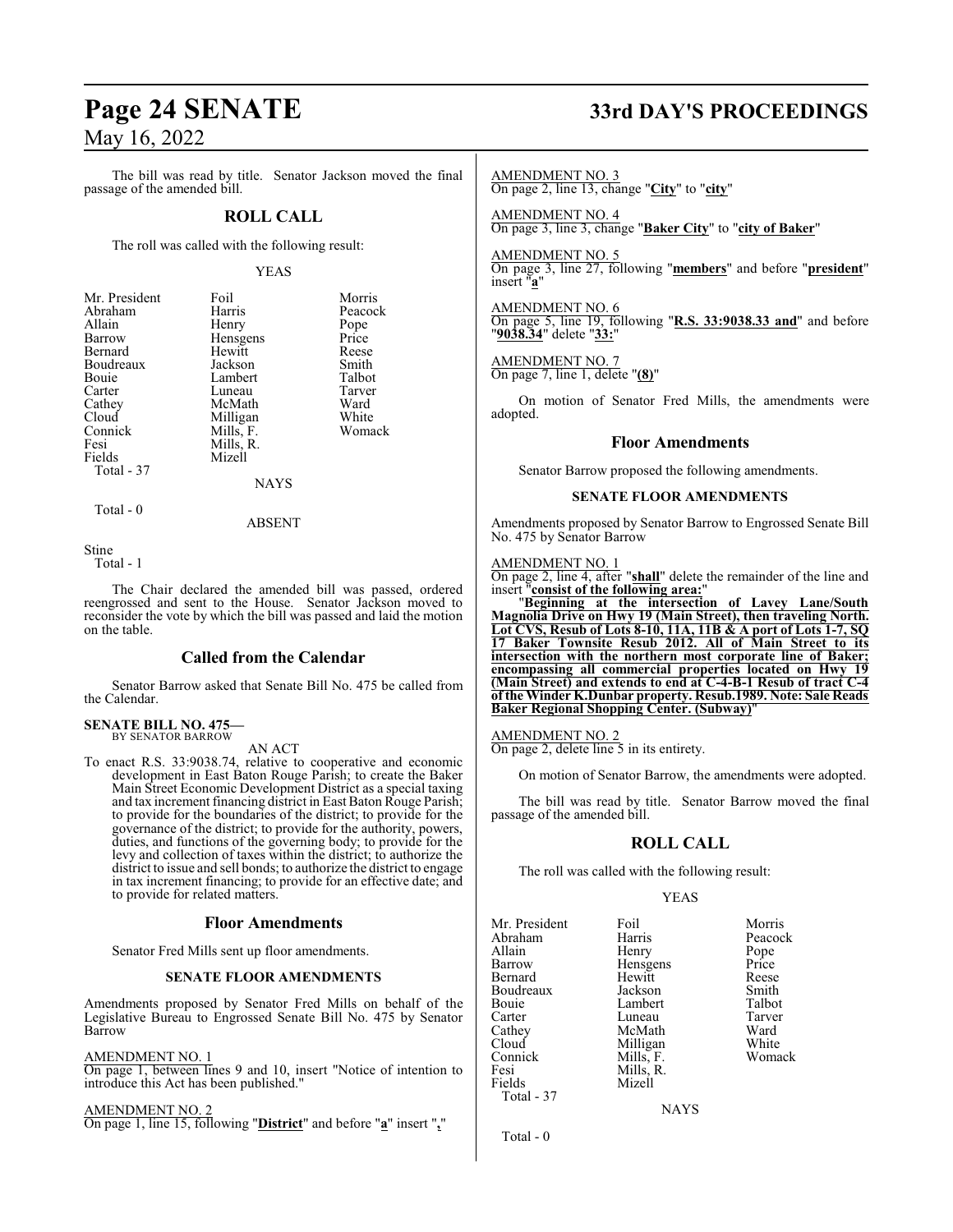# **33rd DAY'S PROCEEDINGS Page 25 SENATE**

#### ABSENT

Stine

Total - 1

The Chair declared the amended bill was passed, ordered reengrossed and sent to the House. Senator Barrow moved to reconsider the vote by which the bill was passed and laid the motion on the table.

#### **Bagneris Rule**

Senator Mizell moved to invoke the rule to temporarily pass over controversial House Bills on Third Reading and Final Passage with the intention of taking them up later, in their regular order.

Without objection, so ordered.

#### **House Bills and Joint Resolutions on Third Reading and Final Passage**

#### **Senator Mizell in the Chair**

#### **HOUSE BILL NO. 529—** BY REPRESENTATIVE BROWN

AN ACT

To amend and reenact R.S. 22:3, 1921(A), (C), and (D), 1922(A), 1926, 1928(A)(introductory paragraph), 1929(A), 2132(G)(2), 2161(J), 2171(L), R.S. 36:681(C), 683, 687, 689, and 691.1, to enact R.S. 36:681(D),  $686(C)(3)$  and (4), and 694.1, and to repeal R.S.  $36:686(D)$  and  $(E)$ , relative to the organization of the Department of Insurance; to provide for the offices within and officers for the department; to provide for the administration of certain commissions within the department; to provide for the chief deputy commissioner of the department; to create the office of policy, innovation, and research; to provide the duties and functions of the office and the deputy commissioner of policy, innovation, and research; to make technical changes; to provide for an effective date; and to provide for related matters.

The bill was read by title. Senator Talbot moved the final passage of the bill.

#### **ROLL CALL**

The roll was called with the following result:

#### YEAS

| Abraham<br>Allain<br>Barrow<br>Bernard<br>Boudreaux<br>Bouie<br>Carter<br>Cathey<br>Cloud<br>Connick<br>Fesi<br>Total - 32<br>Total - 0 | Fields<br>Foil<br>Harris<br>Henry<br>Hensgens<br>Hewitt<br>Jackson<br>Lambert<br>Luneau<br>McMath<br>Mills, F.<br><b>NAYS</b><br><b>ABSENT</b> | Mills, R.<br>Mizell<br>Morris<br>Peacock<br>Pope<br>Price<br>Reese<br>Smith<br>Talbot<br>White |
|-----------------------------------------------------------------------------------------------------------------------------------------|------------------------------------------------------------------------------------------------------------------------------------------------|------------------------------------------------------------------------------------------------|
|                                                                                                                                         |                                                                                                                                                |                                                                                                |
| Mr. President<br>Milligan<br>Total - 6                                                                                                  | Stine<br>Tarver                                                                                                                                | Ward<br>Womack                                                                                 |

The Chair declared the bill was passed and ordered it returned to the House. Senator Talbot moved to reconsider the vote by which the bill was passed and laid the motion on the table.

#### **HOUSE BILL NO. 164—**

BY REPRESENTATIVE PRESSLY AN ACT

To amend and reenact R.S. 13:850(A), relative to electronic filing and recording; to provide relative to electronic filing received at certain times; to provide for the acceptance at time of receipt; and to provide for related matters.

### **Floor Amendments**

Senator Morris proposed the following amendments.

#### **SENATE FLOOR AMENDMENTS**

Amendments proposed by Senator Morris to Engrossed House Bill No. 164 by Representative Pressly

#### AMENDMENT NO. 1

On page 1, line 2, change "R.S. 13:850(A)," to "R.S. 13:850(A) and (D) and to enact R.S.  $13:850(E)$ ,

#### AMENDMENT NO. 2

On page 1, line 4, after "receipt;" insert "to provide for summary proceedings;"

#### AMENDMENT NO. 3

On page 1, line 6, after "R.S. 13:850(A)" delete the remainder of the line and insert "and (D) are hereby amended and reenacted and R.S. 13:850(E) is hereby enacted to read as follows:"

#### AMENDMENT NO. 4

On page 2, after line 3, insert the following:

"D. In the event the filing party does not receive a confirmation of receipt pursuant to Subsection A of this Section, and the clerk's office asserts that it never received the facsimile transmission, the filing party may file a contradictory motion if he has electronic or other evidence that the facsimile filing was transmitted to the clerk's office on a particular day and at a specified time. The motion shall be filed with the section of court in which the case is assigned and the motion shall be conducted pursuant to C.C.P. Art. 2591 et seq.

E. The clerk may purchase equipment and supplies necessary to accommodate facsimile filings out of the clerk's salary fund."

On motion of Senator Morris, the amendments were adopted.

The bill was read by title. Senator Luneau moved the final passage of the amended bill.

#### **ROLL CALL**

The roll was called with the following result:

#### YEAS

| Abraham       | Foil          | Mizell  |
|---------------|---------------|---------|
| Allain        | Harris        | Morris  |
| Barrow        | Henry         | Peacock |
| Bernard       | Hensgens      | Pope    |
| Boudreaux     | Hewitt        | Price   |
| Bouie         | Jackson       | Reese   |
| Carter        | Lambert       | Smith   |
| Cathey        | Luneau        | Talbot  |
| Cloud         | McMath        | Tarver  |
| Connick       | Milligan      | White   |
| Fesi          | Mills, F.     | Womack  |
| Fields        | Mills, R.     |         |
| Total - 35    |               |         |
|               | <b>NAYS</b>   |         |
| Total $-0$    |               |         |
|               | <b>ABSENT</b> |         |
| Mr. President | Stine         | Ward    |
| Total - 3     |               |         |

# May 16, 2022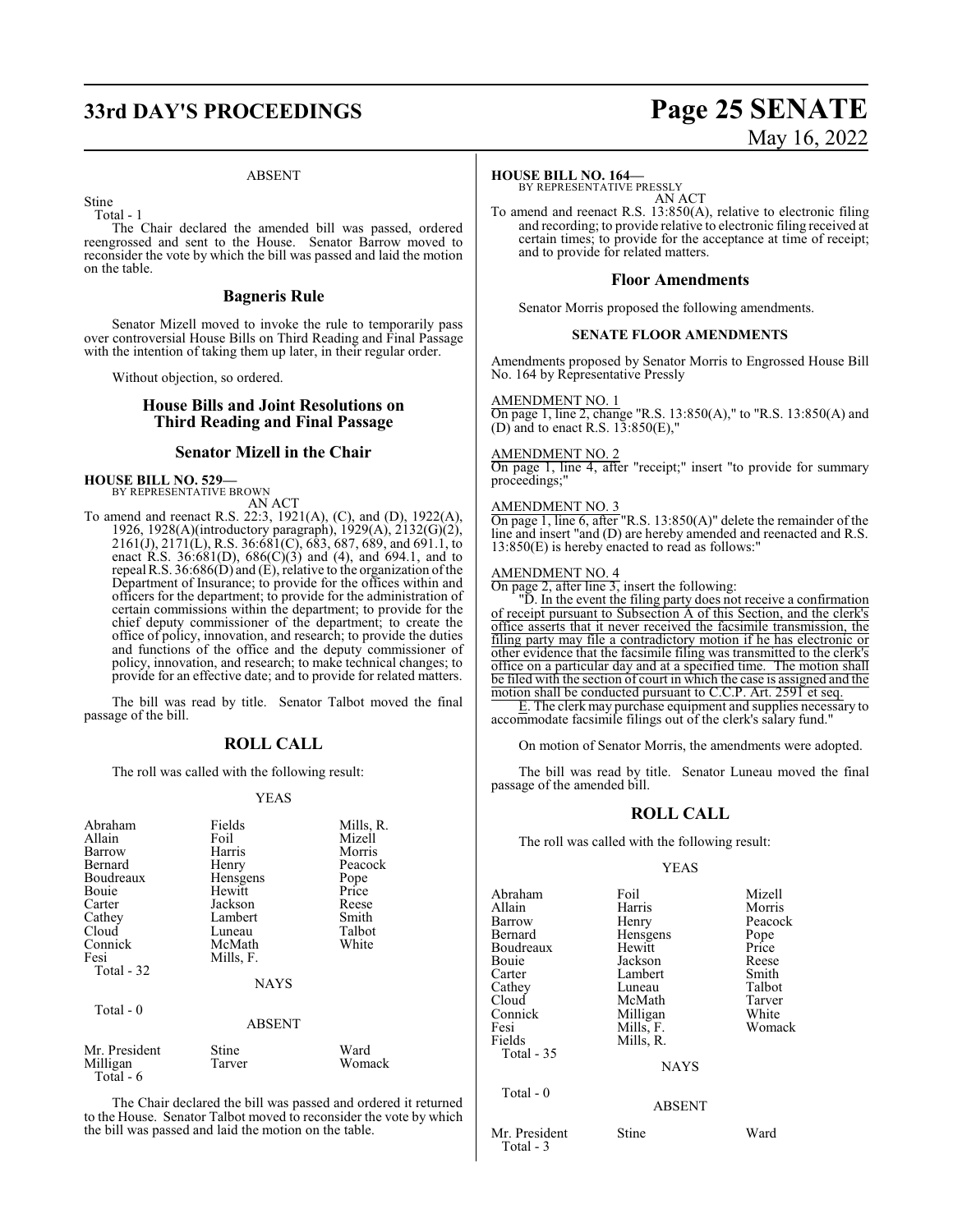The Chair declared the amended bill was passed and ordered it returned to the House. Senator Luneau moved to reconsider the vote by which the bill was passed and laid the motion on the table.

#### **HOUSE BILL NO. 443—** BY REPRESENTATIVE MAGEE

AN ACT

To amend and reenact Code of Criminal Procedure Article 875.1, relative to the financial obligations for criminal offenders; to provide relative to the payment of fines, fees, costs, restitution, and other monetary obligations related to an offender's conviction; to require the court to determine the offender's ability to pay the financial obligations imposed; to authorize the court to waive, modify, or create a payment plan for the offender's financial obligations; to provide relative to the recovery of uncollected monetary obligations at the end of a probation period; and to provide for related matters.

The bill was read by title. Senator Foil moved the final passage of the bill.

#### **ROLL CALL**

The roll was called with the following result:

#### YEAS

| Abraham                               | Harris        | Morris  |
|---------------------------------------|---------------|---------|
| Barrow                                | Henry         | Peacock |
| Bernard                               | Hensgens      | Pope    |
| Boudreaux                             | Hewitt        | Price   |
| Bouie                                 | Jackson       | Reese   |
| Carter                                | Lambert       | Smith   |
| Cathey                                | Luneau        | Talbot  |
| Cloud                                 | McMath        | Tarver  |
| Connick                               | Milligan      | White   |
| Fesi                                  | Mills, F.     | Womack  |
| Fields                                | Mills, R.     |         |
| Foil                                  | Mizell        |         |
| Total - 34                            |               |         |
|                                       | <b>NAYS</b>   |         |
| Total - 0                             |               |         |
|                                       | <b>ABSENT</b> |         |
| Mr. President<br>Allain<br>Total $-4$ | Stine<br>Ward |         |

The Chair declared the bill was passed and ordered it returned to the House. Senator Foil moved to reconsider the vote by which the bill was passed and laid the motion on the table.

#### **HOUSE BILL NO. 81—**

BY REPRESENTATIVE EMERSON AN ACT

To amend and reenact R.S. 37:45(A)(1) and (B), relative to the Occupational Licensing Review Commission; to add additional members to the commission; to make technical changes; and to provide for related matters.

The bill was read by title. Senator Connick moved the final passage of the bill.

#### **ROLL CALL**

The roll was called with the following result:

#### YEAS

| Abraham   | Foil     | Mills, R. |
|-----------|----------|-----------|
| Barrow    | Harris   | Mizell    |
| Bernard   | Henry    | Peacock   |
| Boudreaux | Hensgens | Pope      |

# **Page 26 SENATE 33rd DAY'S PROCEEDINGS**

| Bouie<br>Carter<br>Cathey<br>Cloud<br>Connick | Hewitt<br>Jackson<br>Lambert<br>Luneau<br>McMath | Price<br>Reese<br>Smith<br>Talbot<br>Tarver |
|-----------------------------------------------|--------------------------------------------------|---------------------------------------------|
| Fesi<br>Fields<br>Total $-33$                 | Milligan<br>Mills, F.<br><b>NAYS</b>             | White<br>Womack                             |
| Total $-0$                                    | <b>ABSENT</b>                                    |                                             |
| Mr. President<br>Allain<br>$Total - 5$        | Morris<br>Stine                                  | Ward                                        |

The Chair declared the bill was passed and ordered it returned to the House. Senator Connick moved to reconsider the vote by which the bill was passed and laid the motion on the table.

# **HOUSE BILL NO. 208—** BY REPRESENTATIVE MIKE JOHNSON

AN ACT

To amend and reenact R.S.  $18:1483(14)(a)(i)$  and (ii), relative to campaign finance disclosure; to provide relative to definitions; to change the definition of political committee; and to provide for related matters.

The bill was read by title. Senator Milligan moved the final passage of the bill.

#### **ROLL CALL**

The roll was called with the following result:

#### YEAS

| Abraham<br>Barrow<br>Bernard<br>Boudreaux<br>Bouie<br>Carter<br>Cathey<br>Cloud<br>Connick<br>Fesi<br>Fields<br>Foil | Harris<br>Henry<br>Hensgens<br>Hewitt<br>Jackson<br>Lambert<br>Luneau<br>McMath<br>Milligan<br>Mills, F.<br>Mills, R.<br>Mizell | Morris<br>Peacock<br>Pope<br>Price<br>Reese<br>Smith<br>Talbot<br>Tarver<br>Ward<br>White<br>Womack |
|----------------------------------------------------------------------------------------------------------------------|---------------------------------------------------------------------------------------------------------------------------------|-----------------------------------------------------------------------------------------------------|
| Total - 35                                                                                                           | <b>NAYS</b>                                                                                                                     |                                                                                                     |
| Total - 0                                                                                                            | <b>ABSENT</b>                                                                                                                   |                                                                                                     |
| Mr. President                                                                                                        | Allain                                                                                                                          | Stine                                                                                               |

The Chair declared the bill was passed and ordered it returned to the House. Senator Milligan moved to reconsider the vote by which the bill was passed and laid the motion on the table.

#### **HOUSE BILL NO. 973—** BY REPRESENTATIVE DAVIS

Total - 3

## AN ACT

To amend and reenact R.S. 9:2713.2(B)(introductory paragraph), R.S. 12:1-1106(A)(1), 204(A), and 1307(D), R.S. 22:243(D)(3) and  $(E)(1)$  and  $(3)$ , and R.S. 51:214 $(A)($ introductory paragraph $)$ and 3143(B) and (C) and to enact R.S. 12:1-402(D), 204(G)(4), and 1307(E), R.S. 49:222(B)(15), and R.S. 51:212(8), relative to corporations; to provide for an authorized representative; to allow for termination of a name reservation; to provide for merger; to prohibit certain phrases in a reserved name; to provide for preemption; and to provide for related matters.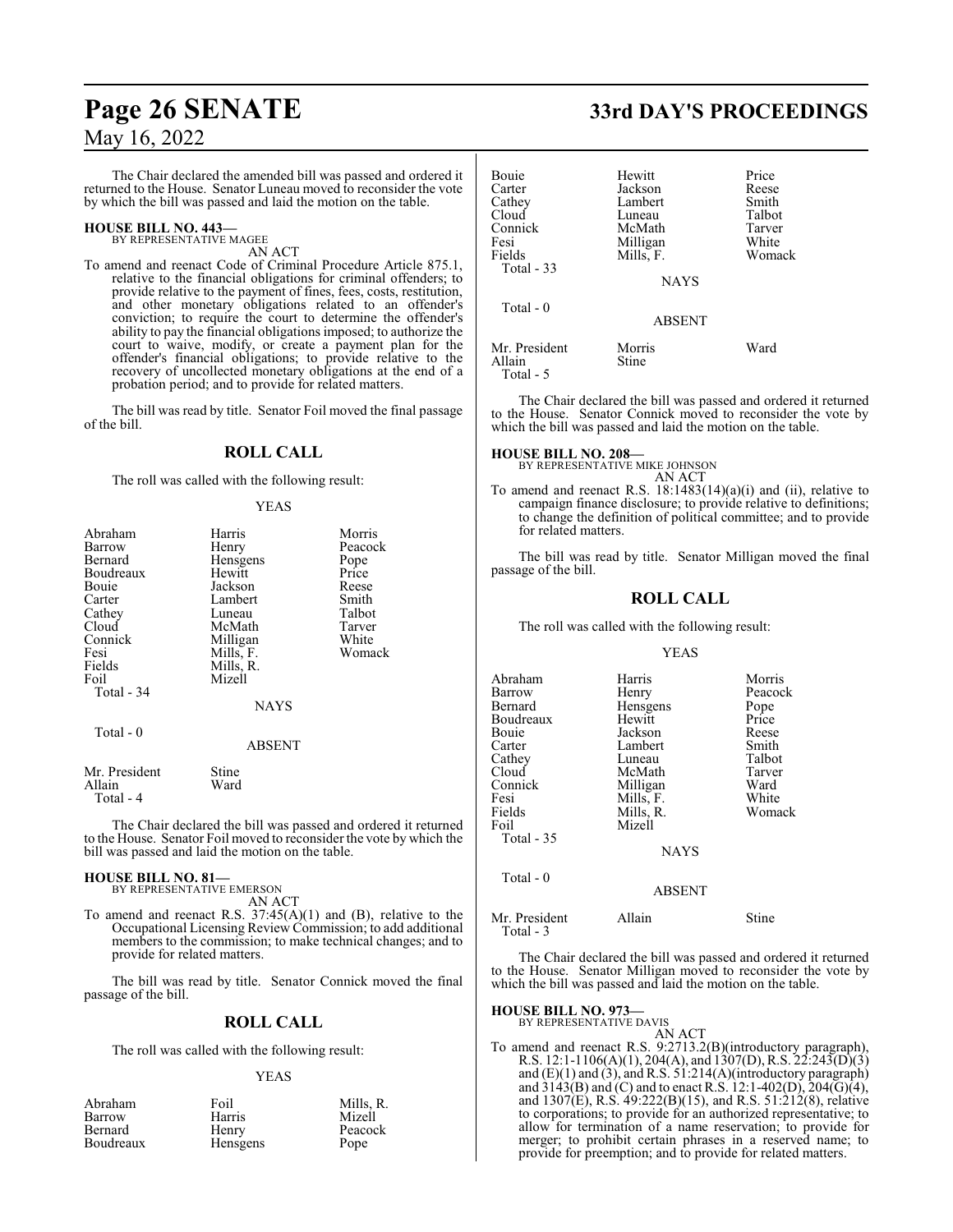# **33rd DAY'S PROCEEDINGS Page 27 SENATE**

The bill was read by title. Senator Ward moved the final passage of the bill.

#### **ROLL CALL**

The roll was called with the following result:

#### YEAS

| Abraham<br>Barrow<br>Bernard<br>Boudreaux<br>Bouie<br>Carter<br>Cathey | Harris<br>Henry<br>Hensgens<br>Hewitt<br>Jackson<br>Lambert<br>Luneau | Morris<br>Peacock<br>Pope<br>Price<br>Reese<br>Smith<br>Talbot |
|------------------------------------------------------------------------|-----------------------------------------------------------------------|----------------------------------------------------------------|
| Cloud<br>Connick<br>Fesi                                               | McMath<br>Milligan<br>Mills, F.                                       | Tarver<br>Ward<br>White                                        |
| Fields<br>Foil<br>Total $-35$                                          | Mills, R.<br>Mizell                                                   | Womack                                                         |
|                                                                        | <b>NAYS</b>                                                           |                                                                |
| Total - 0                                                              | ABSENT                                                                |                                                                |

| Mr. President | Allain | <b>Stine</b> |
|---------------|--------|--------------|
| Total - 3     |        |              |

The Chair declared the bill was passed and ordered it returned to the House. Senator Ward moved to reconsider the vote by which the bill was passed and laid the motion on the table.

## **HOUSE BILL NO. 19—** BY REPRESENTATIVE DEVILLIER

AN ACT

To enact R.S. 11:612(2)(n), relative to the Louisiana State Employees' Retirement System; to provide for membership in the Hazardous Duty Services Plan; and to provide for related matters.

#### **Floor Amendments**

Senator Price proposed the following amendments.

#### **SENATE FLOOR AMENDMENTS**

Amendments proposed by Senator Price to Engrossed House Bill No. 19 by Representative DeVillier

#### AMENDMENT NO. 1

Delete the set of amendments designated #2901 proposed by the Senate Committee on Retirement and adopted by the Senate on May 10, 2022

#### AMENDMENT NO. 2

On page 1, line 2, following "11:612(2)(n)" insert "and (o)"

#### AMENDMENT NO. 3

On page 2, between lines 4 and 5, insert:

"Section 2. R.S. 11:612(o) is hereby enacted to read as follows: §612. Application; definitions

Terms not specifically defined in this Section but defined in R.S. 11:403 shall have the meanings provided in R.S. 11:403 unless a different meaning is clearly required by the context. For purposes of this Subpart:

\* \* \* (2) "Member" or "members" shall include the following persons whose first employment making them eligible for membership in one of the state systems occurred on or after January 1, 2011: \* \* \*

# May 16, 2022

The director of capitol security and security officers employed by the legislature upon recommendation of the director as provided in R.S. 24:681 et seq. \* \* \*"

AMENDMENT NO. 4

On page 2, line 5, change "Section 2" to "Section 3"

#### AMENDMENT NO. 5

On page 2, after line 6, insert:

"Section 4. The provisions of Section 2 ofthis Act shall become effective on the effective date of the Act which originated as Senate Bill No. 490 of the 2022 Regular Session; if this instrument is vetoed by the governor and subsequently approved by the legislature, the provisions of Section 2 of this Act shall become effective on the day following such approval by the legislature or the effective date of the Act which originated as Senate Bill No. 490 of the 2022 Regular Session, whichever is later.

Section 5. The provisions of Sections 1, 3, and 4 and of this Section shall become effective on June 30, 2022; if vetoed by the governor and subsequently approved by the legislature, this Act shall become effective on the day following such approval by the legislature or June 30, 2022, whichever is later."

On motion of Senator Price, the amendments were adopted.

The bill was read by title. Senator Price moved the final passage of the amended bill.

#### **ROLL CALL**

The roll was called with the following result:

YEAS

| Abraham<br>Barrow<br>Bernard<br>Boudreaux<br>Bouie<br>Carter | Harris<br>Henry<br>Hensgens<br>Hewitt<br>Jackson<br>Lambert | Morris<br>Peacock<br>Pope<br>Price<br>Reese<br>Smith |
|--------------------------------------------------------------|-------------------------------------------------------------|------------------------------------------------------|
| Cathey                                                       | Luneau                                                      | Talbot                                               |
| Cloud                                                        | McMath                                                      | Tarver                                               |
| Connick                                                      | Milligan                                                    | Ward                                                 |
| Fesi                                                         | Mills, F.                                                   | White                                                |
| Fields                                                       | Mills, R.                                                   | Womack                                               |
| Foil                                                         | Mizell                                                      |                                                      |
| Total - 35                                                   |                                                             |                                                      |
|                                                              | <b>NAYS</b>                                                 |                                                      |
| Total $-0$                                                   | <b>ABSENT</b>                                               |                                                      |

Mr. President Allain Stine Total - 3

The Chair declared the amended bill was passed and ordered it returned to the House. Senator Price moved to reconsider the vote by which the bill was passed and laid the motion on the table.

#### **HOUSE BILL NO. 24—** BY REPRESENTATIVE ILLG

AN ACT

To amend and reenact R.S. 11:1644(C)(8) and to enact R.S. 11:1615, relative to the District Attorneys' Retirement System; to provide for the transfer of service credit and the accrual rate applicable to such service; to provide for Back-Deferred Retirement Option Plan; and to provide for related matters.

The bill was read by title. Senator Price moved the final passage of the bill.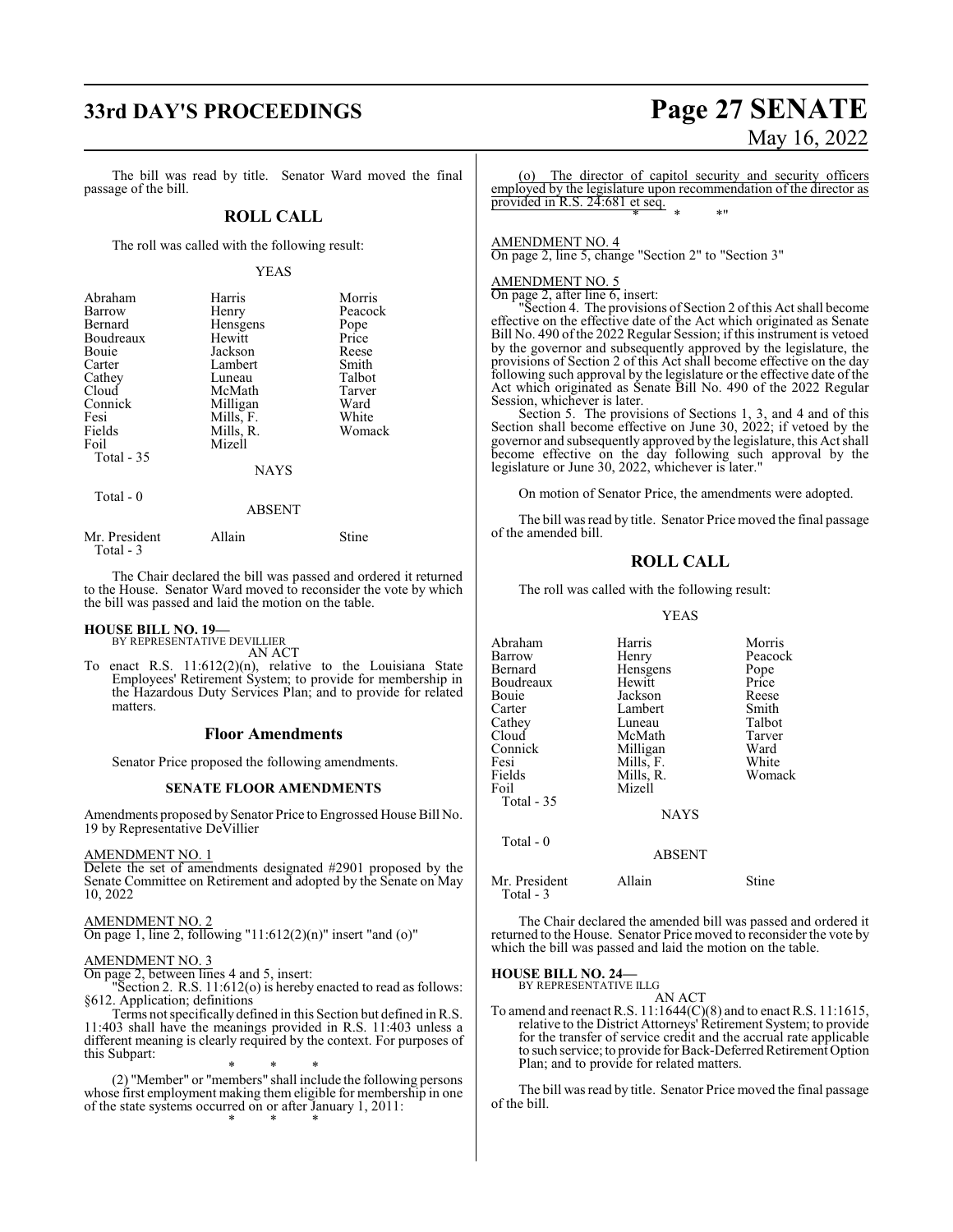### **ROLL CALL**

The roll was called with the following result:

#### YEAS

| Abraham<br>Barrow<br>Bernard<br>Boudreaux<br>Bouie<br>Carter<br>Cathey<br>Cloud<br>Connick<br>Fesi<br>Fields<br>Foil<br>Total - 34 | Harris<br>Henry<br>Hensgens<br>Hewitt<br>Jackson<br>Lambert<br>Luneau<br>McMath<br>Milligan<br>Mills, F.<br>Mills, R.<br>Mizell | Morris<br>Peacock<br>Pope<br>Price<br>Reese<br>Smith<br>Talbot<br>Ward<br>White<br>Womack |
|------------------------------------------------------------------------------------------------------------------------------------|---------------------------------------------------------------------------------------------------------------------------------|-------------------------------------------------------------------------------------------|
|                                                                                                                                    | <b>NAYS</b>                                                                                                                     |                                                                                           |
| Total - 0                                                                                                                          | <b>ABSENT</b>                                                                                                                   |                                                                                           |

Mr. President Stine<br>Allain Tarver Allain Total - 4

The Chair declared the bill was passed and ordered it returned to the House. Senator Price moved to reconsider the vote by which the bill was passed and laid the motion on the table.

#### **HOUSE BILL NO. 310—** BY REPRESENTATIVE MAGEE

Total - 6

AN ACT

To amend and reenact R.S. 39:128(B)(1), (2), and (4)(a) and (b) and to enact R.S.  $39:128(E)$  and  $1572(B)(7)$ , relative to the Louisiana Universities Marine Consortium for Research and Education; to provide with respect to certain capital outlay projects undertaken by the consortium; to provide with respect to certain public contract procurements made by the consortium; and to provide for related matters.

The bill was read by title. Senator Fesi moved the final passage of the bill.

#### **ROLL CALL**

The roll was called with the following result:

#### YEAS

| Abraham<br>Barrow       | Foil<br>Harris     | Mizell<br>Morris |
|-------------------------|--------------------|------------------|
| Bernard<br>Boudreaux    | Henry              | Peacock          |
| Bouie                   | Hensgens<br>Hewitt | Pope<br>Reese    |
| Carter                  | Lambert            | Smith            |
| Cathey                  | Luneau             | Talbot           |
| Cloud                   | McMath             | Ward             |
| Connick                 | Milligan           | White            |
| Fesi                    | Mills, F.          | Womack           |
| Fields                  | Mills, R.          |                  |
| Total - 32              |                    |                  |
|                         | <b>NAYS</b>        |                  |
| Total $-0$              |                    |                  |
|                         | <b>ABSENT</b>      |                  |
| Mr. President<br>Allain | Jackson<br>Price   | Stine<br>Tarver  |

# **Page 28 SENATE 33rd DAY'S PROCEEDINGS**

The Chair declared the bill was passed and ordered it returned to the House. Senator Fesi moved to reconsider the vote by which the bill was passed and laid the motion on the table.

**HOUSE BILL NO. 318—** BY REPRESENTATIVE ZERINGUE

provide for related matters.

AN ACT To amend and reenact R.S. 49:191(1) and to repeal R.S. 49:191(10)(b), relative to the Department of the Treasury, including provisions to provide for the re-creation of the Department of the Treasury and the statutory entities made a part of the department by law; to provide for the effective termination date for all statutory authority for the existence of

The bill was read by title. Senator Harris moved the final passage of the bill.

such statutory entities; to provide for an effective date; and to

#### **ROLL CALL**

The roll was called with the following result:

#### YEAS

| Abraham<br>Barrow<br>Bernard<br>Boudreaux<br>Bouie<br>Carter<br>Cathey<br>Cloud<br>Connick<br>Fesi<br>Fields<br>Total - 32 | Foil<br>Harris<br>Henry<br>Hensgens<br>Hewitt<br>Lambert<br>Luneau<br>McMath<br>Milligan<br>Mills, F.<br>Mizell | Morris<br>Peacock<br>Pope<br>Price<br>Reese<br>Smith<br>Talbot<br>Ward<br>White<br>Womack |
|----------------------------------------------------------------------------------------------------------------------------|-----------------------------------------------------------------------------------------------------------------|-------------------------------------------------------------------------------------------|
|                                                                                                                            | <b>NAYS</b>                                                                                                     |                                                                                           |
| Total $-0$                                                                                                                 | <b>ABSENT</b>                                                                                                   |                                                                                           |
| Mr. President<br>Allain<br>Total - 6                                                                                       | Jackson<br>Mills, R.                                                                                            | Stine<br>Tarver                                                                           |

The Chair declared the bill was passed and ordered it returned to the House. Senator Harris moved to reconsider the vote by which the bill was passed and laid the motion on the table.

## **HOUSE BILL NO. 5—**

BY REPRESENTATIVE BACALA AN ACT

To enact R.S. 13:783(F)(11), relative to group insurance expenses of the clerk of court's office; to provide for the payment of group insurance premiums for certain retirees of the Ascension Parish Clerk of Court; and to provide for related matters.

The bill was read by title. Senator Price moved the final passage of the bill.

### **ROLL CALL**

The roll was called with the following result:

#### YEAS

Abraham Foil Morris Barrow Harris Peacock<br>
Bernard Henry Pope Bernard Henry Pope<br>Boudreaux Hensgens Price Boudreaux Hensgens Price<br>
Bouie Hewitt Reese Bouie Hewitt Reese Lambert Smith<br>
Luneau Talbot Cathey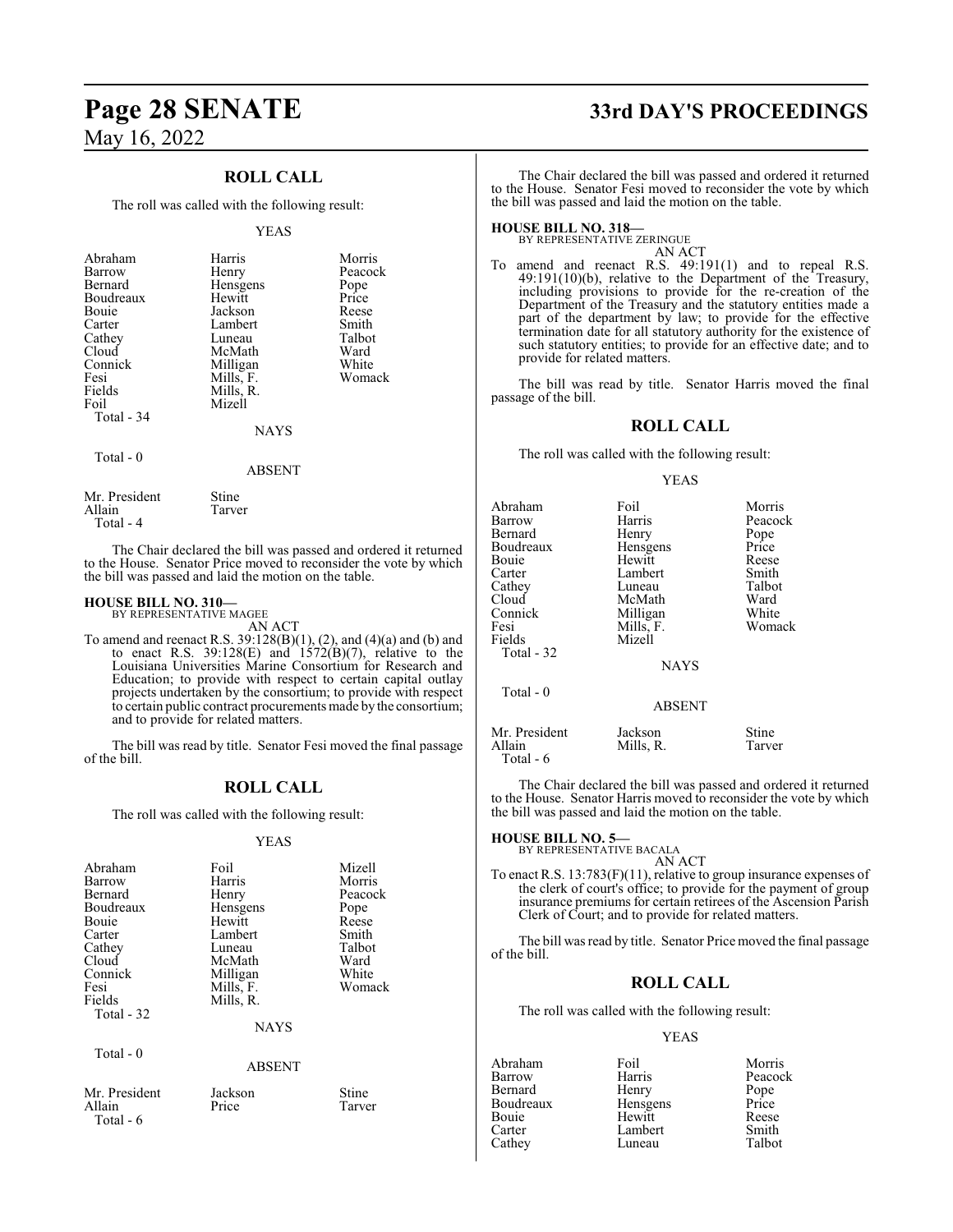# **33rd DAY'S PROCEEDINGS Page 29 SENATE**

| Cloud<br>Connick<br>Fesi<br>Fields<br>Total - 33 | McMath<br>Milligan<br>Mills, F.<br>Mizell | Tarver<br>Ward<br>White<br>Womack |
|--------------------------------------------------|-------------------------------------------|-----------------------------------|
|                                                  | <b>NAYS</b>                               |                                   |
| Total - 0                                        | <b>ABSENT</b>                             |                                   |
| Mr. President                                    | Jackson                                   | $S$ tine                          |

The Chair declared the bill was passed and ordered it returned to the House. Senator Price moved to reconsider the vote by which the bill was passed and laid the motion on the table.

#### **HOUSE BILL NO. 36—**

Allain Mills, R.

Total - 5

BY REPRESENTATIVE MAGEE

AN ACT To amend and reenact Code of Civil Procedure Article 4843(D) and (F), relative to city court jurisdiction; to provide relative to the amount in dispute when the civil jurisdiction is concurrent with the district court; to provide for the jurisdictional amount in dispute for the City Court of Houma; and to provide for related matters.

The bill was read by title. Senator Ward moved the final passage of the bill.

#### **ROLL CALL**

The roll was called with the following result:

#### YEAS

| Abraham<br>Barrow<br>Bernard<br>Boudreaux<br>Bouie<br>Carter<br>Cathey<br>Cloud<br>Connick<br>Fesi | Foil<br>Harris<br>Henry<br>Hensgens<br>Hewitt<br>Lambert<br>Luneau<br>McMath<br>Milligan<br>Mills, F. | Morris<br>Peacock<br>Pope<br>Price<br>Reese<br>Smith<br>Talbot<br>Tarver<br>Ward<br>White |
|----------------------------------------------------------------------------------------------------|-------------------------------------------------------------------------------------------------------|-------------------------------------------------------------------------------------------|
| Fields<br>Total $-33$                                                                              | Mizell<br><b>NAYS</b>                                                                                 | Womack                                                                                    |
| Total - 0                                                                                          | <b>ABSENT</b>                                                                                         |                                                                                           |
| Mr. President<br>Allain                                                                            | Jackson<br>Mills, R.                                                                                  | Stine                                                                                     |

Total - 5

The Chair declared the bill was passed and ordered it returned to the House. Senator Ward moved to reconsider the vote by which the bill was passed and laid the motion on the table.

#### **HOUSE BILL NO. 59—**

BY REPRESENTATIVE GREGORY MILLER AN ACT

To repeal R.S. 13:3671, relative to fees and mileage rates for witnesses; to repeal certain fees and mileage rates for witnesses residing or employed within a certain distance of the courthouse; and to provide for related matters.

The bill was read by title. Senator Foil moved the final passage of the bill.

# May 16, 2022

### **ROLL CALL**

The roll was called with the following result:

YEAS

| Abraham<br>Barrow<br>Bernard<br>Boudreaux<br>Bouie<br>Carter<br>Cathey<br>Cloud<br>Connick<br>Fesi<br>Fields<br>Total $-33$ | Foil<br>Harris<br>Henry<br>Hensgens<br>Hewitt<br>Jackson<br>Lambert<br>Luneau<br>McMath<br>Milligan<br>Mills, F.<br><b>NAYS</b> | Mizell<br>Morris<br>Peacock<br>Pope<br>Price<br>Reese<br>Smith<br>Talbot<br>Ward<br>White<br>Womack |
|-----------------------------------------------------------------------------------------------------------------------------|---------------------------------------------------------------------------------------------------------------------------------|-----------------------------------------------------------------------------------------------------|
| Total $-0$                                                                                                                  | <b>ABSENT</b>                                                                                                                   |                                                                                                     |
| Mr. President<br>Allain                                                                                                     | Mills, R.<br><b>Stine</b>                                                                                                       | Tarver                                                                                              |

Total - 5

The Chair declared the bill was passed and ordered it returned to the House. Senator Foil moved to reconsider the vote by which the bill was passed and laid the motion on the table.

**HOUSE BILL NO. 69—** BY REPRESENTATIVE DEVILLIER AN ACT

To amend and reenact R.S. 30:2531(D)(1) and 2531.1(B)(1), relative to photographic evidence of littering from a vehicle; to provide for an inference of guilt for the registered owner of the vehicle from which the littering occurred; and to provide for related matters.

The bill was read by title. Senator Hensgens moved the final passage of the bill.

#### **ROLL CALL**

The roll was called with the following result:

#### YEAS

| Abraham                 | Foil                 | Morris  |
|-------------------------|----------------------|---------|
| Barrow                  | Harris               | Peacock |
| Bernard                 | Henry                | Pope    |
| Boudreaux               | Hensgens             | Price   |
| Bouie                   | Hewitt               | Reese   |
| Carter                  | Lambert              | Smith   |
| Cathey                  | Luneau               | Talbot  |
| Cloud                   | McMath               | Tarver  |
| Connick                 | Milligan             | Ward    |
| Fesi                    | Mills, F.            | White   |
| Fields                  | Mizell               | Womack  |
| Total - 33              |                      |         |
|                         | <b>NAYS</b>          |         |
| Total $-0$              |                      |         |
|                         | <b>ABSENT</b>        |         |
| Mr. President<br>Allain | Jackson<br>Mills, R. | Stine   |
| Total - 5               |                      |         |

The Chair declared the bill was passed and ordered it returned to the House. Senator Hensgens moved to reconsider the vote by which the bill was passed and laid the motion on the table.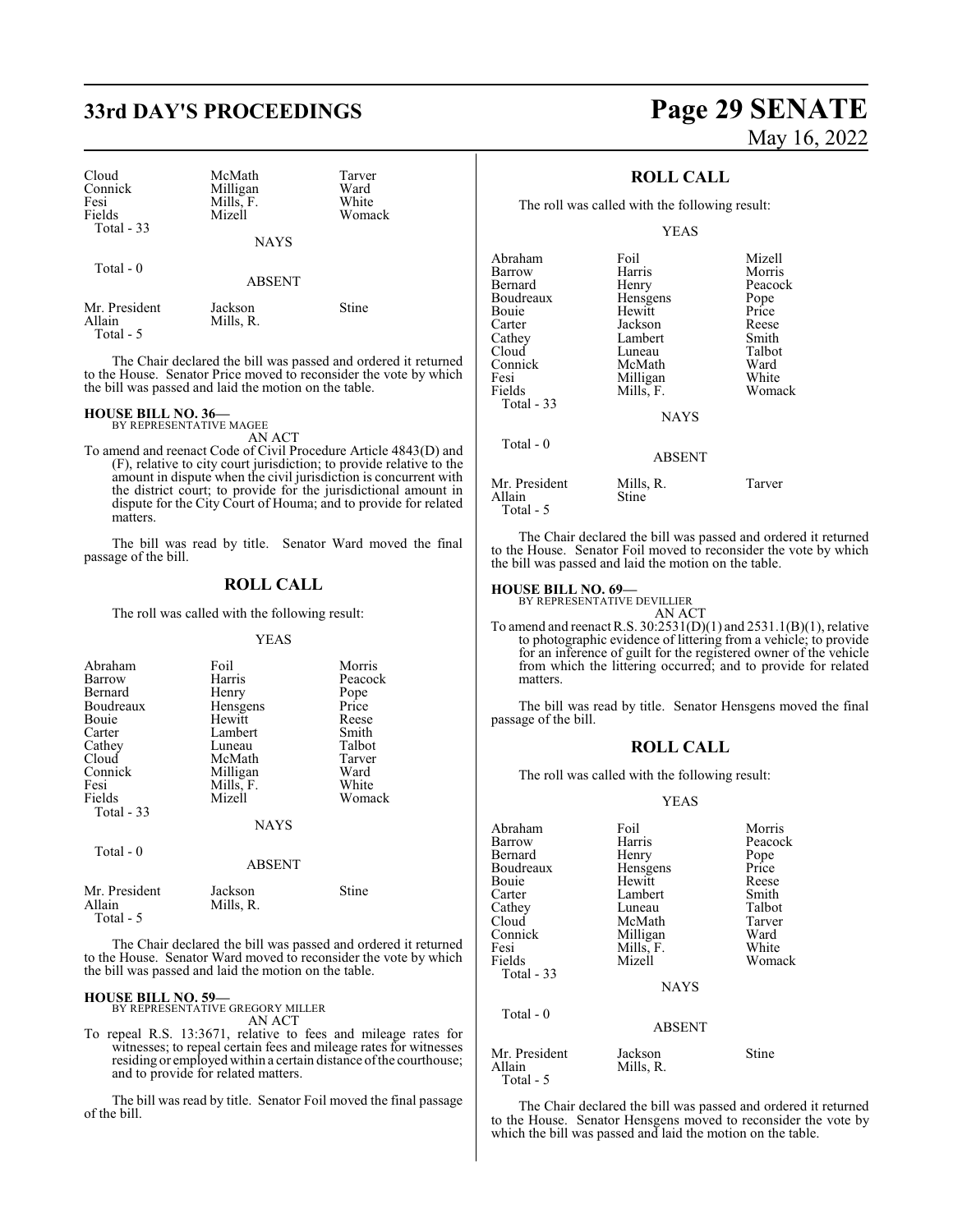#### **HOUSE BILL NO. 187—**

BY REPRESENTATIVE TURNER AN ACT

To enact R.S. 3:266(25), relative to the powers of authority of the Louisiana Agricultural Finance Authority; to expand the powers ofthe Louisiana Agricultural Finance Authority to authorize the acquisition and distribution of fuel through different methods during a natural disaster; to provide an effective date; and to provide for related matters.

The bill was read by title. Senator Cathey moved the final passage of the bill.

#### **ROLL CALL**

The roll was called with the following result:

#### YEAS

| Abraham<br>Barrow<br>Bernard<br>Boudreaux<br>Bouie<br>Carter<br>Cathey<br>Cloud<br>Connick<br>Fesi<br>Fields<br>Foil<br>Total - 34 | Harris<br>Henry<br>Hensgens<br>Hewitt<br>Jackson<br>Lambert<br>Luneau<br>McMath<br>Milligan<br>Mills, F.<br>Mizell<br>Morris<br><b>NAYS</b> | Peacock<br>Pope<br>Price<br>Reese<br>Smith<br>Talbot<br>Tarver<br>Ward<br>White<br>Womack |
|------------------------------------------------------------------------------------------------------------------------------------|---------------------------------------------------------------------------------------------------------------------------------------------|-------------------------------------------------------------------------------------------|
| Total $-0$                                                                                                                         | <b>ABSENT</b>                                                                                                                               |                                                                                           |
| Mr. President                                                                                                                      | Mills, R.                                                                                                                                   |                                                                                           |

Allain Stine Total - 4

The Chair declared the bill was passed and ordered it returned to the House. Senator Cathey moved to reconsider the vote by which the bill was passed and laid the motion on the table.

#### **HOUSE BILL NO. 212—**

BY REPRESENTATIVES DUSTIN MILLER, ADAMS, BACALA, BAGLEY,<br>BISHOP, ROBBY CARTER, WILFORD CARTER, CÔRMIER, COUSSAN,<br>COX, DAVIS, DESHOTEL, DUPLESSIS, EDMONDS, FIRMENT, FISHER,<br>FREEMAN, FREIBERG, GREEN, HARRIS, TRAVIS JOHNSON, THOMPSON, WHITE, WILLARD, AND ZERINGUE AN ACT

To enact R.S. 40:1021(B), relative to drug-related objects; to provide relative to the definition of drug paraphernalia; to exclude rapid fentanyl test strips fromthe definition of drug paraphernalia; and to provide for related matters.

The bill was read by title. Senator Boudreaux moved the final passage of the bill.

#### **ROLL CALL**

The roll was called with the following result:

#### YEAS

| Abraham   | Foil     | Mizell        |
|-----------|----------|---------------|
| Barrow    | Harris   | Morris        |
| Bernard   | Henry    | Peacock       |
| Boudreaux | Hensgens | Pope<br>Price |
| Bouie     | Hewitt   |               |
| Carter    | Jackson  | Reese         |
| Cathey    | Lambert  | Smith         |
| Cloud     | Luneau   | Talbot        |
|           |          |               |

# **Page 30 SENATE 33rd DAY'S PROCEEDINGS**

| Connick<br>Fesi                        | McMath<br>Milligan       | Ward<br>Womack  |  |
|----------------------------------------|--------------------------|-----------------|--|
| Fields<br>Total - 32                   | Mills, F.<br><b>NAYS</b> |                 |  |
| Total $-0$                             | <b>ABSENT</b>            |                 |  |
| Mr. President<br>Allain<br>$Total - 6$ | Mills, R.<br>Stine       | Tarver<br>White |  |

The Chair declared the bill was passed and ordered it returned to the House. Senator Boudreaux moved to reconsider the vote by which the bill was passed and laid the motion on the table.

## **HOUSE BILL NO. 217—** BY REPRESENTATIVE BOURRIAQUE

AN ACT

To authorize and provide for the transfer of certain state property; to authorize the transfer of certain state property in Cameron Parish; to provide for the property description; to provide for the reservation of mineral rights; to provide for terms and conditions; to provide an effective date; and to provide for related matters.

The bill was read by title. Senator Abraham moved the final passage of the bill.

#### **ROLL CALL**

The roll was called with the following result:

#### YEAS

| Abraham       | Foil          | Mizell  |
|---------------|---------------|---------|
| Barrow        | Harris        | Morris  |
| Bernard       | Henry         | Peacock |
| Boudreaux     | Hensgens      | Pope    |
| Bouie         | Hewitt        | Price   |
| Carter        | Jackson       | Reese   |
| Cathey        | Lambert       | Smith   |
| Cloud         | Luneau        | Talbot  |
| Connick       | McMath        | Tarver  |
| Fesi          | Milligan      | Ward    |
| Fields        | Mills, F.     | Womack  |
| Total $-33$   |               |         |
|               | <b>NAYS</b>   |         |
| $Total - 0$   |               |         |
|               | <b>ABSENT</b> |         |
| Mr. President | Mills, R.     | White   |

Allain Stine Total - 5

The Chair declared the bill was passed and ordered it returned to the House. Senator Abraham moved to reconsider the vote by which the bill was passed and laid the motion on the table.

**HOUSE BILL NO. 236—**

BY REPRESENTATIVE ADAMS AN ACT

To amend and reenact R.S.  $47:1923(D)(1)(a)$ , relative to the East Feliciana Parish tax assessor; to provide for the payment of certain insurance premiums for retirees; to provide for effectiveness; and to provide for related matters.

The bill was read by title. Senator Ward moved the final passage of the bill.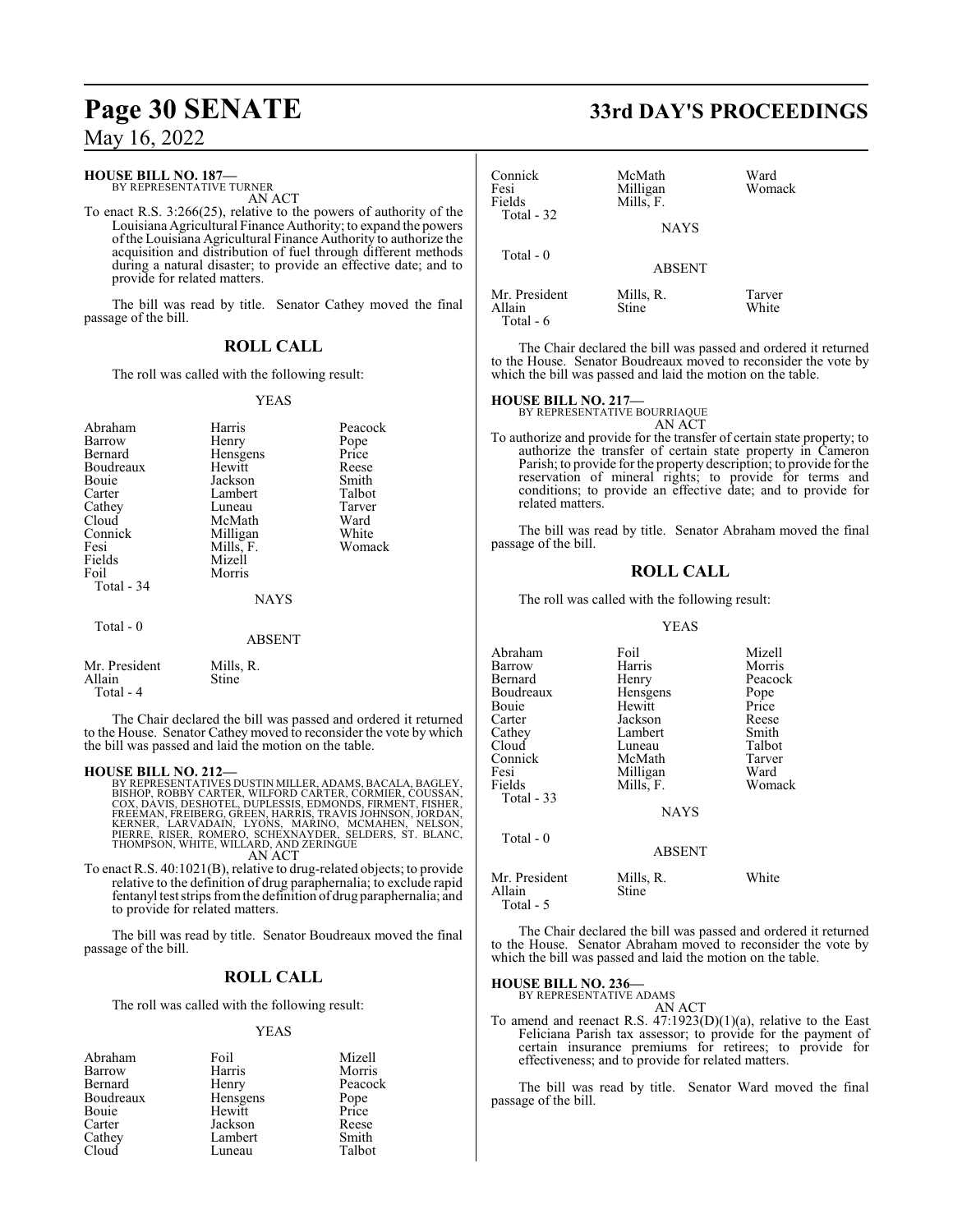# **33rd DAY'S PROCEEDINGS Page 31 SENATE**

#### **ROLL CALL**

The roll was called with the following result:

#### YEAS

| Abraham       | Foil          | Mizell  |
|---------------|---------------|---------|
| Barrow        | Harris        | Morris  |
| Bernard       | Henry         | Peacock |
| Boudreaux     | Hensgens      | Pope    |
| Bouie         | Hewitt        | Price   |
| Carter        | Jackson       | Reese   |
| Cathey        | Lambert       | Smith   |
| Cloud         | Luneau        | Talbot  |
| Connick       | McMath        | Tarver  |
| Fesi          | Milligan      | Ward    |
| Fields        | Mills, F.     | Womack  |
| Total $-33$   |               |         |
|               | <b>NAYS</b>   |         |
| Total $-0$    |               |         |
|               | <b>ABSENT</b> |         |
| Mr. President | Mills, R.     | White   |

Allain Stine Total - 5

The Chair declared the bill was passed and ordered it returned to the House. Senator Ward moved to reconsider the vote by which the bill was passed and laid the motion on the table.

#### **HOUSE BILL NO. 243—**

BY REPRESENTATIVE BAGLEY AN ACT

To amend and reenact R.S. 13:1875(7), (10)(c), 12(e), and (14), 2152(C), and 2492(A)(7) and (E), and R.S. 40:1231.8(C)(1)(a) and  $1237.2(C)(1)(a)$ , relative to the authority of city court judges to serve on a medical review panel; to provide for the practice of law by city court judges; to provide for the selection of the attorney member of a medical review panel; to provide for definitions; and to provide for related matters.

#### **Floor Amendments**

Senator Peacock proposed the following amendments.

#### **SENATE FLOOR AMENDMENTS**

Amendments proposed by Senator Peacock to Engrossed House Bill No. 243 by Representative Bagley

AMENDMENT NO. 1 On page 1, line 2, change "R.S. 13:1875(7), 10(c), 12(e), and (14)" to "R.S. 13:1875(7), 10(c), and 12(e)"

AMENDMENT NO. 2 On page 2, delete lines 28 and 29

AMENDMENT NO. 3 On page 3, delete lines 1 through 3

On motion of Senator Peacock, the amendments were adopted.

The bill was read by title. Senator Peacock moved the final passage of the amended bill.

#### **ROLL CALL**

The roll was called with the following result:

#### YEAS

Abraham Foil Morris<br>
Barrow Harris Peacoc

Peacock

# May 16, 2022

| Bernard<br>Boudreaux<br>Bouie<br>Carter<br>Cathey<br>Cloud<br>Connick<br>Fesi<br>Fields<br>Total - 32 | Henry<br>Hensgens<br>Hewitt<br>Lambert<br>Luneau<br>McMath<br>Milligan<br>Mills, F.<br>Mizell<br><b>NAYS</b> | Pope<br>Price<br>Reese<br>Smith<br>Talbot<br>Tarver<br>Ward<br>Womack |
|-------------------------------------------------------------------------------------------------------|--------------------------------------------------------------------------------------------------------------|-----------------------------------------------------------------------|
| Total $-0$                                                                                            | <b>ABSENT</b>                                                                                                |                                                                       |
| Mr. President<br>Allain<br>Total - 6                                                                  | Jackson<br>Mills, R.                                                                                         | Stine<br>White                                                        |

The Chair declared the amended bill was passed and ordered it returned to the House. Senator Peacockmoved to reconsider the vote by which the bill was passed and laid the motion on the table.

#### **HOUSE BILL NO. 265—**

BY REPRESENTATIVE VILLIO AN ACT

To amend and reenact R.S. 15:574.2(D)(9) and R.S. 46:1844(B), (N)(2) and (3), and (O)(1), relative to victim's rights; to provide for additional means of notification; to provide for notice; to provide for appearances before the Board of Pardons and the committee on parole; and to provide for related matters.

The bill was read by title. Senator Talbot moved the final passage of the bill.

#### **ROLL CALL**

The roll was called with the following result:

#### YEAS

| Harris<br>Henry<br>Hensgens<br>Hewitt<br>Jackson | Mizell<br>Morris<br>Peacock<br>Pope<br>Price<br>Smith |
|--------------------------------------------------|-------------------------------------------------------|
|                                                  | Talbot                                                |
| McMath<br>Milligan<br>Mills, F.                  | Tarver<br>Ward<br>Womack                              |
| <b>NAYS</b>                                      |                                                       |
| <b>ABSENT</b>                                    |                                                       |
|                                                  | Lambert<br>Luneau                                     |

Mr. President Boudreaux Stine<br>
Allain Mills, R. White Mills, R.<br>Reese **Barrow** Total - 8

The Chair declared the bill was passed and ordered it returned to the House. Senator Talbot moved to reconsider the vote by which the bill was passed and laid the motion on the table.

# **HOUSE BILL NO. 267—** BY REPRESENTATIVE RISER

AN ACT

To amend and reenact R.S. 30:1108(B), relative to geological sequestration of carbon dioxide; to provide relative to eminent domain; to provide for an exception to eminent domain under certain circumstances in Caldwell Parish; and to provide for related matters.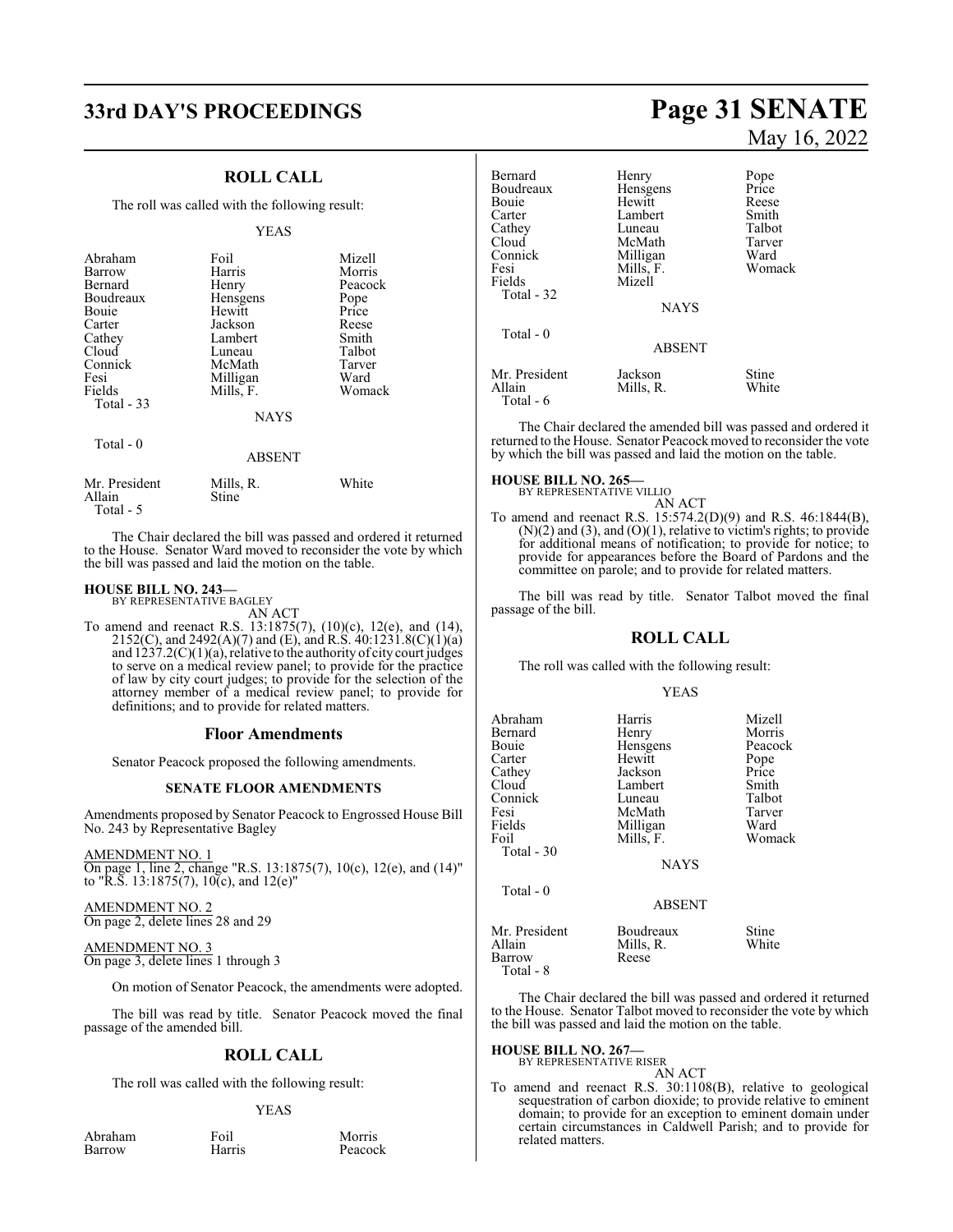The bill was read by title. Senator Hewitt moved the final passage of the bill.

#### **ROLL CALL**

The roll was called with the following result:

#### YEAS

| Abraham<br>Barrow<br>Bernard<br>Boudreaux<br><b>Bouje</b><br>Carter<br>Cathey<br>Cloud<br>Connick<br>Fesi<br>Fields | Harris<br>Henry<br>Hensgens<br>Hewitt<br>Jackson<br>Lambert<br>Luneau<br>McMath<br>Milligan<br>Mills, F.<br>Mills, R. | Morris<br>Peacock<br>Pope<br>Price<br>Reese<br>Smith<br>Talbot<br>Tarver<br>Ward<br>Womack |
|---------------------------------------------------------------------------------------------------------------------|-----------------------------------------------------------------------------------------------------------------------|--------------------------------------------------------------------------------------------|
| Foil                                                                                                                | Mizell                                                                                                                |                                                                                            |
| Total - 34                                                                                                          |                                                                                                                       |                                                                                            |
|                                                                                                                     | <b>NAYS</b>                                                                                                           |                                                                                            |
| Total - 0                                                                                                           | ABSENT                                                                                                                |                                                                                            |

Mr. President Stine<br>Allain White White Total - 4

The Chair declared the bill was passed and ordered it returned to the House. Senator Hewitt moved to reconsider the vote by which the bill was passed and laid the motion on the table.

# **HOUSE BILL NO. 283—** BY REPRESENTATIVE MCFARLAND

AN ACT

To amend and reenact R.S. 32:387(C)(3)(d)(ii)(introductory paragraph), relative to timber harvest season permits; to provide for the type of products applicable to a timber harvest season permit; and to provide for related matters.

The bill was read by title. Senator Robert Mills moved the final passage of the bill.

#### **ROLL CALL**

The roll was called with the following result:

#### YEAS

| Abraham                                                | Harris        | Morris  |
|--------------------------------------------------------|---------------|---------|
| Barrow                                                 | Henry         | Peacock |
| Bernard                                                | Hensgens      | Pope    |
| Boudreaux                                              | Hewitt        | Price   |
| Bouie                                                  | Jackson       | Reese   |
| Carter                                                 | Lambert       | Smith   |
| Cathey                                                 | Luneau        | Talbot  |
| Cloud                                                  | McMath        | Tarver  |
| Connick                                                | Milligan      | Ward    |
| Fesi                                                   | Mills, F.     | Womack  |
| Fields                                                 | Mills, R.     |         |
| Foil                                                   | Mizell        |         |
| Total $-34$                                            |               |         |
|                                                        | <b>NAYS</b>   |         |
| Total - 0                                              |               |         |
|                                                        | <b>ABSENT</b> |         |
| $\mathbf{r}$ $\mathbf{r}$ $\mathbf{r}$<br>$\mathbf{r}$ | $\sim$        |         |

Mr. President Stine<br>Allain White Allain Total - 4

# **Page 32 SENATE 33rd DAY'S PROCEEDINGS**

The Chair declared the bill was passed and ordered it returned to the House. Senator Robert Mills moved to reconsider the vote by which the bill was passed and laid the motion on the table.

### **HOUSE BILL NO. 327—**

BY REPRESENTATIVE THOMPSON AN ACT

To amend and reenact R.S. 3:3553(A), relative to the levy of a soybean assessment; to provide relative to the imposition of a state assessment in connection with the federal soybean assessment; to provide an effective date; and to provide for related matters.

The bill was read by title. Senator Cathey moved the final passage of the bill.

#### **ROLL CALL**

The roll was called with the following result:

#### YEAS

| Abraham<br>Barrow<br>Bernard<br>Boudreaux<br>Bouie<br>Carter<br>Cathey<br>Cloud<br>Connick | Harris<br>Henry<br>Hensgens<br>Hewitt<br>Jackson<br>Lambert<br>Luneau<br>McMath<br>Milligan | Morris<br>Peacock<br>Pope<br>Price<br>Reese<br>Smith<br>Talbot<br>Tarver<br>Ward |
|--------------------------------------------------------------------------------------------|---------------------------------------------------------------------------------------------|----------------------------------------------------------------------------------|
| Fesi<br>Fields<br>Foil<br>Total - 34                                                       | Mills, F.<br>Mills, R.<br>Mizell<br><b>NAYS</b>                                             | Womack                                                                           |
| Total - 0                                                                                  | <b>ABSENT</b>                                                                               |                                                                                  |
| Mr. President<br>Allain                                                                    | Stine<br>White                                                                              |                                                                                  |

Total - 4

The Chair declared the bill was passed and ordered it returned to the House. Senator Cathey moved to reconsider the vote by which the bill was passed and laid the motion on the table.

## **HOUSE BILL NO. 446—** BY REPRESENTATIVE DESHOTEL

AN ACT

To authorize and provide for the transfer of certain public property; to authorize the exchange of certain public property in Avoyelles Parish; to provide for the property description; to provide for reservation of mineral rights; to provide terms and conditions; to provide an effective date; and to provide for related matters.

The bill was read by title. Senator Cloud moved the final passage of the bill.

### **ROLL CALL**

The roll was called with the following result:

#### YEAS

Abraham Harris Morris Barrow Henry<br>Rernard Henso Hensgens Pope<br>Hewitt Price Boudreaux Hewitt Price<br>
Bouie Jackson Reese Bouie Jackson Reese Lambert Smith<br>
Luneau Talbot Cathey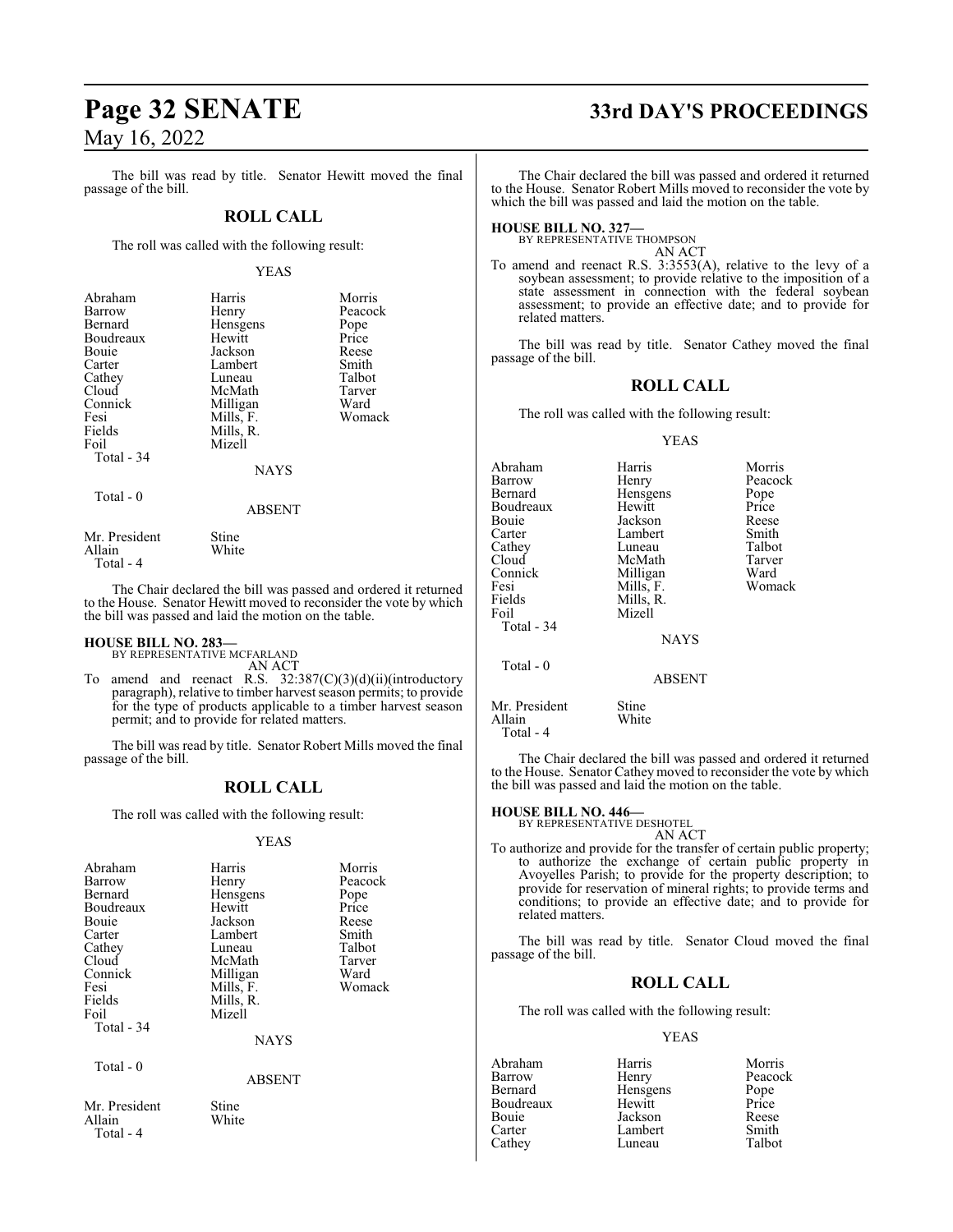# **33rd DAY'S PROCEEDINGS Page 33 SENATE**

| Cloud      |  |
|------------|--|
| Connick    |  |
| Fesi       |  |
| Fields     |  |
| Foil       |  |
| Total - 34 |  |
|            |  |

Total - 0

McMath Tarver<br>
Milligan Ward Milligan Ward<br>
Mills, F. Womack  $Mills, F.$ Mills, R. Mizell

NAYS

ABSENT

| Mr. President | Stine |
|---------------|-------|
| Allain        | White |
| Total - 4     |       |

The Chair declared the bill was passed and ordered it returned to the House. Senator Cloud moved to reconsider the vote by which the bill was passed and laid the motion on the table.

#### **HOUSE BILL NO. 501—**

BY REPRESENTATIVE DUBUISSON AN ACT

To authorize and provide for the transfer of certain state property; to authorize the transfer of certain state property in St. Tammany Parish; to provide for the property descriptions; to provide for the reservation of mineral interests; to provide terms and conditions; to provide for an effective date; and to provide for related matters.

The bill was read by title. Senator Hewitt moved the final passage of the bill.

#### **ROLL CALL**

The roll was called with the following result:

#### YEAS

| Abraham<br>Barrow<br>Bernard<br>Boudreaux<br><b>Bouje</b><br>Carter<br>Cathey<br>Cloud<br>Connick<br>Fesi<br>Fields<br>Foil<br>Total - 34 | Harris<br>Henry<br>Hensgens<br>Hewitt<br>Jackson<br>Lambert<br>Luneau<br>McMath<br>Milligan<br>Mills, F.<br>Mills, R.<br>Mizell<br><b>NAYS</b> | Morris<br>Peacock<br>Pope<br>Price<br>Reese<br>Smith<br>Talbot<br>Tarver<br>Ward<br>Womack |
|-------------------------------------------------------------------------------------------------------------------------------------------|------------------------------------------------------------------------------------------------------------------------------------------------|--------------------------------------------------------------------------------------------|
| Total - 0                                                                                                                                 |                                                                                                                                                |                                                                                            |

| Mr. President | Stine |
|---------------|-------|
| Allain        | White |
| Total - 4     |       |

The Chair declared the bill was passed and ordered it returned to the House. Senator Hewitt moved to reconsider the vote by which the bill was passed and laid the motion on the table.

ABSENT

**HOUSE BILL NO. 549—** BY REPRESENTATIVES BOYD, AMEDEE, BROWN, ROBBY CARTER, WILFORD CARTER, GAROFALO, JEFFERSON, NELSON, AND **SEABAUGH** AN ACT

To amend and reenact R.S. 9:1141.8 and to enact R.S. 9:1122.103(C), 1131.5(C), and 2734, relative to immovable property; to provide relative to restrictions on immovable property; to prohibit restrictions based on race or religion; to provide relative to condominium associations, timeshare

# May 16, 2022

associations, and homeowners associations; to provide relative to community documents; and to provide for related matters.

The bill was read by title. Senator Carter moved the final passage of the bill.

### **ROLL CALL**

The roll was called with the following result:

|--|

| Abraham<br>Barrow<br>Bernard<br>Boudreaux<br>Bouie<br>Carter<br>Cathey<br>Cloud<br>Connick<br>Fesi<br>Fields<br>Total - 32 | Foil<br>Harris<br>Henry<br>Hensgens<br>Hewitt<br>Jackson<br>Lambert<br>Luneau<br>McMath<br>Milligan<br>Mills, F.<br><b>NAYS</b> | Mizell<br>Morris<br>Peacock<br>Pope<br>Price<br>Reese<br>Smith<br>Talbot<br>Ward<br>Womack |
|----------------------------------------------------------------------------------------------------------------------------|---------------------------------------------------------------------------------------------------------------------------------|--------------------------------------------------------------------------------------------|
| Total $-0$                                                                                                                 | <b>ABSENT</b>                                                                                                                   |                                                                                            |
| Mr. President<br>Allain                                                                                                    | Mills, R.<br>Stine                                                                                                              | Tarver<br>White                                                                            |

Total - 6

The Chair declared the bill was passed and ordered it returned to the House. Senator Carter moved to reconsider the vote by which the bill was passed and laid the motion on the table.

#### **HOUSE BILL NO. 753—**

BY REPRESENTATIVE MIGUEZ

AN ACT To authorize and provide for the transfer of certain state property; to authorize the transfer of certain state property in Iberia Parish; to provide for the property description; to provide for the reservation of mineral rights; to provide terms and conditions; to provide for termination of authority; to provide for an effective date; and to provide for related matters.

The bill was read by title. Senator Fred Mills moved the final passage of the bill.

#### **ROLL CALL**

The roll was called with the following result:

#### YEAS

| Foil          | Mizell                            |
|---------------|-----------------------------------|
| Harris        | Morris                            |
| Henry         | Peacock                           |
|               | Pope                              |
| Hewitt        | Price                             |
| Jackson       | Reese                             |
| Lambert       | Smith                             |
| Luneau        | Talbot                            |
| McMath        | Ward                              |
|               | Womack                            |
|               |                                   |
|               |                                   |
| <b>NAYS</b>   |                                   |
|               |                                   |
| <b>ABSENT</b> |                                   |
| Mills, R.     | Tarver                            |
|               | Hensgens<br>Milligan<br>Mills, F. |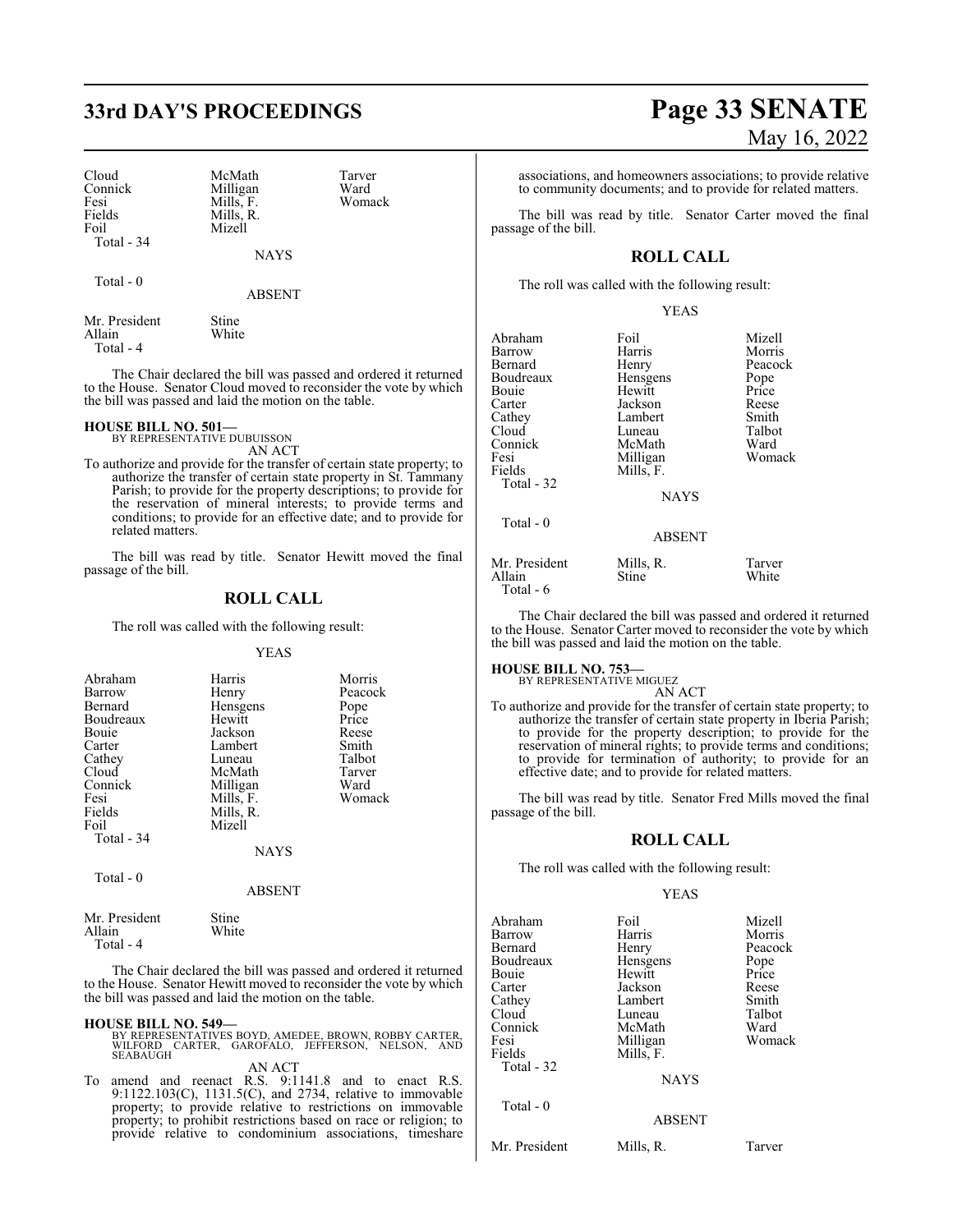Allain Stine White Total - 6

The Chair declared the bill was passed and ordered it returned to the House. Senator Fred Mills moved to reconsider the vote by which the bill was passed and laid the motion on the table.

#### **Rules Suspended**

Senator Bouie asked for and obtained a suspension of the rules to revert to the Morning Hour.

#### **Message from the House**

#### **PASSED SENATE BILLS AND JOINT RESOLUTIONS**

May 16, 2022

To the Honorable President and Members of the Senate:

I am directed to inform your honorable body that the House of Representatives has finally passed the following Senate Bills and Joint Resolutions:

**SENATE BILL NO. 211—** BY SENATOR STINE

AN ACT

To amend and reenact R.S.  $47:463.61(E)(2)$  and (3), to provide relative to the "Choose Life" special prestige license plate; to add the needs of expectant mothers considering parenting their child to the approved use of royalty fee; and to provide for related matters.

Reported without amendments.

#### **SENATE BILL NO. 242—** BY SENATOR ALLAIN

AN ACT

To amend and reenact R.S. 47:337.63(A)(3), (D), and (E), 337.69(B), 337.70(A)(1) and (2), and 337.80(A)(4)(b) and (B) and to enact R.S. 47:337.69(C) and 337.70(A)(4), relative to interest and penalties applicable to local sales and use tax; to provide for remittance oftax under protest; to provide for a limitation on the maximum interest rate on unpaid taxes; to equalize interest rates for taxes due, taxes paid under protest, and refunds of overpayments; to provide for the calculation of late filing and payment penalties; and to provide for related matters.

Reported without amendments.

#### **SENATE BILL NO. 293—**

BY SENATOR ALLAIN AND REPRESENTATIVE THOMPSON AN ACT

To enact R.S. 47:305.77, relative to sales and use tax rebates; to provide for a state sales and use tax rebate for the purchase of certain agricultural fencing materials by commercial farmers; to provide for limitations and conditions; to provide for definitions; to authorize the secretary of the Department of Revenue to promulgate rules; to provide for application deadlines; and to provide for related matters.

Reported without amendments.

#### **SENATE BILL NO. 431—** BY SENATOR ROBERT MILLS

AN ACT

To amend and reenact R.S. 4:228(F), relative to horse racing; to provide for offtrack wagering facility locations; to provide for prohibitions; to provide for exceptions; and to provide for related matters.

Reported without amendments.

# **Page 34 SENATE 33rd DAY'S PROCEEDINGS**

#### **SENATE BILL NO. 363—**

BY SENATOR FOIL AN ACT

To amend and reenact R.S. 6:333(B) and to enact Code of Civil Procedure Art. 2336.1, relative to the judicial sale of property; to provide for the determination or superior encumbrances or privileges; to provide for issuance of a subpoena duces tecum upon the owner or servicer of an obligation secured by a superior encumbrance; and to provide for related matters.

Reported with amendments.

**SENATE BILL NO. 371—** BY SENATOR HARRIS

AN ACT

To enact Subpart DDD of Part I of Chapter 1 of Subtitle II of Title 47 of the Louisiana Revised Statutes of 1950, to be comprised of R.S. 47:120.371, relative to state individual income tax refund checkoffs for certain donations; to provide for a method for individuals to donate all or a portion of any individual income tax refund due to them to the University of New Orleans Foundation; to provide for the administration and disbursement of donated monies; to provide for reporting; to provide for applicability; and to provide for related matters.

Reported with amendments.

Respectfully submitted, MICHELLE D. FONTENOT Clerk of the House of Representatives

#### **Introduction of Senate Resolutions**

#### **SENATE RESOLUTION NO. 124—** BY SENATOR FIELDS

A RESOLUTION

To congratulate Maniquwa Montashay Holmes on graduating from McKinley Senior High School of Baton Rouge and to commend her for her many leadership roles both in school and in her community.

The resolution was read by title and placed on the Calendar for a second reading.

#### **SENATE RESOLUTION NO. 125—** BY SENATOR FIELDS

A RESOLUTION

To congratulate Eric Brown on graduating from Madison Preparatory Academy of Baton Rouge and to commend him on his many accomplishments.

The resolution was read by title and placed on the Calendar for a second reading.

#### **SENATE RESOLUTION NO. 126—** BY SENATOR FIELDS

A RESOLUTION

To congratulate Trinity A'mya Hebert on graduating from Madison Preparatory Academy of Baton Rouge and to commend her for her many accomplishments.

The resolution was read by title and placed on the Calendar for a second reading.

#### **SENATE RESOLUTION NO. 127—** BY SENATOR FIELDS

A RESOLUTION

To congratulate Jerry Dennis Walker Jr. on becoming a 2022 Zachary High School graduate and to commend him on his many accomplishments.

The resolution was read by title and placed on the Calendar for a second reading.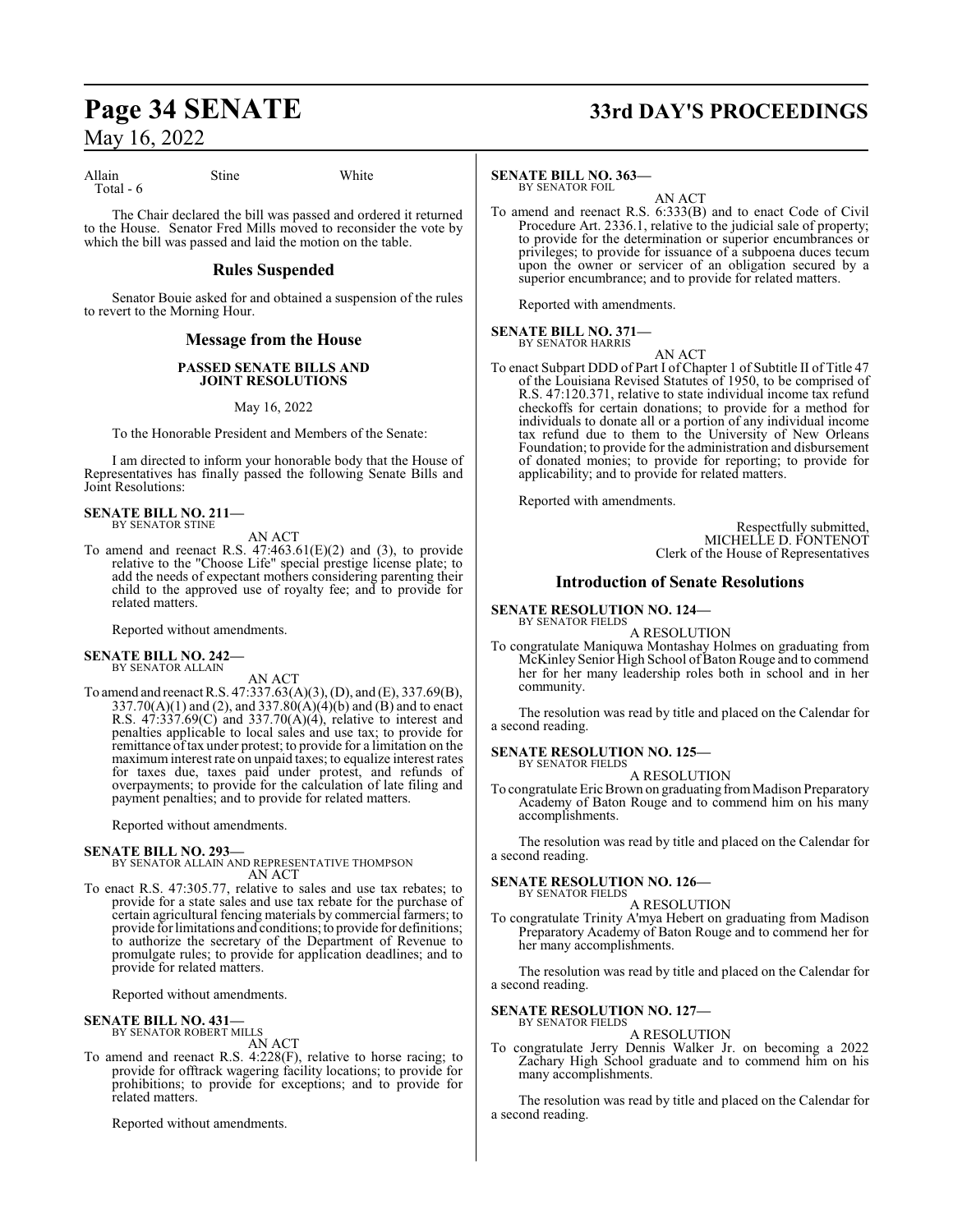#### **SENATE RESOLUTION NO. 128—** BY SENATOR FIELDS

A RESOLUTION

To congratulate Christian Chew on graduating from Liberty High School of Baton Rouge and to commend him on his many accomplishments.

The resolution was read by title and placed on the Calendar for a second reading.

#### **SENATE RESOLUTION NO. 129—** BY SENATOR HEWITT

A RESOLUTION

To urge and request the Nursing Supply and Demand Council to study and make recommendations to improve statewide nurse retention in response to the nursing workforce shortage.

The resolution was read by title and placed on the Calendar for a second reading.

#### **SENATE RESOLUTION NO. 130—** BY SENATOR HEWITT

A RESOLUTION

To recognize Wednesday, May 18, 2022, as Film Day at the state capitol.

The resolution was read by title and placed on the Calendar for a second reading.

#### **Message from the House**

#### **ASKING CONCURRENCE IN HOUSE BILLS AND JOINT RESOLUTIONS**

May 16, 2022

To the Honorable President and Members of the Senate:

I am directed to inform your honorable body that the House of Representatives has finally passed and asks your concurrence in the following House Bills and Joint Resolutions:

| HB No. 193  | HB No. 355 | HB No. 966 |
|-------------|------------|------------|
| HB No. 1042 | HB No. 78  | HB No. 100 |

HB No. 369

Respectfully submitted, MICHELLE D. FONTENOT Clerk of the House of Representatives

#### **House Bills and Joint Resolutions on First Reading**

**HOUSE BILL NO. 78—** BY REPRESENTATIVE ZERINGUE

AN ACT

To amend and reenact R.S.  $24:513(A)(2)$  and  $(3)$  and R.S.  $39:75(A)(3)$ ,  $80(A)$  and  $(B)(1)(introductory)$  paragraph),  $1302(\overline{3})(i)$ , and  $1538(E)$  and to repeal R.S.  $24:513(\overline{J})(1)\overline{(c)}(v)$ , relative to certain annual state financial reports; to provide definitions; to provide requirements; to provide for resolution in the event of conflict with other provisions of law; to provide an effective date; and to provide for related matters.

The bill was read by title and placed on the Calendar for a second reading.

#### **HOUSE BILL NO. 100—** BY REPRESENTATIVE DESHOTEL

AN ACT

To amend and reenact R.S. 33:3005, relative to the Avoyelles Parish Local Government Gaming Mitigation Fund; to provide relative

to deposits into the fund; to change requirements for payment from the fund; and to provide for related matters.

The bill was read by title and placed on the Calendar for a second reading.

**HOUSE BILL NO. 193—** BY REPRESENTATIVE FREEMAN

- AN ACT
- To enact R.S. 25:762.1, relative to the city of New Orleans; to provide relative to historic preservation districts and landmarks commissions; to provide relative to regulations established by such districts and commissions; to provide relative to the violation of such regulations; to provide relative to penalties imposed for certain violations; and to provide for related matters.

The bill was read by title and placed on the Calendar for a second reading.

**HOUSE BILL NO. 355—** BY REPRESENTATIVE CHARLES OWEN

AN ACT

To enact R.S. 33:32, relative to fuel retailers and transportation infrastructure; to provide for state preemption relative to fuel retailers and transportation infrastructure; to prohibit local governmental subdivisions from enacting ordinances or other provisions prohibiting the siting, development, or redevelopment of fuel retailers or related transportation infrastructure; to provide for definitions; and to provide for related matters.

The bill was read by title and placed on the Calendar for a second reading.

# **HOUSE BILL NO. 369—** BY REPRESENTATIVE HARRIS

AN ACT

To enact R.S. 17:354 and 3996(B)(67) and (68), relative to education; to require public school governing authorities and public schools to post information on their websites relative to laws granting parents access to instructional materials and the Parents' Bill of Rights for Public Schools; to require distribution of such information during the first week of school annually; to apply the law relative to parental access to instructional materials to charter schools; and to provide for related matters.

The bill was read by title and placed on the Calendar for a second reading.

# **HOUSE BILL NO. 966—** BY REPRESENTATIVE CARRIER

AN ACT

To enact R.S. 13:5727, relative to coroners; to provide for funding; to provide for alternative funding for coroners of certain parishes; to authorize a renewable tax; and to provide for related matters.

The bill was read by title and placed on the Calendar for a second reading.

#### **HOUSE BILL NO. 1042—**

BY REPRESENTATIVE HILFERTY AN ACT

To enact R.S. 36:209.1, relative to certain agencies within the Department of Culture, Recreation and Tourism; to require the agencies to evaluate certain drainage projects; and to provide for related matters.

The bill was read by title and placed on the Calendar for a second reading.

# **33rd DAY'S PROCEEDINGS Page 35 SENATE** May 16, 2022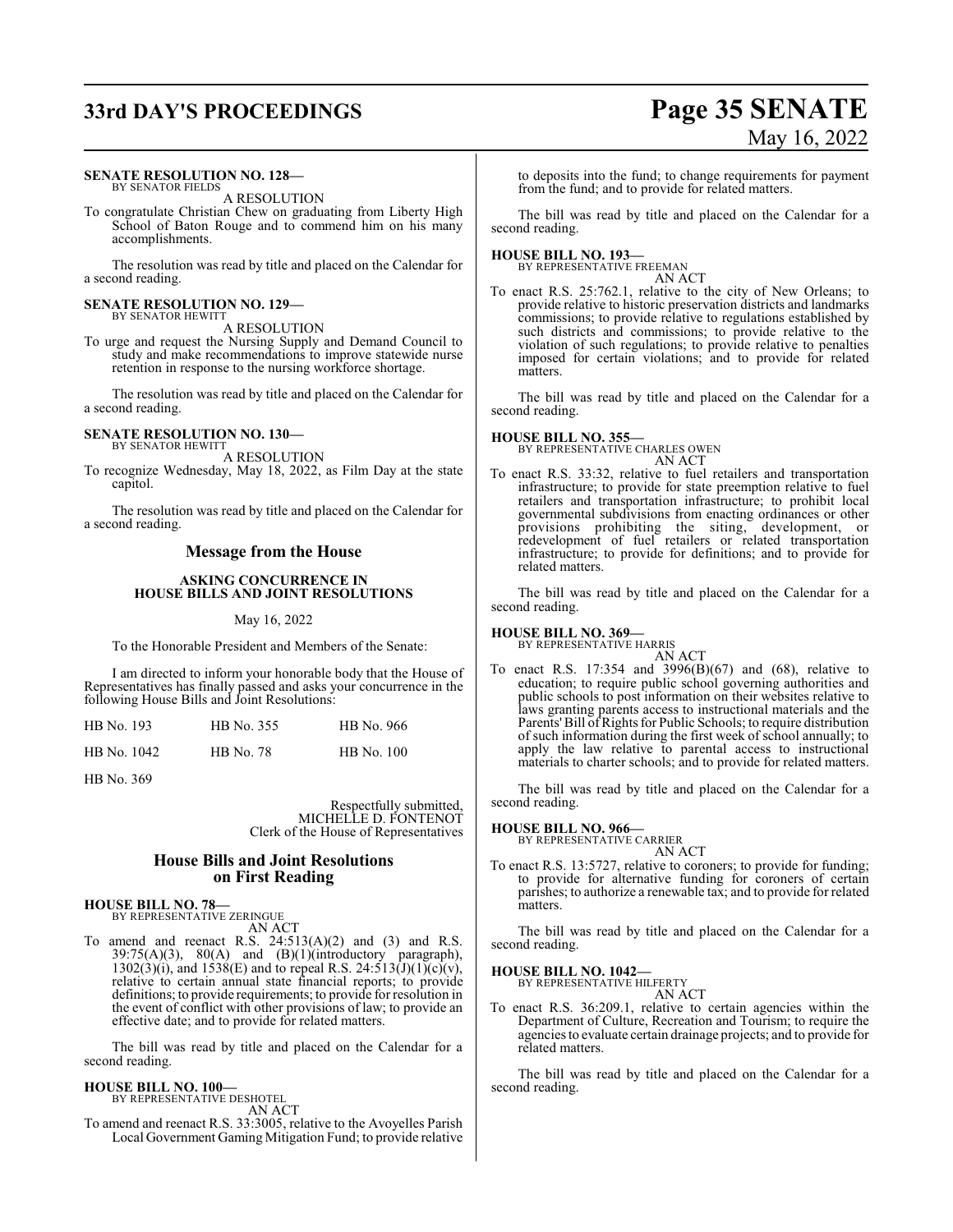#### **Rules Suspended**

Senator Cloud asked for and obtained a suspension of the rules to recall House Bill No. 35 from the Committee on Finance.

#### **HOUSE BILL NO. 35—** BY REPRESENTATIVE FARNUM

AN ACT

To amend and reenact R.S.  $18:196(A)(1)$  and (D) and to enact R.S. 18:192.1, relative to the annual canvass of persons registered to vote; to provide for a supplemental annual canvass of persons registered to vote; to provide relative to an inactive list of voters; to provide for updating voter registration information; to provide for an effective date; and to provide for related matters.

Senator Cloud asked that the bill be read by title and referred to the Legislative Bureau.

Senator Jackson objected.

#### **ROLL CALL**

The roll was called with the following result:

#### YEAS

| Abraham<br>Bernard<br>Cathey<br>Cloud<br>Fesi<br>Foil<br>Henry<br>Total - 19 | Hensgens<br>Hewitt<br>Lambert<br>McMath<br>Milligan<br>Mizell<br>Morris<br><b>NAYS</b> | Peacock<br>Pope<br>Talbot<br>Ward<br>Womack |
|------------------------------------------------------------------------------|----------------------------------------------------------------------------------------|---------------------------------------------|
| Barrow<br>Boudreaux<br>Bouie<br>Carter<br>Total - 10                         | Connick<br>Fields<br>Jackson<br>Luneau<br><b>ABSENT</b>                                | Price<br>Smith                              |
| Mr. President<br>Allain<br>Harris<br>Total - 9                               | Mills, F.<br>Mills, R.<br>Reese                                                        | Stine<br>Tarver<br>White                    |

The Chair declared the Senate referred the bill to the Legislative Bureau.

#### **Message from the House**

#### **ASKING CONCURRENCE IN HOUSE CONCURRENT RESOLUTIONS**

May 16, 2022

To the Honorable President and Members of the Senate:

I am directed to inform your honorable body that the House of Representatives has finally passed and asks your concurrence in the following House Concurrent Resolutions:

HCR No. 93 HCR No. 117 HCR No. 118

Respectfully submitted, MICHELLE D. FONTENOT Clerk of the House of Representatives

# **Page 36 SENATE 33rd DAY'S PROCEEDINGS**

### **House Concurrent Resolutions on First Reading**

#### **HOUSE CONCURRENT RESOLUTION NO. 93—** BY REPRESENTATIVE EMERSON

A CONCURRENT RESOLUTION To commend and honor the pregnancy care centers of Louisiana; to encourage Congress and federal and state government agencies to grant assistance to pregnancy care centers for medical equipment and abstinence education in a manner that does not compromise the centers' mission or religious integrity; and to express the sense of the legislature regarding actions of any national, state, or local groups attempting to prevent pregnancy care centers from effectively serving women and men facing unplanned pregnancies.

The resolution was read by title and placed on the Calendar for a second reading.

#### **HOUSE CONCURRENT RESOLUTION NO. 117—** BY REPRESENTATIVE BRASS AND SENATOR PRICE A CONCURRENT RESOLUTION

To commend Edwin "DaLou" Octave, Jr., on the occasion of his one hundredth birthday.

The resolution was read by title and placed on the Calendar for a second reading.

# **HOUSE CONCURRENT RESOLUTION NO. 118—** BY REPRESENTATIVE SELDERS

A CONCURRENT RESOLUTION

To commend the Louisiana Art & Science Museum on the occasion of its sixtieth anniversary.

The resolution was read by title and placed on the Calendar for a second reading.

### **Privileged Report of the Committee on Senate and Governmental Affairs**

## **ENROLLMENTS**

Senator Hewitt, Chairman on behalf of the Committee on Senate and Governmental Affairs, submitted the following report:

May 16, 2022

To the President and Members of the Senate:

I am directed by your Committee on Senate and Governmental Affairs to submit the following report:

The following Senate Resolution has been properly enrolled:

**SENATE RESOLUTION NO. 116—** BY SENATOR MIZELL A RESOLUTION To recognize Wednesday, May 11, 2022, as Alzheimer's Awareness Day at the Louisiana State Capitol.

> Respectfully submitted, SHARON W. HEWITT Chairman

The foregoing Senate Resolution was signed by the President of the Senate and presented to the Secretary of State by the Secretary.

#### **Message to the Secretary of State**

**SIGNED SENATE CONCURRENT RESOLUTIONS**

May 16, 2022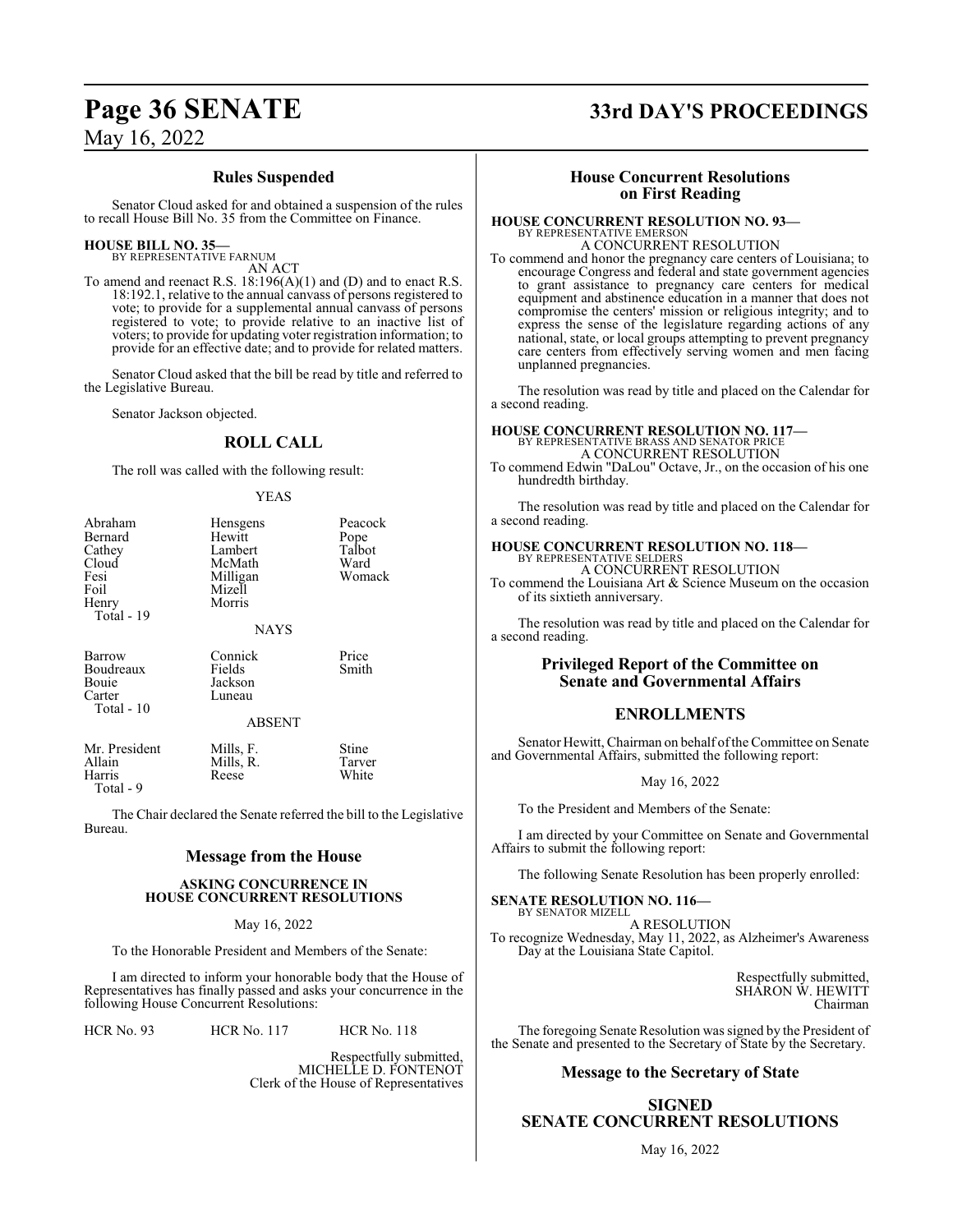# **33rd DAY'S PROCEEDINGS Page 37 SENATE**

# May 16, 2022

To the Honorable Secretary of State:

The President of the Senate and the Speaker of the House of Representatives have signed the following Senate Concurrent Resolutions:

#### **SENATE CONCURRENT RESOLUTION NO. 47—** BY SENATOR PEACOCK

A CONCURRENT RESOLUTION

To commend the Shreveport Shriners Hospital on the occasion of its one hundredth year anniversary as the first Shriners Hospital in the world.

#### **SENATE CONCURRENT RESOLUTION NO. 48—** BY SENATOR FESI

A CONCURRENT RESOLUTION

To recognize and celebrate the family-owned and operated Danos, LLC on the occasion of its seventy-fifth anniversary as a successful business.

> Respectfully submitted, YOLANDA J. DIXON Secretary of the Senate

#### **Message from the House**

#### **SIGNED HOUSE CONCURRENT RESOLUTIONS**

#### May 16, 2022

To the Honorable President and Members of the Senate:

I am directed to inform your honorable body that the Speaker of the House of Representatives has signed the following House Concurrent Resolutions:

HOUSE CONCURRENT RESOLUTION NO. 57—<br>BY REPRESENTATIVES MCFARLAND, ADAMS, AMEDEE, BACALA,<br>BAGLEY, BISHOP, BOURRIAQUE, BRASS, BROWN, BRYANT, BUTLER,<br>CARRIER, ROBBY CARTER, CREWS, DAVIS, DUBUISSON, DÚPLESSIS,<br>ECHOLS, EDMONDS, MARCELLE, MARINO, MCCORMICK, MCMAHEN, DUSTIN MILLER,<br>MINCEY, NEWELL, ORGERON, CHARLES OWEN, ROBERT OWEN,<br>PIERRE, RISER, ROMERO, SCHAMERHORN, SCHEXNAYDER,<br>SEABAUGH, SELDERS, ST. BLANC, STAGNI, TARVER, THOMPSON,<br>TURNER, JACK

A CONCURRENT RESOLUTION

To urge and request the Legislature of Louisiana to support the "Greaux the Good" farmers market match program.

and asked that the President of the Senate affix his signature to the same.

> Respectfully submitted, MICHELLE D. FONTENOT Clerk of the House of Representatives

The House Concurrent Resolutions contained herein were signed by the President of the Senate.

#### **Message from the House**

#### **SIGNED HOUSE BILLS AND JOINT RESOLUTIONS**

#### May 16, 2022

To the Honorable President and Members of the Senate:

I am directed to inform your honorable body that the Speaker of the House of Representatives has signed the following House Bills and Joint Resolutions:

#### **HOUSE BILL NO. 172—**

BY REPRESENTATIVE GREGORY MILLER AN ACT

To amend and reenact R.S. 9:2061, relative to revocable trusts; to provide for the duties of the trustee to the settlor; and to provide for related matters.

**HOUSE BILL NO. 225—** BY REPRESENTATIVE GREGORY MILLER AN ACT

To repeal Civil Code Articles 897 and 898, relative to successions; to repeal the ascendant's right to inherit immovables donated to a descendant; and to provide for related matters.

# **HOUSE BILL NO. 247—** BY REPRESENTATIVE MAGEE

AN ACT

To amend and reenact the heading of Title XXII of the Code of Criminal Procedure, the heading of Chapter 1 of Title XXII of the Code of Criminal Procedure, Code of Criminal Procedure Articles 671 through 676, 678, and 679, the heading of Chapter 3 of Title XXII of the Code of Criminal Procedure, and Code of Criminal Procedure Article 684, and to repeal Code of Criminal Procedure Article 677, relative to the recusal of judges; to provide for the grounds for recusal; to provide for recusal on the motion of the court; to provide for authority of judges; to provide for the procedure for recusal; to provide for the selection of a judge to try the motion to recuse; to provide for the selection of a judge after recusal; to provide for the recusal of an ad hoc judge, appellate judge, and supreme court justice; to provide for review of recusal rulings; and to provide for related matters.

#### **HOUSE BILL NO. 309—**

BY REPRESENTATIVE JENKINS

AN ACT To amend and reenact Code of Civil Procedure Article 3434(C)(1), relative to the delivery of property subject to a small succession; to provide for recordation of a death certificate; and to provide for related matters.

#### **HOUSE BILL NO. 322—**

BY REPRESENTATIVES MARINO, BACALA, BAGLEY, DAVIS, HILFERTY, MIGUEZ, RISER, AND THOMPSON AN ACT

To enact R.S. 14:56(C), relative to offenses against property; to provide relative to damage to multiple properties; to provide relative to the aggregate amount of damages; and to provide for related matters.

### **HOUSE BILL NO. 632—**

BY REPRESENTATIVE MCFARLAND AN ACT

To enact R.S. 30:2004(19) and R.S. 47:301(31) and 818.2(74), relative to small refineries; to provide definitions applicable to the La. Environmental Quality Act; and to provide for related matters.

# **HOUSE BILL NO. 866—** BY REPRESENTATIVE FRIEMAN

AN ACT

To amend and reenact R.S. 22:165(B) and to enact R.S. 22:81(D), 82(D) and (E), 111(D), 112(D) and (E), and 165(C), relative to capital and surplus requirements for certain domestic insurers; to provide for minimum requirements for domestic insurers writing homeowners' insurance and fire and allied lines insurance; and to provide for related matters.

and asked that the President of the Senate affix his signature to the same.

> Respectfully submitted, MICHELLE D. FONTENOT Clerk of the House of Representatives